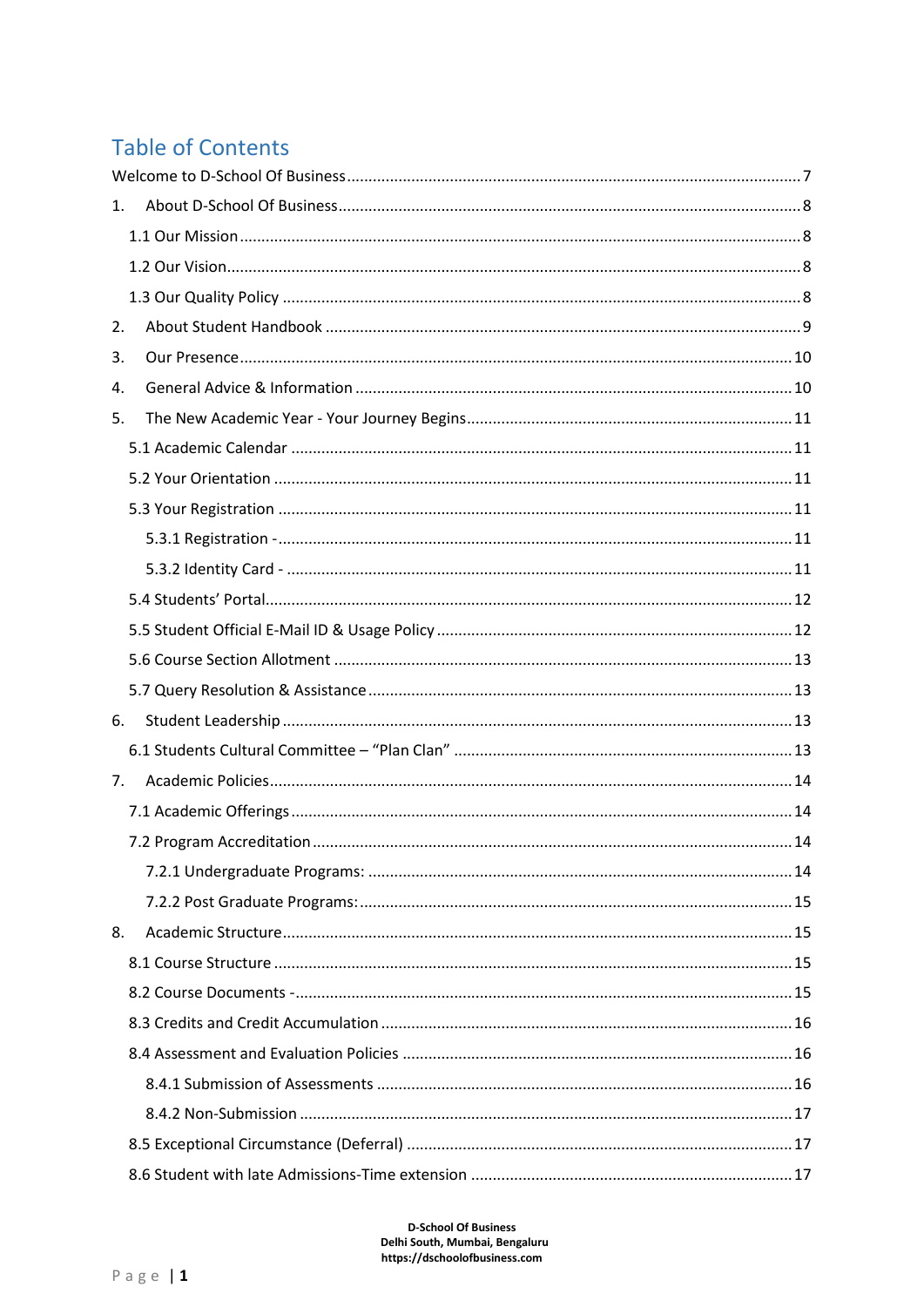| 9.  |  |
|-----|--|
|     |  |
|     |  |
| 10. |  |
|     |  |
|     |  |
|     |  |
|     |  |
| 11. |  |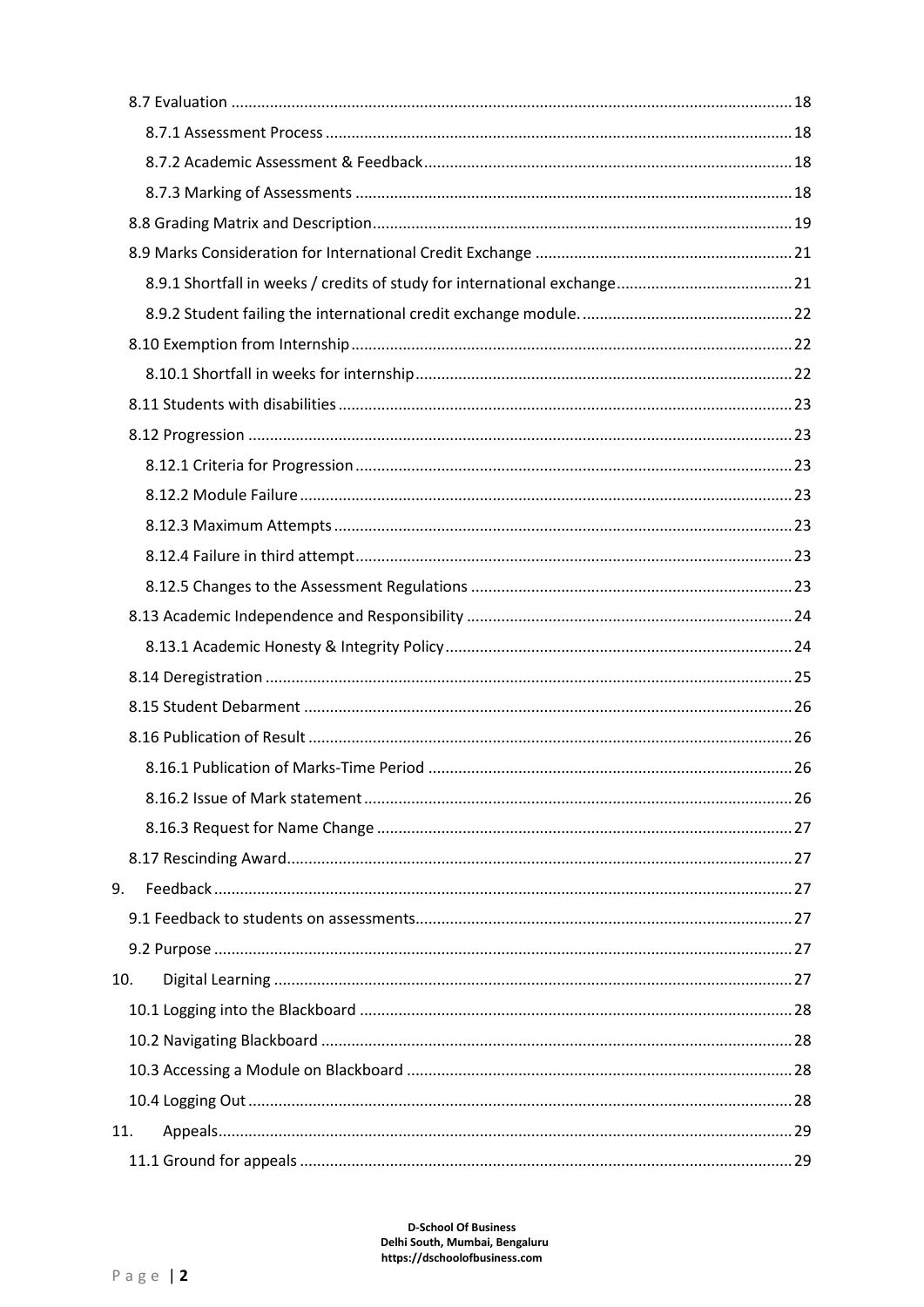|     | 11.1.3 Appeal under Academic Misconduct (Plagiarism / use of unfair means / infringement of |  |
|-----|---------------------------------------------------------------------------------------------|--|
|     |                                                                                             |  |
|     |                                                                                             |  |
|     |                                                                                             |  |
| 12. |                                                                                             |  |
| 13. |                                                                                             |  |
|     |                                                                                             |  |
|     |                                                                                             |  |
|     |                                                                                             |  |
| 14. |                                                                                             |  |
|     |                                                                                             |  |
|     |                                                                                             |  |
|     |                                                                                             |  |
| 15. |                                                                                             |  |
|     |                                                                                             |  |
|     |                                                                                             |  |
|     |                                                                                             |  |
|     |                                                                                             |  |
|     |                                                                                             |  |
|     |                                                                                             |  |
| 16. |                                                                                             |  |
|     |                                                                                             |  |
|     | 16.2 Who's Next Scholarship (For new Students)  Error! Bookmark not defined.                |  |
| 17. |                                                                                             |  |
| 18. |                                                                                             |  |
|     |                                                                                             |  |
|     |                                                                                             |  |
|     |                                                                                             |  |
|     |                                                                                             |  |
|     |                                                                                             |  |
|     |                                                                                             |  |
|     |                                                                                             |  |
| 19. |                                                                                             |  |
| 20. |                                                                                             |  |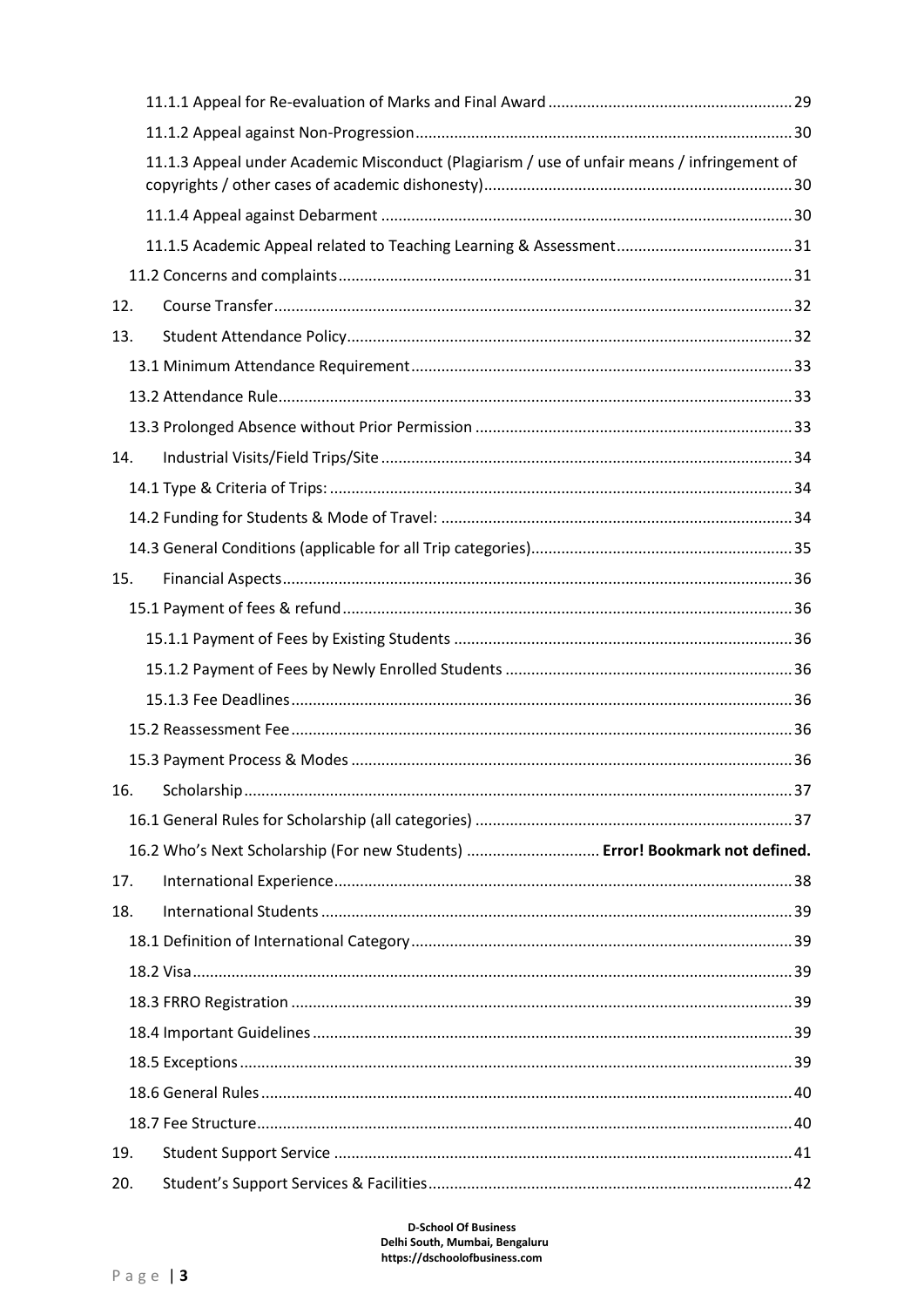| 21. |                                                                           |  |
|-----|---------------------------------------------------------------------------|--|
|     |                                                                           |  |
|     |                                                                           |  |
| 22. |                                                                           |  |
|     |                                                                           |  |
| 23. |                                                                           |  |
|     | 23.1 Code of Conduct and Academy's Expectations of Students' Behaviour 54 |  |
|     |                                                                           |  |
|     |                                                                           |  |
|     |                                                                           |  |
|     |                                                                           |  |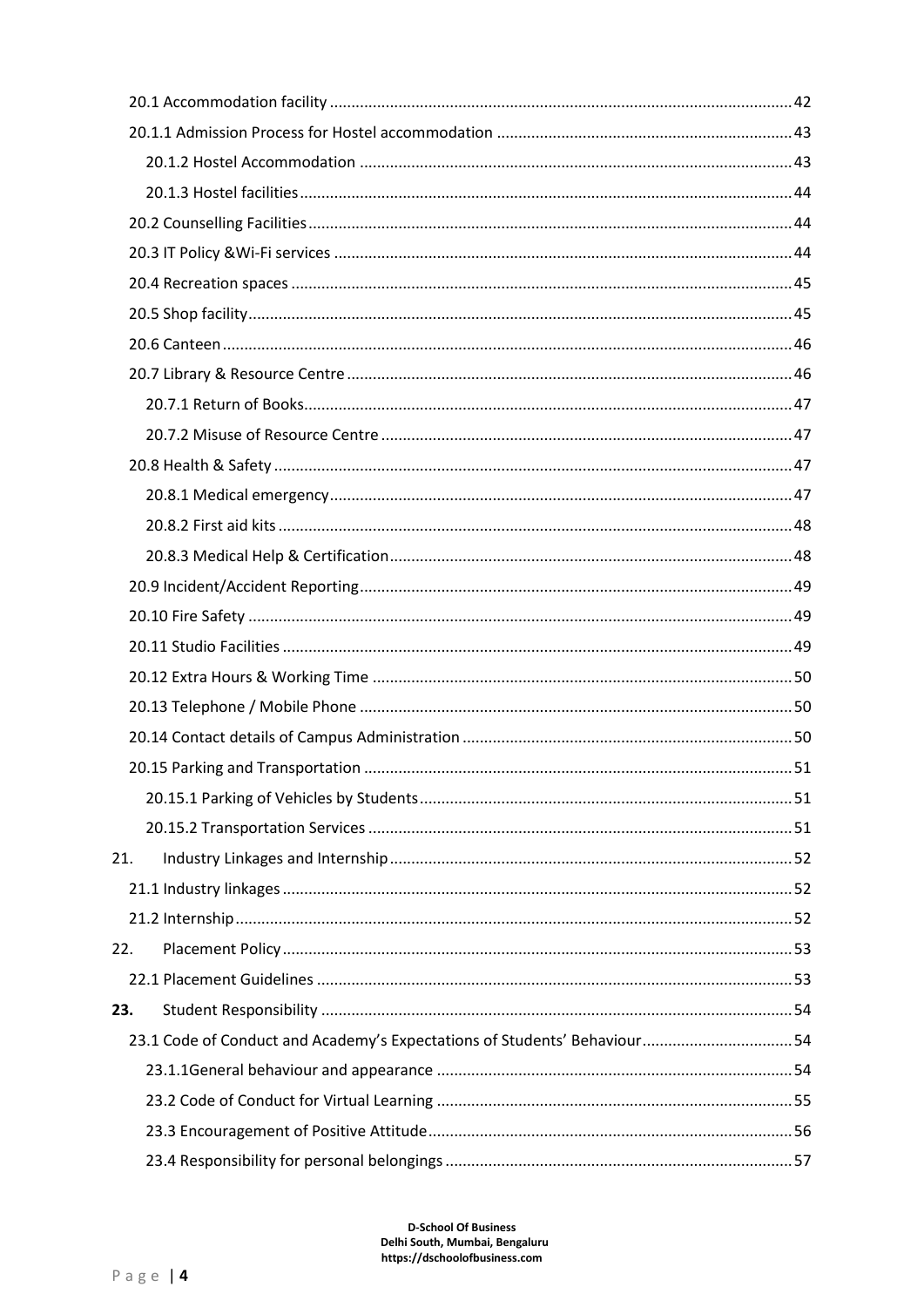|     | 23.7 |  |
|-----|------|--|
| 24. |      |  |
|     |      |  |
|     |      |  |
|     |      |  |
|     |      |  |
|     |      |  |
|     |      |  |
|     |      |  |
|     |      |  |
| 25. |      |  |
|     |      |  |
|     |      |  |
|     |      |  |
|     |      |  |
|     |      |  |
|     |      |  |
|     |      |  |
|     |      |  |
|     |      |  |
|     |      |  |
|     |      |  |
|     |      |  |
| 26. |      |  |
| 27. |      |  |
| 28. |      |  |
| 29. |      |  |
|     |      |  |
|     |      |  |
|     |      |  |
|     |      |  |
|     |      |  |
|     |      |  |
|     |      |  |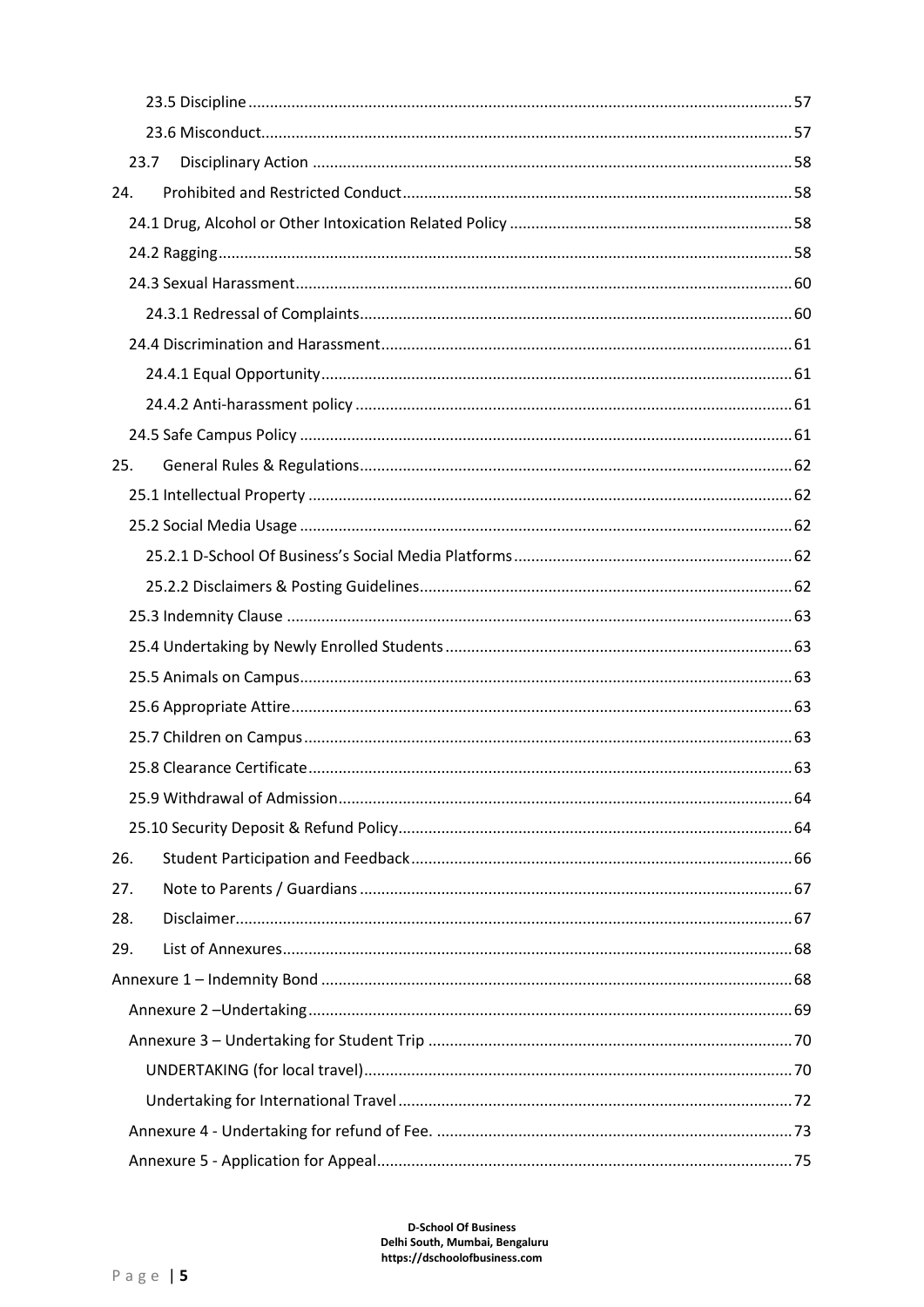|--|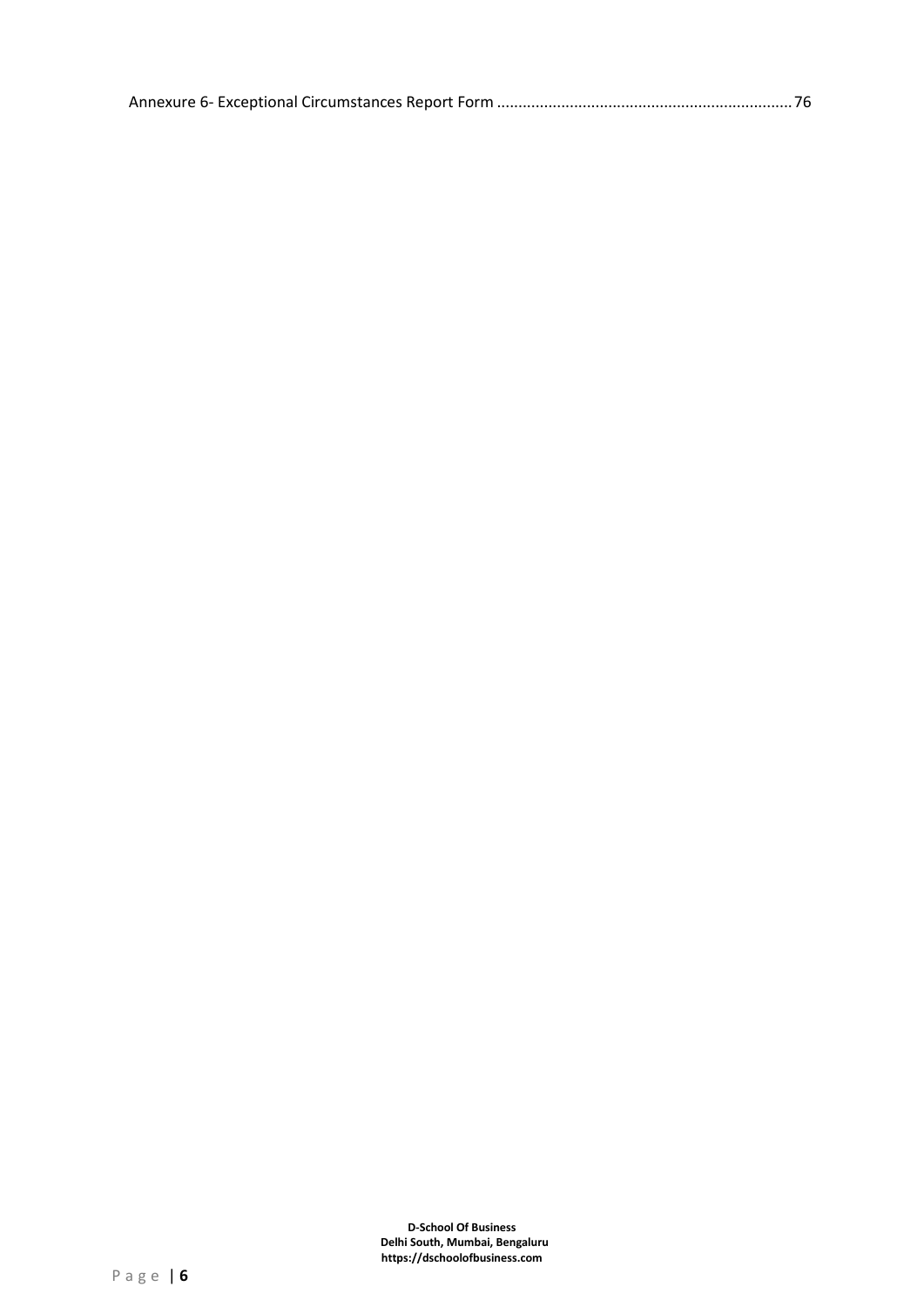## <span id="page-6-0"></span>Welcome to D-School Of Business

Dear Student,

We take great pleasure in welcoming you to D-School Of Business and congratulate you on your decision to join one of India's Premier Academy. We are quite eager to set you on an exciting and rewarding educational journey and experience. During you study at D-School Of Business, you will discover that you have entered a lively, challenging, diverse, and warm community of people who believe in you and your career growth. We at D-School Of Business are here to support you at every step of the way in your academic journey and career development. I assure you that the intellectual journey you are about to embark on is going to fun & challenging.

Starting with your college life is a transforming period in your life. You are starting a journey which will lead you down the path to becoming thoughtful, well-informed, and conscious human being who live lives of purpose and passion and practice the enduring values of D-School Of Business innovation & creativity.

We welcome you wholeheartedly, to engage in an exciting and rewarding curriculum, that will make you build upon your chosen aptitude and capabilities. We offer you opportunities to develop and further your talents, whilst expecting you to take responsibility for your own studies and performance. This shall lead you to becoming not only a responsible Learner but also a great professional in your future endeavors. With every passing day at DSOB, you will witness your talent grow, your mind enriched, and your creative spirit rise to unimaginable territories. At the core of all this learning lies the purpose of empowering you with 'Problem- solving' mindset so as a professional you could bring best solutions for industries and societies.

The Academy is pleased to receive every continuing student. The campuses are geared to support the learning with the world-class resources made available to you at campus and beyond campus. Your time here should comprise of tremendous growth, exploration, and learning.

The handbook has been meticulously curated for DSOB students to introduce them to various components of Academic as well as Non-academic journey at DSOB. Even if you are an existing student or have studied with us earlier, please read this handbook as it contains new /amended information.

I truly believe our success lies with the students' success and with this note I wish you all the best for an exciting new Academic year. I look forward to interacting with you on campus and am truly curious to see what we can accomplish together.

Aditi Srivastava President, D-School Of Business.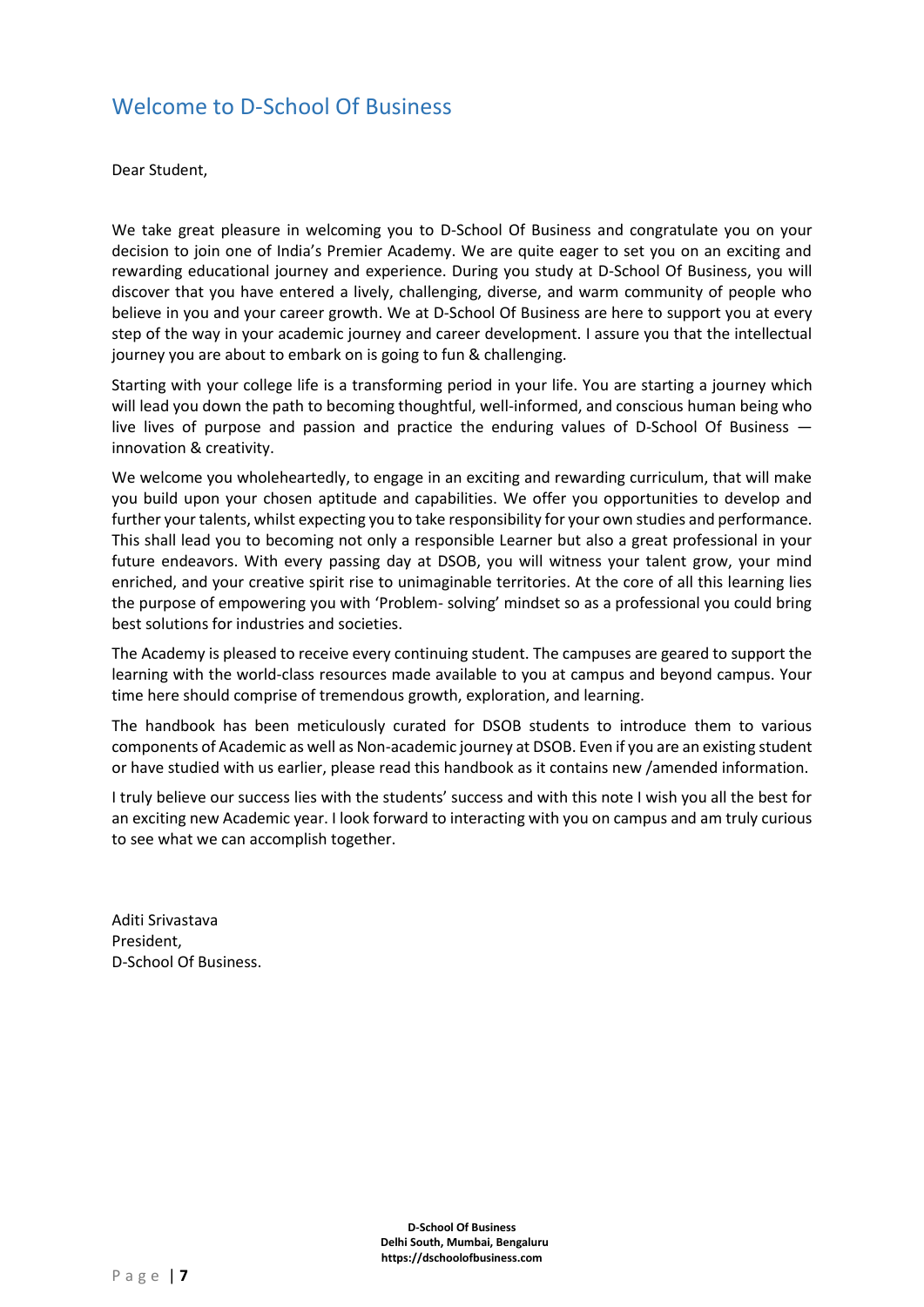# <span id="page-7-0"></span>1. About D-School Of Business

With over two decades of creative empowerment since its inception in 1993, D-School Of Business has evolved into a globally renowned institution of higher learning with a focus on Internationalism; Entrepreneurship and Employability; catering to the needs of the design, fashion, business, and media. We have metamorphosed into an industry leader that develops courses with a pulse on the needs of the entire spectrum of the industry. The academy ensures that the industries it caters are equipped with people who have the required skill set to spearhead growth, innovation, and social development. We are a pioneer in the Indian market, combining hybrid blended learning and real time lectures in a structured manner, thus making learning more effective and engaging.

#### <span id="page-7-1"></span>1.1 Our Mission

To be amongst the leading global institutes in design, fashion, media and business through continuous innovation, global standards of excellence and a continuous thrust on the joy of creative discovery for students, employees, and industry partners.

We accomplish this mission by

- Creating a joyful and challenging learning process
- Encouraging continual self-reflection
- Providing opportunities to succeed
- Embracing global mindedness
- Forging meaningful relationships and building character through service to others
- Empowering individuals to seek their own creative journeys.

#### <span id="page-7-2"></span>1.2 Our Vision

The Core purpose of Creative Arts Education Society is to provide education and service for the development of society. The Academy is committed to Excellence, Innovation, and Customer Satisfaction and Development through self and shared efforts.

We strive for providing a superior education and for taking a leading role in promoting positive educational change, providing differentiated instruction for students, integrating technology in the classroom, promoting independent schools as public resources, and embracing diversity of race, religion, class and learning styles among the constituents of our educational community.

Recognized for our exceptional campuses pan India, we offer a well-balanced blend of academics and professional ethics in a design education setting. Each campus of the Academy is located in the heart of its respective city and is committed to contributing to the needs of its diverse community while preserving its unique heritage. We will offer you opportunities to explore, participate, and contribute to its growth and development, thus enriching your own life experience.

## <span id="page-7-3"></span>1.3 Our Quality Policy

D-School Of Business is committed to deliver world class and industry relevant courses and services in the field of Design, Fashion, Media & Business. We shall achieve this by: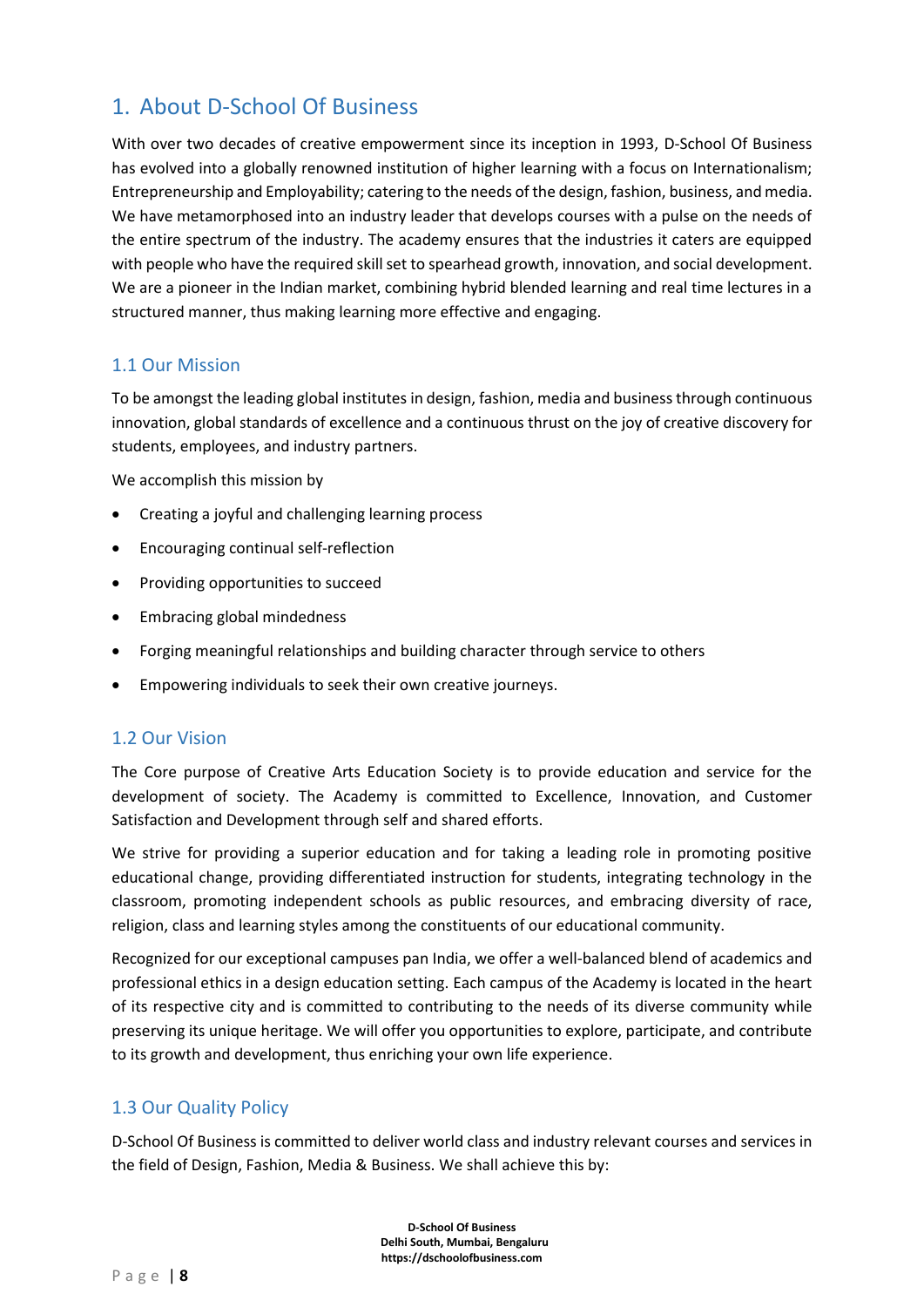- Striving for excellence and innovation in all our activities
- Complying with applicable requirements
- Maintaining and continually improving our processes and QMS
- Exceeding or meeting our stakeholder's expectations

## <span id="page-8-0"></span>2. About Student Handbook

The Student Handbook is designed to serve as a valuable resource as you progress through your academic program. The Student Handbook makes it easy to know where to go for resources and information and includes policies and procedures that are important for you to read and understand. It provides an official guide to the rules and regulations, for students at D-School Of Business. Every year the Student's Handbook will be revised with necessary updates and shall be applicable for that particular Academic Year.

Each student is responsible for reading and understanding the information in this guide.

Although every effort is made to ensure the information in this guide is accurate at the date of publication, please be aware that this guide will be updated as and when required. D-School Of Business reserves the right to change /amend and update its rules and regulations, procedures, and academic policies as needed. Notice is not required for a new policy to take effect; however, the Academy will make reasonable attempts to notify students promptly of any policy changes through Website or e-mail postings / mail distributions or other methods deemed appropriate by the Academy Management.

Any policy updates will become effective immediately for all enrolled program students, until as specified.

Students can always access an updated version of the Student Handbook through the "download" section of **Life@DSOB** on the D-School Of Business website. If you have any questions about the content discussed in this handbook you should contact. Your S3 representative, who would be able to guide you with the queries.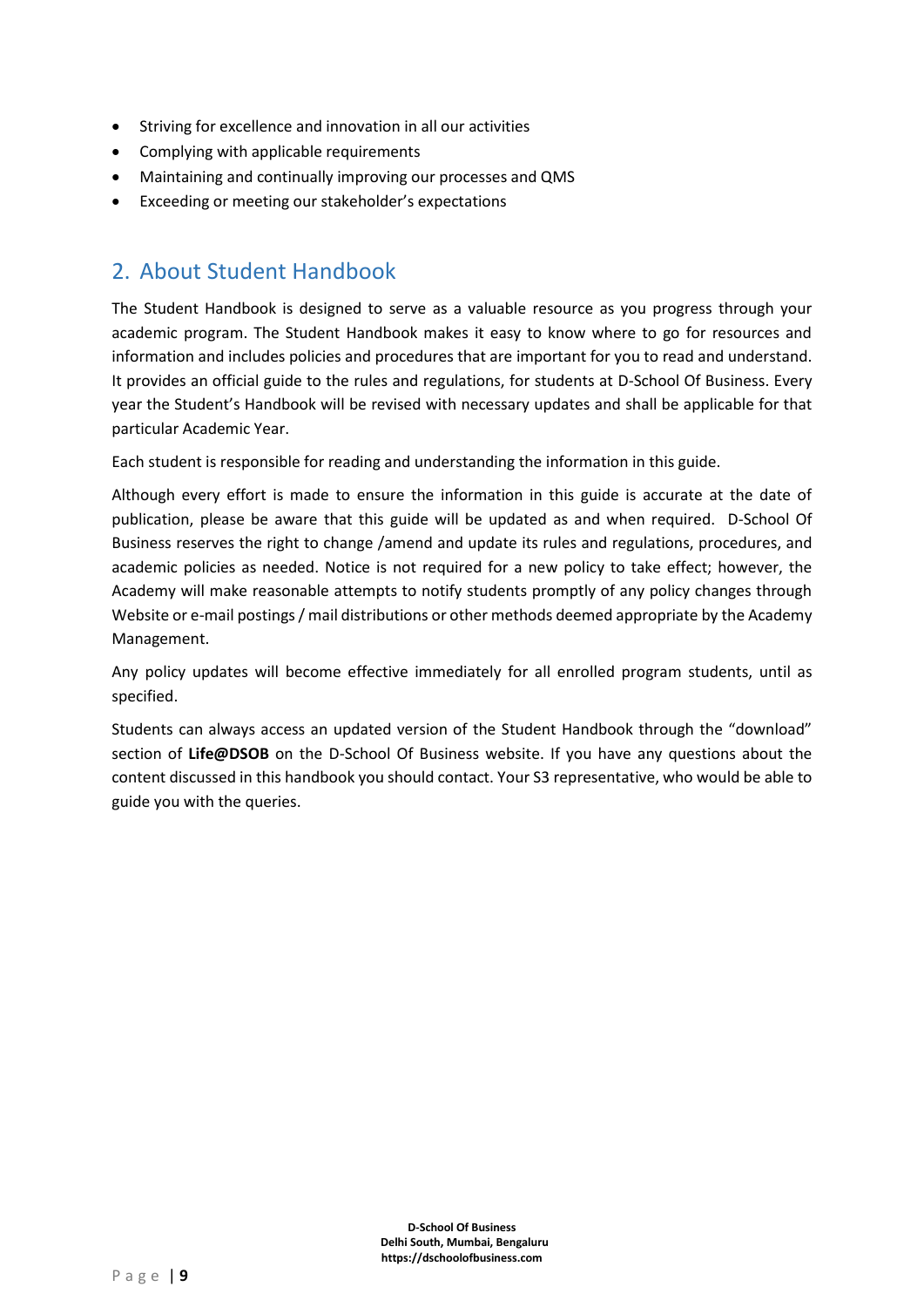# <span id="page-9-0"></span>3. Our Presence



# <span id="page-9-1"></span>4. General Advice & Information

It is important that you are attentive to the information which is delivered by your Course Teams as we update the teaching timetables and plans throughout the academic year.

Most of your tutorials and project work will be based in the studios and labs; we encourage you to make these spaces your own. Interaction with fellow students in these work zones will provide you with invaluable inspiration, stimulation and support and contributes greatly to your creative development. There is much to be gained from the collective learning experience. Campus life reflects professional practice – enjoy it, use it, and learn from it.

You are strongly advised to put your name on all your work and belongings and store things in your allotted locker. Do not leave valuables lying around. You are responsible for your belongings.

The academy timings are from 8:30 AM to 6:00 PM. You may use the allotted spaces during your vacations and beyond the required hours, however, permission is required from your respective Departmental Lead or course team for the authorized and recommended usage beforehand.

*Institutional Covid safety norms to be always followed.*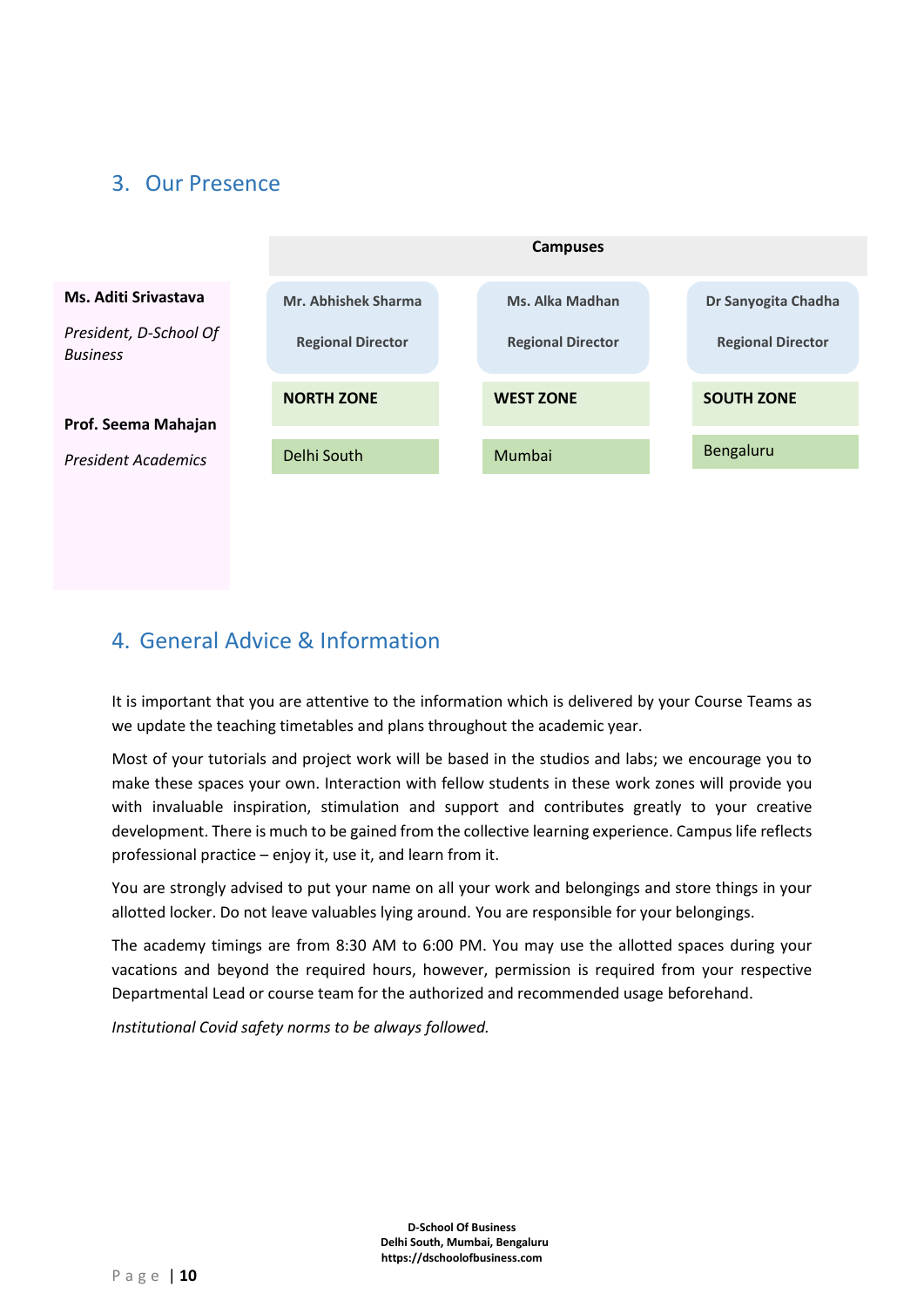# <span id="page-10-0"></span>5. The New Academic Year - Your Journey Begins

The academic calendar is divided into two semesters. The Academic year commences with an induction week for all new students.

The Timetable is shared on the D-School Of Business student's e-mail id at the beginning of each semester. Please note timetable events can be subject to change due to unavoidable circumstances. The changes, if any, will be notified to you in advance. Check your DSOB Student e-mail Id regularly for updates. Module Descriptors are also shared at the beginning of each semester which mention Learning Outcome, Course content, Assignment brief and Assessment dates / Submission dates.

The students are advised to plan their leave only after checking the Academic calendar. In case of any emergency, you should inform your Department Lead and **S3**.

## <span id="page-10-1"></span>5.1 Academic Calendar

The Academic Year is divided into two semesters and usually commences from:

- July every year (for Odd Semester)
- Jan every year (for Even Semester)

The Academic Calendar and Holiday calendar for AY 2022-23 will be updated and informed through official e-mail id.

## <span id="page-10-2"></span>5.2 Your Orientation

Your journey with us begins with dedicated orientation that last for 3-5 days in your first week at the campus of your study, this will introduce you to the campus facilities, resources, faculties, and curriculum and support services.

## <span id="page-10-3"></span>5.3 Your Registration

<span id="page-10-4"></span>5.3.1 Registration - Upon registration in the course of your choice, you are provided with a Unique Roll Number of 10 digits. This will be your Academy ID for all official communication for the entire duration of your stay at D-School Of Business. With this ID you can log in to the student's portal and avail an array of services such as attendance check, class timetable, holiday list, marks statement, etc.

<span id="page-10-5"></span>5.3.2 Identity Card - After registration, you will be issued a photo ID card which will be your key to accessing the Academy's facilities.

This ID cards

- will be handed over once you start classes in the campus.
- will allow you access to campus buildings and facilities where necessary.
- will be used for marking your attendance in all the planned sessions and activities.
- will act as Library card and will allow access to the Library and Resource Centre and enable you to borrow books and materials.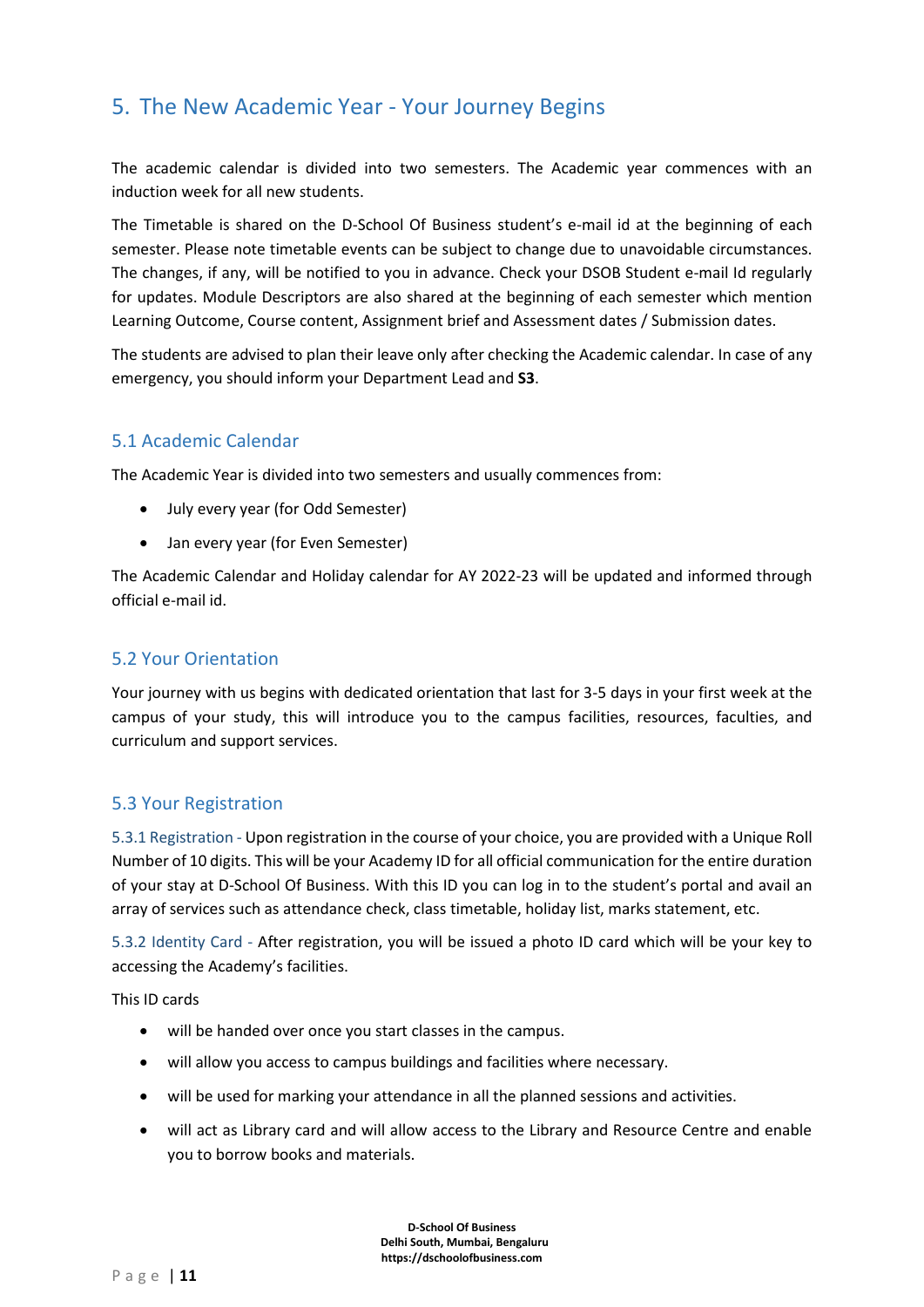#### **Remember**

- It is mandatory to always wear your ID card in campus.
- You are the only person authorized to use it. Under no circumstances are you to lend it to anyone else, for any purpose.
- If you lose your ID card or face any technical difficulty for your attendance not getting marked through it, report it to your Department Lead and **S3** as soon as possible. Loss of identity card should be reported in writing to the Campus Manager for issuance of a duplicate identity card.
- In case of loss of ID card, you will be charged Rs. 500 /- including taxes for a replacement.
- ID card is not transferable and must be surrendered at the time of leaving the Academy, either on completion of the course, or earlier.
- Students are required to show their Identity Card to D-School Of Business personnel on demand / as and when required.

## <span id="page-11-0"></span>5.4 Students' Portal

Our students' creative community extends into the virtual world through intranet and online portal <https://students.dschoolofbusiness.com/> to all the support services you need as a student in your academic journey. You will receive information and directions regarding the portal upon admission and are encouraged to explore the student portal as early as possible in order to access important information, connect to resources, and get acculturated to campus life.

## <span id="page-11-1"></span>5.5 Student Official E-Mail ID & Usage Policy

- The official e-mail id will be used to communicate with the Academy representatives e.g., faculty members, **S3**, Department Lead, academic administration, IT department etc.
- Official communications from the Academy are sent electronically to the student's official email address. The Academy expects that students will read such official communications in a timely fashion.
- Any changes of rules and regulations at the Academy, which affects students, would be communicated through the Student's Notice Board at the respective campuses and/or electronically.
- Students are expected to check their official e-mail addresses on a frequent and consistent basis to remain informed of Academy's communications, as certain communications may be **time sensitive**. Students who fail to check their e-mail on a regular basis are fully responsible for any resulting consequences.
- Students, who choose to send and/or forward e-mails from their official e-mail account to their personal or any other e-mail address, are responsible for any such communications.
- The official e-mail account of students will be governed by the Academy's IT policy. Students are advised to use their official e-mail account in line with e-mail Usage Policy.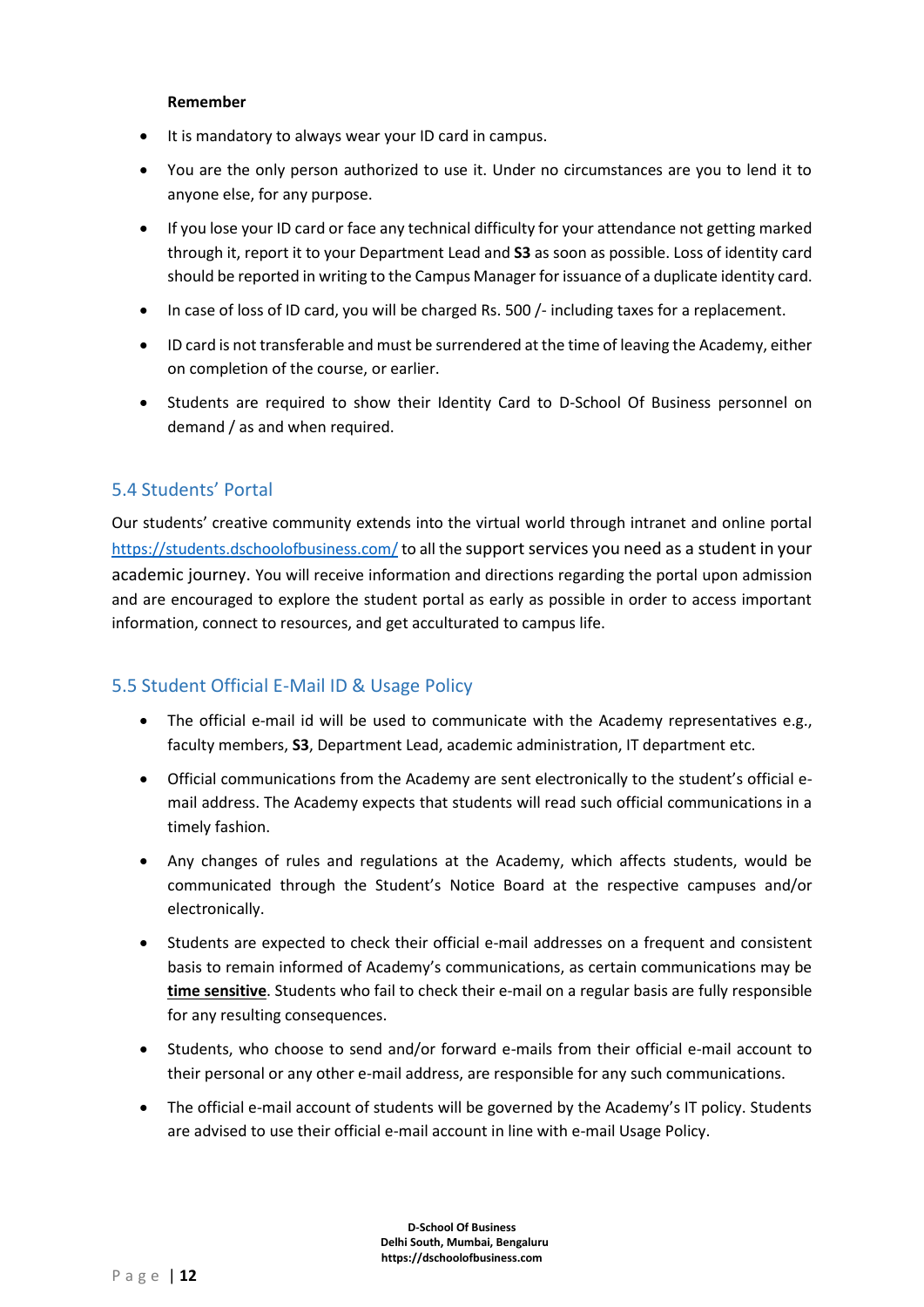• Students are advised to comply with all relevant government / state laws / rules / regulations governing use of e-mail communication, including those governing security and ethical considerations.

#### <span id="page-12-0"></span>5.6 Course Section Allotment

You are allocated into sections by the Academy at the beginning of the Academic Session. The academy does not normally allow section change as the sections are created by keeping in mind various parameters to create a diverse heterogeneous group so that each student can have maximum possible exposure to diversity in the classroom, AV rooms, Studio labs, Computer labs and Workshop areas.

#### <span id="page-12-1"></span>5.7 Query Resolution & Assistance

At each campus, we have support systems available for resolving all your doubts and queries.

**Student Support Services (S3) representatives -**At each campus, we have Student Support Services (S3) representatives. They will be your single point of contact for resolving all your doubts and queries related to your academic delivery experience or any administrative issues. We encourage you to approach your **S3** representative for any support or concern. She/He will be available to support you in the best possible way and provide a solution to your query. The email id and mobile numbers are provided in section 19 of this Student Handbook.

<span id="page-12-2"></span>*For all your academic queries, you shall connect to the Department Lead of your course.*

## 6. Student Leadership

Two students from each class / section will be designated as Class Representatives (CR) who will work as a link for all communication between students and the course administrators. The CRs are elected from amongst you and by you. The CRs are elected and serve for one semester. The role of the CRs is to represent the collective interests / problems of the class to the Department Lead, coordinate scheduling meeting. This role provides an excellent opportunity for you to develop leadership and management skills.

## <span id="page-12-3"></span>6.1 Students Cultural Committee – "Plan Clan"

Plan Clan is a student organizing team, which functions in the belief that "Learning is not just for the classroom". That is why we stress the value and importance of extra/co-curricular activities.

Plan Clan provides a platform to interact with other students, thus leading to increased learning and enhanced development. It not only focuses on the individual student level but allows interaction at the level of the institution as well as the community. This rich mixture of different disciplines creates one of the most diverse, interesting, open, and experimental, self-explorative stay on the campus. Plan Clan provides opportunities to make life-long friends by encouraging interdisciplinary & fun-filled activities. The team comprises of students from all departments. Every year faculty team and the exoffice bearers select the new team to take over the responsibility. They are selected by the process of self-nomination followed by Personal Interview. The team organizes events for everybody at D-School Of Business not only to have fun but more importantly to collaborate, co-operate and be together. They organize events like street/stage plays, Sports day, Teacher's Day, Diwali Mela, and are also involved in Community Service. This team is seen ushering at events like Portfolio, Convocation, get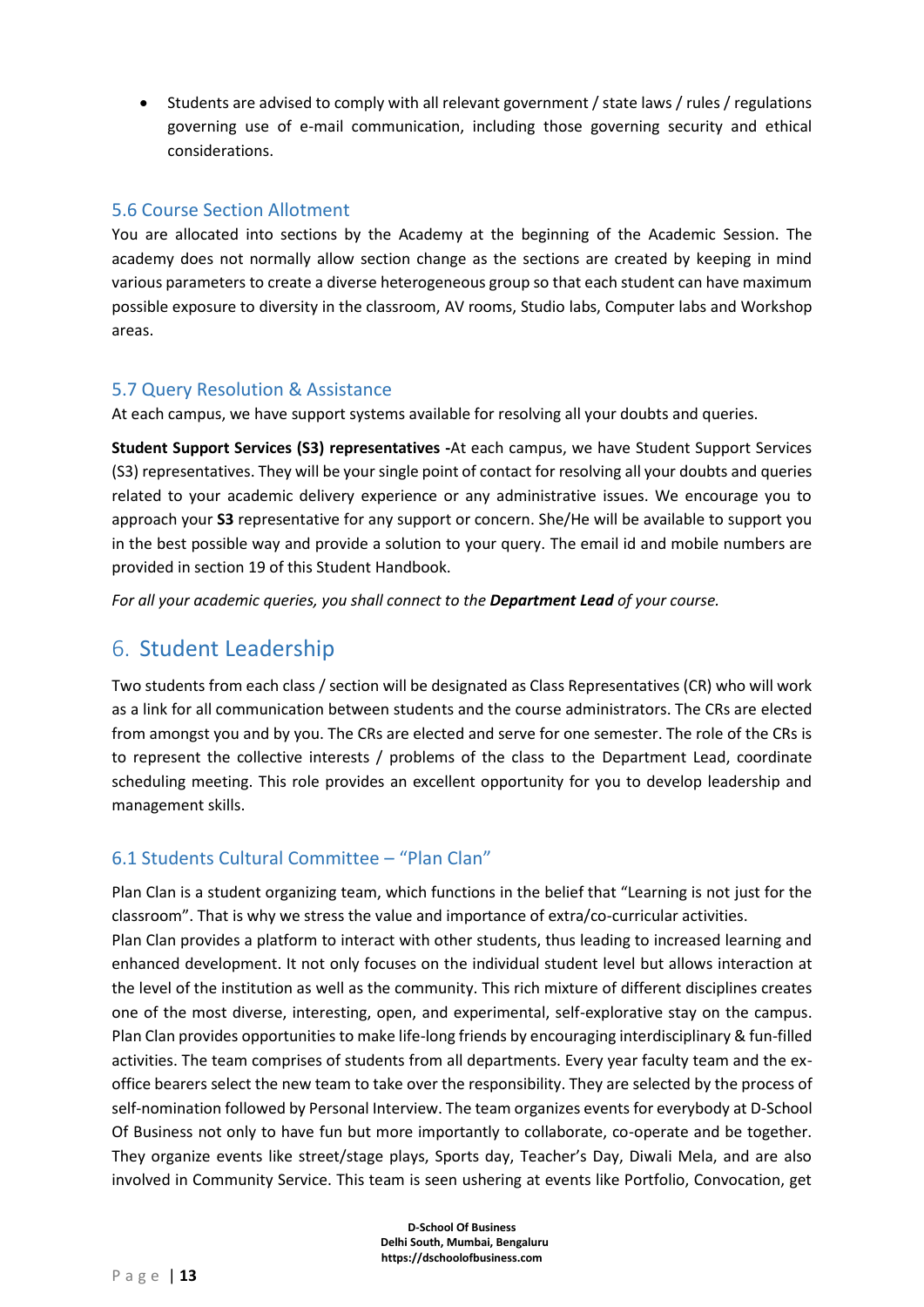together and conferences. There are many societies under Plan Clan each managed by a faculty member and headed by a student. Anybody can be a member of the society. These are-

- Dance
- **Fashion**
- Drama
- **Music**
- Sports
- Photography
- <span id="page-13-0"></span>• Others

These societies then represent D-School Of Business at various festivals and competitions. They also showcase their talent in front of their peers and the rest at many occasions.

## 7. **Academic Policies**

This section shall inform you about the guidelines related to the submission of your coursework, assessments, grading and awards.

#### <span id="page-13-1"></span>7.1 Academic Offerings

Courses Offered:

- 3-Year UG Program.
- 2-Year PG Diploma
- 2-Year PGDM approved by AICTE

*The updated list of the courses campus wise is provided on the website www.dschoolofbusiness.com for reference.*

## <span id="page-13-2"></span>7.2 Program Accreditation

<span id="page-13-3"></span>7.2.1 Undergraduate Programs: On successful completion of the program at D-School Of Business, you will receive a Professional Diploma\*. D-School Of Business facilitates enrolment of students for Indian and International Bachelor's degree from recognized institutions.

**(a) International Degree option:** You have an option to obtain an internationally recognized bachelor's degree by pursuing courses at our partner universities. D-School Of Business facilitates enrolment to these courses. This opportunity is only applicable for Undergraduate students and have cleared the Advanced Diploma of the Course.

**Entry & Eligibility requirements**: Students will have to meet the Entry requirements and Eligibility conditions of the partner University in addition to completing DSOB Advanced Diploma. The right of granting admission is reserved by the partner University.

The eligibility and entry requirements include "Successful D-School Of Business Advanced Diploma with good academic score + Portfolio/Interview as applicable + English Language requirements + required visa". Students will be required to fulfill the documentation requirements (academic, financial, personal etc.) as well. Partner University may ask for additional information or documentation in order to evaluate the application.

Currently, the Academy has following international partners:

⁻ University of Derby, UK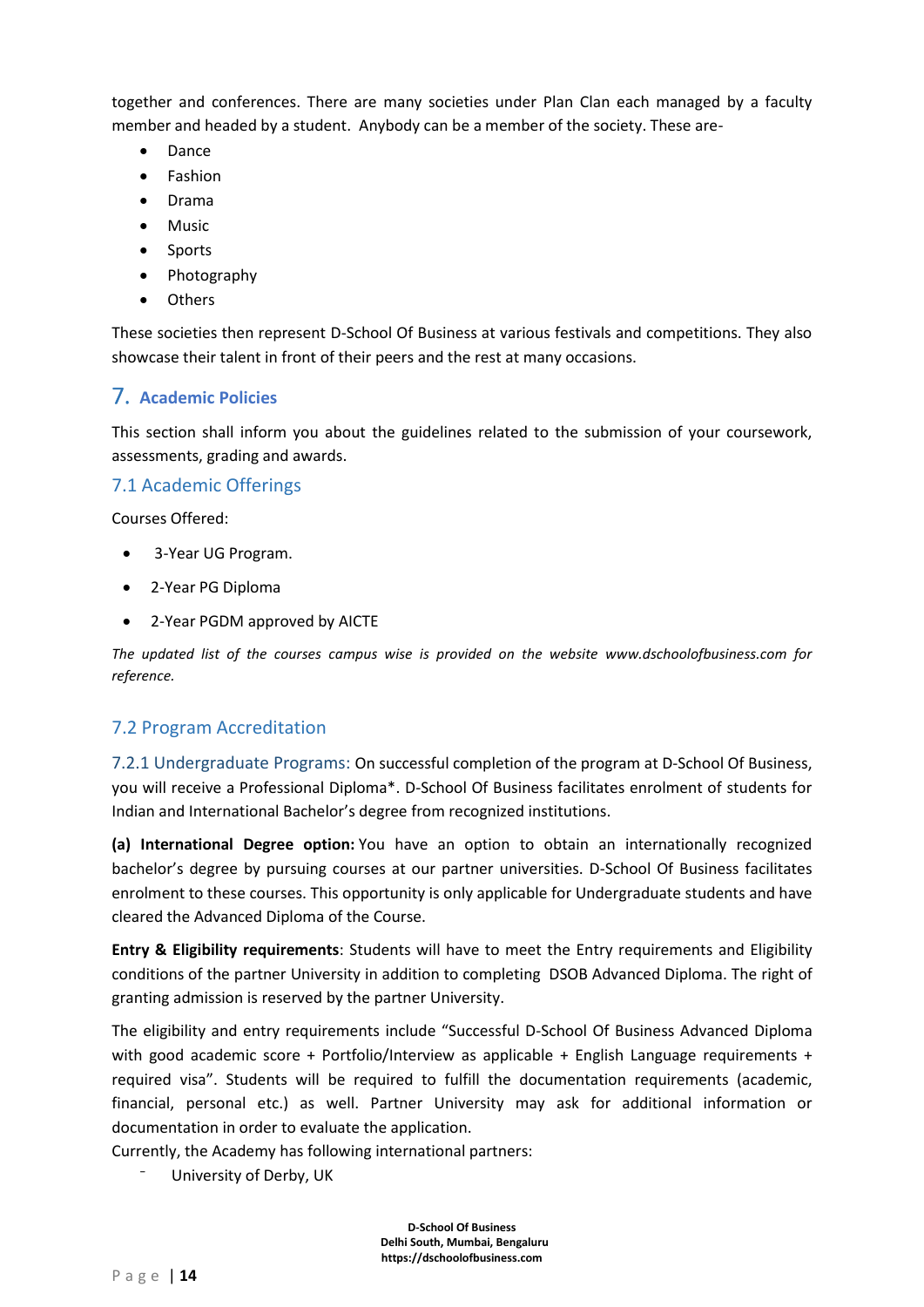- ⁻ Manchester Metropolitan University, UK
- ⁻ Torrens University, Australia
- ⁻ University for the Creative Arts at UK
- ⁻ Nottingham Trent University, UK

The Academy is exploring more such arrangements with many reputed Universities and information regarding any additional partnership will be extended to the students in due course. Students are advised to get in touch with International Relations Office for updated information.

**(b) Indian Bachelor's Degree -** All students at D-School Of Business Delhi West, Delhi South and Mumbai campuses are provided an opportunity to pursue Bachelor of Arts from Delhi and Mumbai University respectively and students at Jaipur campus are provided an opportunity to pursue Bachelor of Design (B. Des\*) from Rajasthan ILD Skills University. Students at Bengaluru campus would be provided an opportunity to pursue Bachelor of Arts from the Open University of Bengaluru.

\* Applied for 2021-2022 batch. D-School Of Business facilitates enrolment to these courses.

<span id="page-14-0"></span>7.2.2 Post Graduate Programs: On successful completion of two-year PG program, you will be awarded a Post Graduate Professional Diploma from D-School Of Business. Updated list of PG Diploma program at each campus is available on the website [www.dschoolofbusiness.com](http://www.dschoolofbusiness.com/) .

*\*D-School Of Business is not a degree-granting institution and is not accredited by UGC, AICTE (excluding 2- year PGDM) or any other regulatory body.*

## <span id="page-14-1"></span>8. Academic Structure

All the courses are organized to follow similar modular scheme and shall be continuous over the period of chosen full time study. The 11-month diploma is divided into 2 semesters, each having 18 weeks of teaching, learning & assessments followed by examination boards.

<span id="page-14-2"></span>8.1 Course Structure - All the courses are divided into several modules. A module is unit of the curriculum, described and assessed through Continuous Assessment System which is described under Assessment regulations. For a description of each module and its learning outcomes you will need to refer to your Module Descriptor.

<span id="page-14-3"></span>8.2 Course Documents -The curriculum is divided into modules within each of its diplomas. These are described in the Course Documents where a clear framework of aims methods of teaching, learning and assessment is given.

Upon your admission into the course, you shall receive following course documents for your ready reckoning and information about the course.

**Module Descriptor -** This is a singular document, which you will receive at the start of every course of learning. The Module Descriptor provides a holistic view of the entire plan of the semester giving details of Learning outcomes, assignments, and dates of assessment. The descriptive outlines the scope of teaching; precise details of projects and assignments vary from year to year. Indicative reading lists are issued by the project tutors as appropriate.

It is your responsibility to ensure that you read it carefully and seek clarifications (if required) from your Department Lead.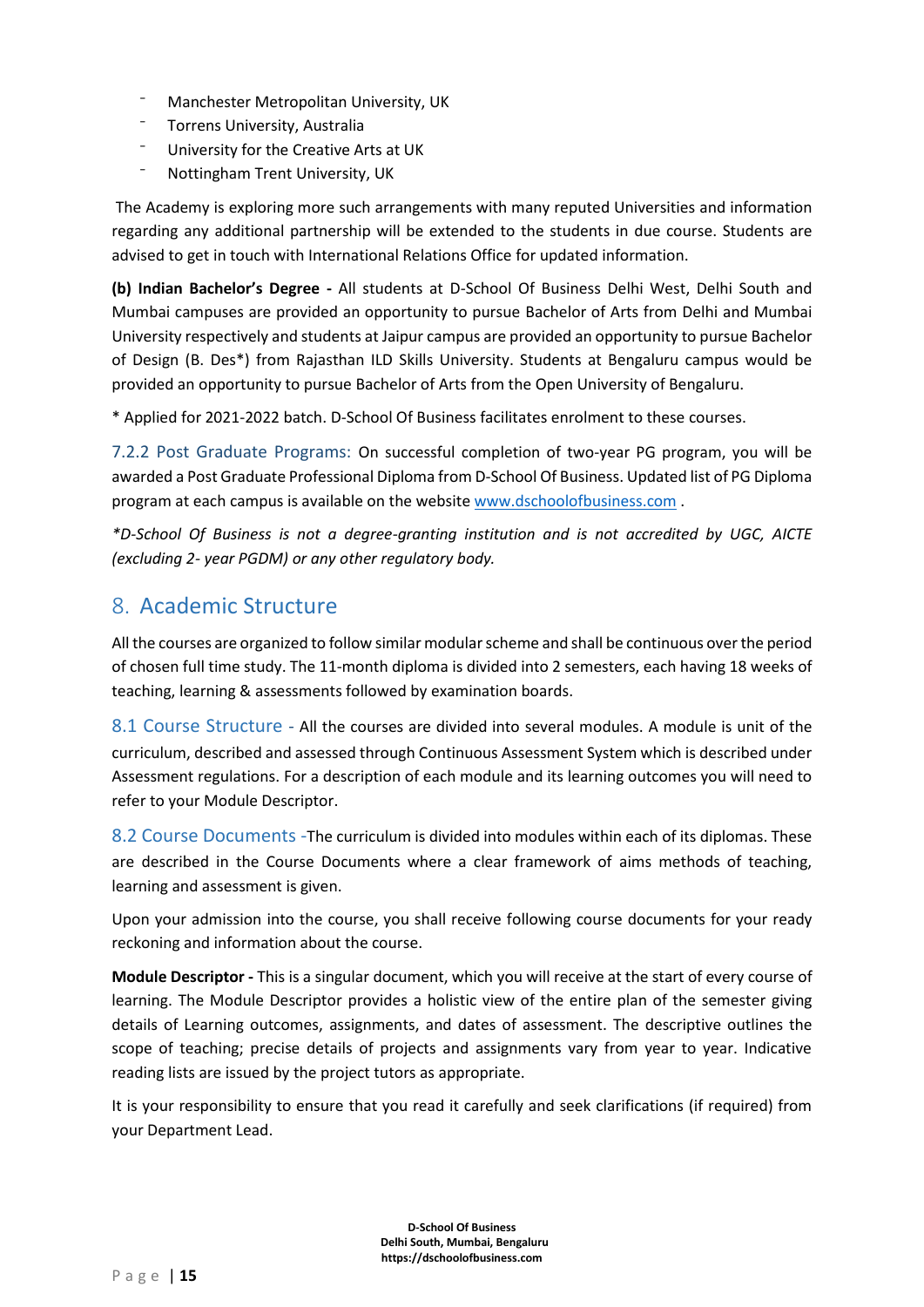## <span id="page-15-0"></span>8.3 Credits and Credit Accumulation

Each module is assigned a number of credit points. The credit points for all modules for your course are shown in the Module Descriptors. For progression to next Year, you should clear all 120 credit points. Each credit point is equivalent to 10 hours of study which can be Face to Face, Online or Independent study hours. During their course of study, they will have an opportunity to earn extra credits.

#### <span id="page-15-1"></span>8.4 Assessment and Evaluation Policies

At the beginning of each semester in the academic year, you will receive an overview of the modules in the course. The Module Descriptor will provide you the details of Teaching, Learning & assessment plan. An assessment brief provided in the Module Descriptor will have details of assessable tasks and their schedules, learning outcomes expected and the evaluation guidelines.

The academy follows a fair and transparent assessment process based on equal opportunity for each student.

#### <span id="page-15-2"></span>8.4.1 Submission of Assessments

You are expected to make the submission as per date, time and venue communicated by the course team and as specified in Module Descriptors failing which it will be counted as non-submission unless it falls under exceptional circumstances.

#### **Remember**

- All submissions/tests/examinations will be accepted/held only in the assigned venue(s), and during the specified time(s).
- You should make the submission only to the respective Module Tutor(s) or Module Leader (or as designated by them).
- While submitting the work, you need to sign in the "Record of submission" mentioning the date and time of submission. Similarly, while retrieving your work back, you need to sign again on the same document.
- You must make the Digital/online submissions on the defined/prescribed medium on the specified date and time. The submissions on LMS will not get accepted after the scheduled date and time.
- For juries, you must be present at least 15 minutes before the allocated time of presentation with their complete presentation uploaded on the digital media being used or as otherwise prescribed.
- For written exam, you must be present in the examination room at least 15 minutes before the commencement of the exam.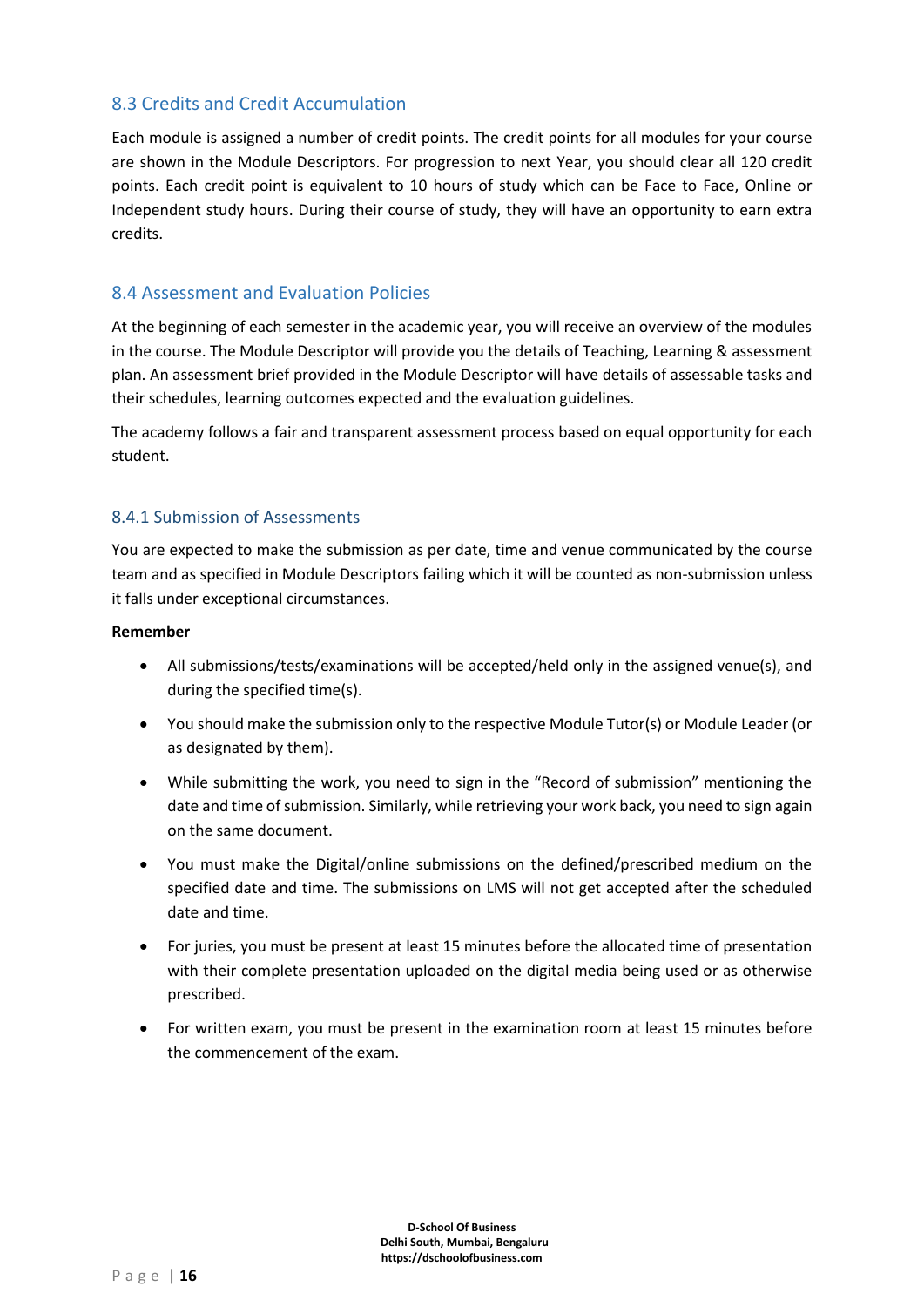#### <span id="page-16-0"></span>8.4.2 Non-Submission

Any submission beyond the specified date and time will be treated as non-submission. In case you submit beyond the due date and time, it will be treated as second attempt and not the first attempt. (Refer to second attempt and third attempt rules)

## <span id="page-16-1"></span>8.5 Exceptional Circumstance (Deferral)

Exceptional circumstances are circumstances which act as a hindrance to your normal performance or obstruct you from meeting the submission deadlines. In general, exceptional circumstances will be of a medical or personal nature affecting you for any significant period of time and/or during the examination period and which can normally be corroborated by evidence.

Some examples of circumstances that might be upheld as exceptional are given below, together with examples of documentation to support submission by students.

Circumstance and supporting documentation:

|                                                                                                                                                       | <b>Document</b>                                                                                                                                  |
|-------------------------------------------------------------------------------------------------------------------------------------------------------|--------------------------------------------------------------------------------------------------------------------------------------------------|
| Illness which prevented the student from<br>attending/completing an assessment or affected<br>his/her ability to perform in an assessment on<br>time. | Letter/certificate from a registered medical<br>practitioner, prescription of the registered<br>medical practitioner during the illness period.  |
| Personal/domestic problems which occurred in<br>the period leading up to an examination<br>/assessment deadline.                                      | Letter from someone who has direct knowledge<br>of the problems and/or has been involved in<br>supporting the student (e.g., Parents, Relatives) |
| Bereavement                                                                                                                                           | Supporting evidence of bereavement & note<br>from parent/guardian, or doctor of its effect (as<br>applicable)                                    |

**What doesn't count as exceptional circumstances:** long term issues, such as on-going health/personal/financial issues which affect a student's ability to study or ability to perform normally does not count as exceptional circumstance. If a student is affected in this way, he/she should discuss the situation with respective Department Lead or **S3** Representative.

**Notification of Exceptional Circumstances:** The student must inform in writing as per [Annexure 6](#page-75-0) to the respective **S3** & Department lead.

## <span id="page-16-2"></span>8.6 Student with late Admissions-Time extension

For student taking admission late in the semester a 'time extension' may be granted. In all semesters, 'time extensions' will be authorized by the Department Lead in consultation with Associate Dean of Department and President Academics. The time extension for submission cannot exceed beyond 21 weeks of the existing semester\*. If the student is not able to make the submission by the extended date the rules of non-submission will apply.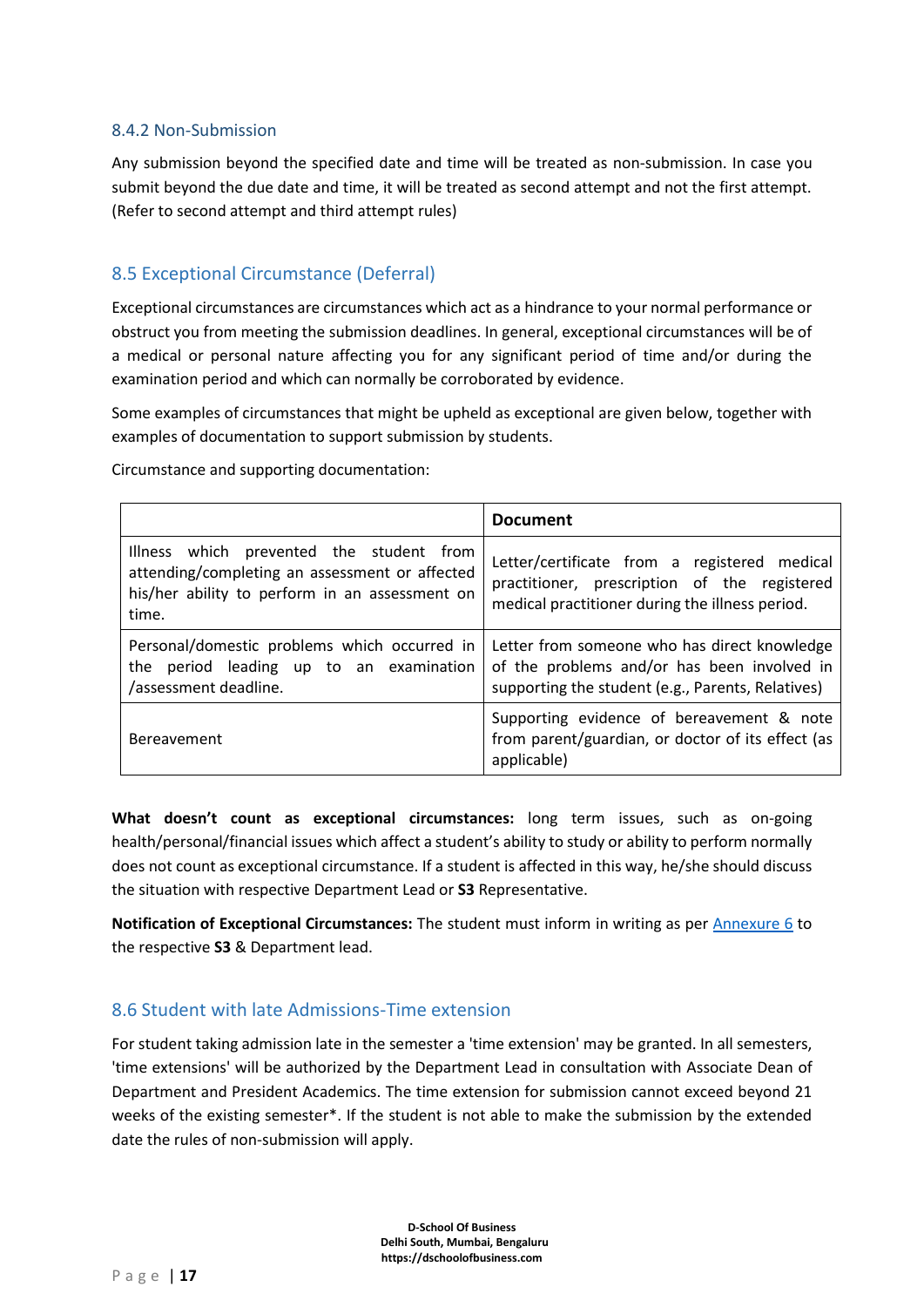Student taking late admission would be provided support and given orientation. Student will be mentored by respective Department Lead and shall be assigned remedial classes as and when required.

\*Any exceptions will have to be approved by President Academics.

#### <span id="page-17-0"></span>8.7 Evaluation

#### <span id="page-17-1"></span>8.7.1 Assessment Process

At D-School Of Business, process of work is considered equally important as the outcome. Hence, it is vital for student to simultaneously document their work as per the format given in the academic semester for all courses.

#### <span id="page-17-2"></span>8.7.2 Academic Assessment & Feedback

Assessment for each module is completed during or at the end of the duration of the module as per the plan given in Module Descriptor.

Students from all cohorts will receive feedback in a prescribed format for each module. The feedback form will explain your strengths and weakness and the conformity of the marking with the declared assessment criteria and as per rubric.

*Formative feedback* is aimed at evaluating your ability to absorb and imbibe the learning in the form of knowledge, understanding and skills, during the progression of a module. You will have to keep a record of discussions with tutors and group members in a logbook. After each feedback, the logbook has to be signed by faculty.

*Summative feedback* is aimed at evaluating the achievement of learning outcomes. The details of the assessment will be outlined in the course documents provided to you.

#### <span id="page-17-3"></span>8.7.3 Marking of Assessments

Each module of course of a semester is assessed separately. A module is summative assessed for deliverables as indicated in the Module descriptor.

The Module mark is the calculated weighted aggregate of the 'assessment elements' (prescribed summative assessments) of the module. All marking is given in whole numbers.

#### **Student enrolled in AY 2022-2023**

10-point grade system will be followed for marking. The passing Criteria UG diploma courses & PG Diploma courses

- ― Passing Criteria for UG -Individual Module Grade Point 4.0, Course Grade Point Average 5.0
- ― Passing Criteria for PG -Individual Module Grade Point 5.0, Course Grade Point Average 6.0

All marks /grades are PROVISIONAL, until endorsed and confirmed in the proceedings of the Examination Board. In the event that the Examination Board chooses to change the student's PROVISIONAL mark /grade, upward or downward, the prescribed changes will be implemented accordingly and recorded appropriately in the minutes of the Board meeting. The Board's decision will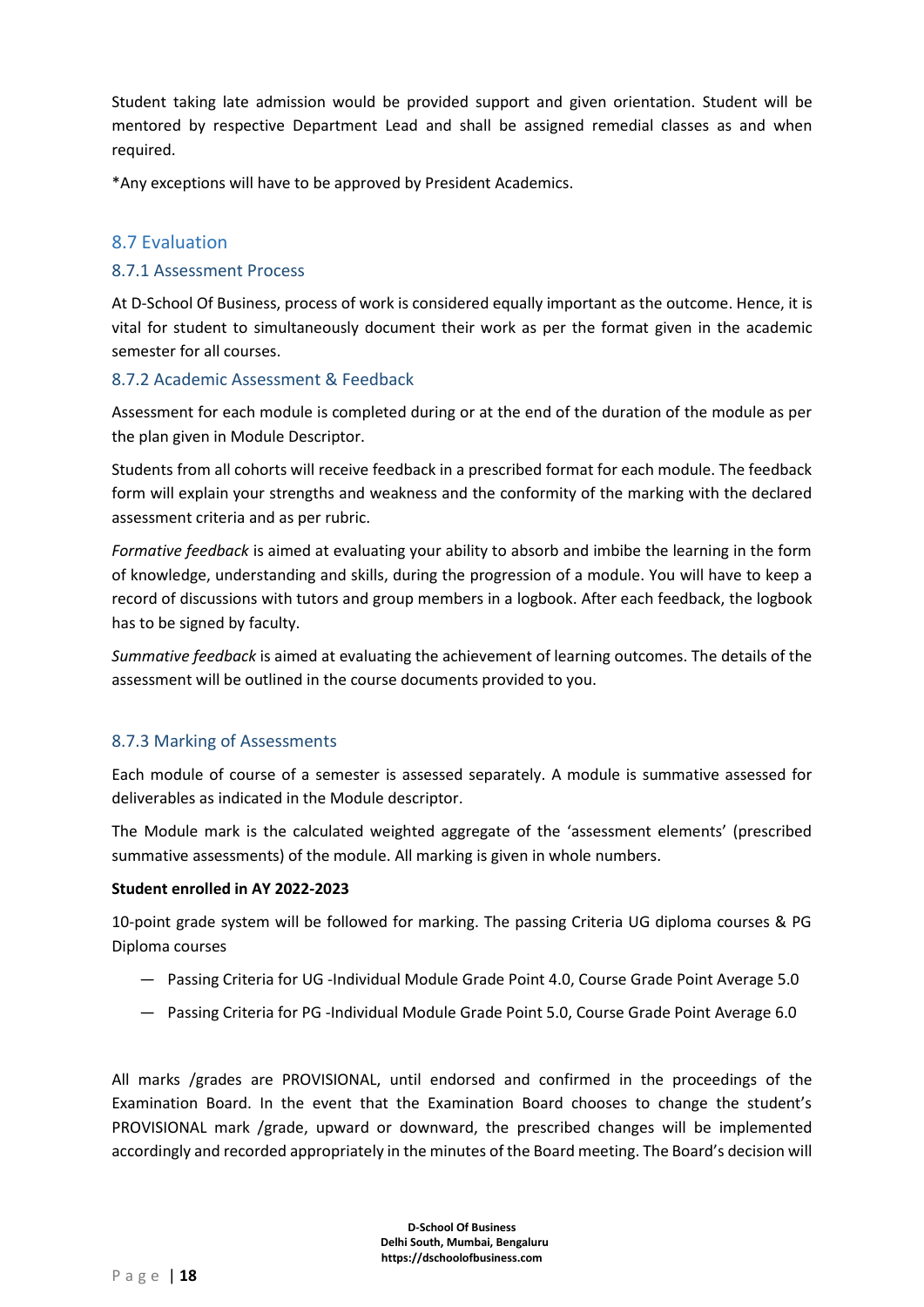be final and binding. Questioning the academic judgment of the Board is not considered as grounds for appeal.

## <span id="page-18-0"></span>8.8 Grading Matrix and Description

#### **For students enrolled in & before AY 2020-2021** below grading matrix is used

| <b>Undergraduate courses</b> |                   |                                                                       |
|------------------------------|-------------------|-----------------------------------------------------------------------|
| Grade                        | <b>Mark Range</b> | <b>Description</b>                                                    |
| First Class with             | 85-100            | Exceptional knowledge and understanding of the area of study. The     |
| Merit                        |                   | work is beyond the prescribed range, in both breadth and depth.       |
| <b>First Class</b>           | 70-84             | Outstanding/excellent knowledge of the area of study as the student   |
|                              |                   | is typically able to go beyond what has been taught                   |
| Second<br>Upper              | $60 - 69$         | Very good knowledge and understanding of the area of study as the     |
| Class                        |                   | student is typically able to relate facts/concepts together with some |
|                              |                   | ability to apply to known/taught contexts                             |
| Second<br>Lower              | $50 - 59$         | Good knowledge and understanding of the area of study. Good           |
| <b>Class</b>                 |                   | demonstration of relevant knowledge and skills though may be limited  |
|                              |                   | in range; communication shows clarity, but structure may not always   |
|                              |                   | be coherent.                                                          |
| <b>Third Class</b>           | 40-49             | Knowledge and understanding are sufficient to deal with               |
|                              |                   | terminology, basic facts and concepts but fails to make meaningful    |
|                              |                   | synthesis; It relies on set sources of information and arguments may  |
|                              |                   | be weak or poorly constructed. The work shows competence but          |
|                              |                   | with some weaknesses.                                                 |
| Fail                         | 39 and less       | Insufficient knowledge or understanding of the area of study; Facts   |
|                              |                   | being reproduced in a disjointed or decontextualized manner.          |

| <b>PG Diploma courses</b> |                   |                                                                                                                                                                                                                                                                                                                                     |
|---------------------------|-------------------|-------------------------------------------------------------------------------------------------------------------------------------------------------------------------------------------------------------------------------------------------------------------------------------------------------------------------------------|
| Grade                     | <b>Mark Range</b> | <b>Description</b>                                                                                                                                                                                                                                                                                                                  |
| <b>High Distinction</b>   | 85-100            | Exceptional breadth and depth of knowledge and understanding<br>evidenced by independent insight and critical awareness of the topic. A<br>sustained academic approach to all aspects of the tasks is evidenced;<br>academic work extends boundaries of the disciplines and is beyond<br>expectation of the level.                  |
| <b>Distinction</b>        | 70-84             | Excellent knowledge and understanding evidenced by some clear<br>independent insight and critical awareness of the topic. A sustained<br>academic approach to most aspects of the tasks is evidenced; one or<br>more aspects of the academic work are beyond the prescribed range.                                                  |
| Commendation              | $60 - 69$         | Very good knowledge and understanding is evidenced as the student is<br>typically able to independently relate taught facts/concepts together<br>some of which are at the forefront of the discipline. An academically<br>rigorous approach applied to some aspects of the tasks is evidenced,<br>some beyond the prescribed range. |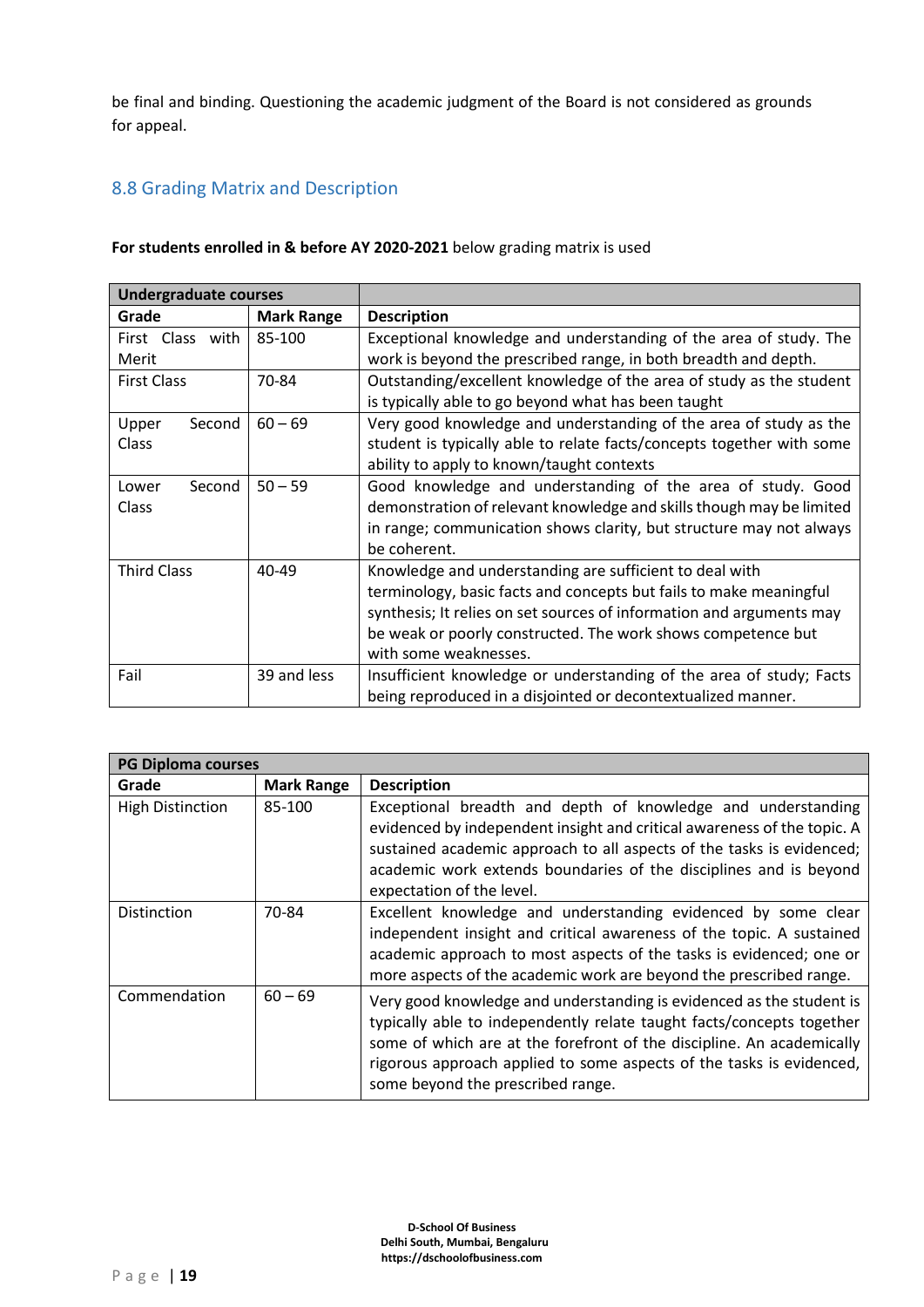| Pass | $50 - 59$   | Good knowledge and understanding of the area of study balanced<br>towards the descriptive rather than critical or analytical and mostly<br>confined to concepts that are not at the forefront of the discipline; the<br>approach applied to some aspects of the tasks may lack academic rigor. |
|------|-------------|------------------------------------------------------------------------------------------------------------------------------------------------------------------------------------------------------------------------------------------------------------------------------------------------|
| Fail | 49 and less | Knowledge and understanding are insufficient as the student only<br>evidences an understanding of small subset of the taught concepts and<br>techniques; fails to make sufficient links between known concepts and<br>facts to adequately solve the brief/problem.                             |

## **Student enrolled in & after AY 2021-2022,** below grading matrix is used

| <b>UG Course</b> |             |                                                                                                                                                                                                                                                                                                                                                                                     |
|------------------|-------------|-------------------------------------------------------------------------------------------------------------------------------------------------------------------------------------------------------------------------------------------------------------------------------------------------------------------------------------------------------------------------------------|
| Grade Letter     | Grade Point | Description                                                                                                                                                                                                                                                                                                                                                                         |
| O                | 10.0        | Outstanding                                                                                                                                                                                                                                                                                                                                                                         |
| $A+$             | 9.0         | Excellent                                                                                                                                                                                                                                                                                                                                                                           |
| A                | 8.0         | Very Good                                                                                                                                                                                                                                                                                                                                                                           |
| B+               | 7.0         | Good                                                                                                                                                                                                                                                                                                                                                                                |
| <sub>B</sub>     | 6.0         | Above Average                                                                                                                                                                                                                                                                                                                                                                       |
| C+               | 5.0         | Average                                                                                                                                                                                                                                                                                                                                                                             |
| $\mathsf{C}$     | 4.0         | Pass                                                                                                                                                                                                                                                                                                                                                                                |
| F                | 0.0         | Fail                                                                                                                                                                                                                                                                                                                                                                                |
| E                | 2.0         | At Advance Diploma or Professional Diploma stage, in<br>case a student fails a module, but the Moderation<br>Committee is confident that the course outcomes are<br>satisfactorily achieved, committee may decide to<br>compensate a module and give E grade.<br>A maximum of 20 credits may be compensated.<br>It is given only once during the tenure of study at the<br>academy. |
| S                |             | Satisfactory Completion (For credited or Non-credited<br>Modules not contributing to CGPA)                                                                                                                                                                                                                                                                                          |
| U                |             | Unsatisfactory (For credited or Non-credited Modules<br>not contributing to CGPA)                                                                                                                                                                                                                                                                                                   |
| AP               |             | Audit Pass (Extra Credits)                                                                                                                                                                                                                                                                                                                                                          |
| AF               |             | Audit Fail (Extra Credits)                                                                                                                                                                                                                                                                                                                                                          |

| <b>PG Course</b> |                    |             |
|------------------|--------------------|-------------|
| Grade Letter     | <b>Grade Point</b> | Description |
|                  | 10.0               | Outstanding |
| A+               | 9.0                | Excellent   |

**D-School Of Business Delhi South, Mumbai, Bengaluru https://dschoolofbusiness.com**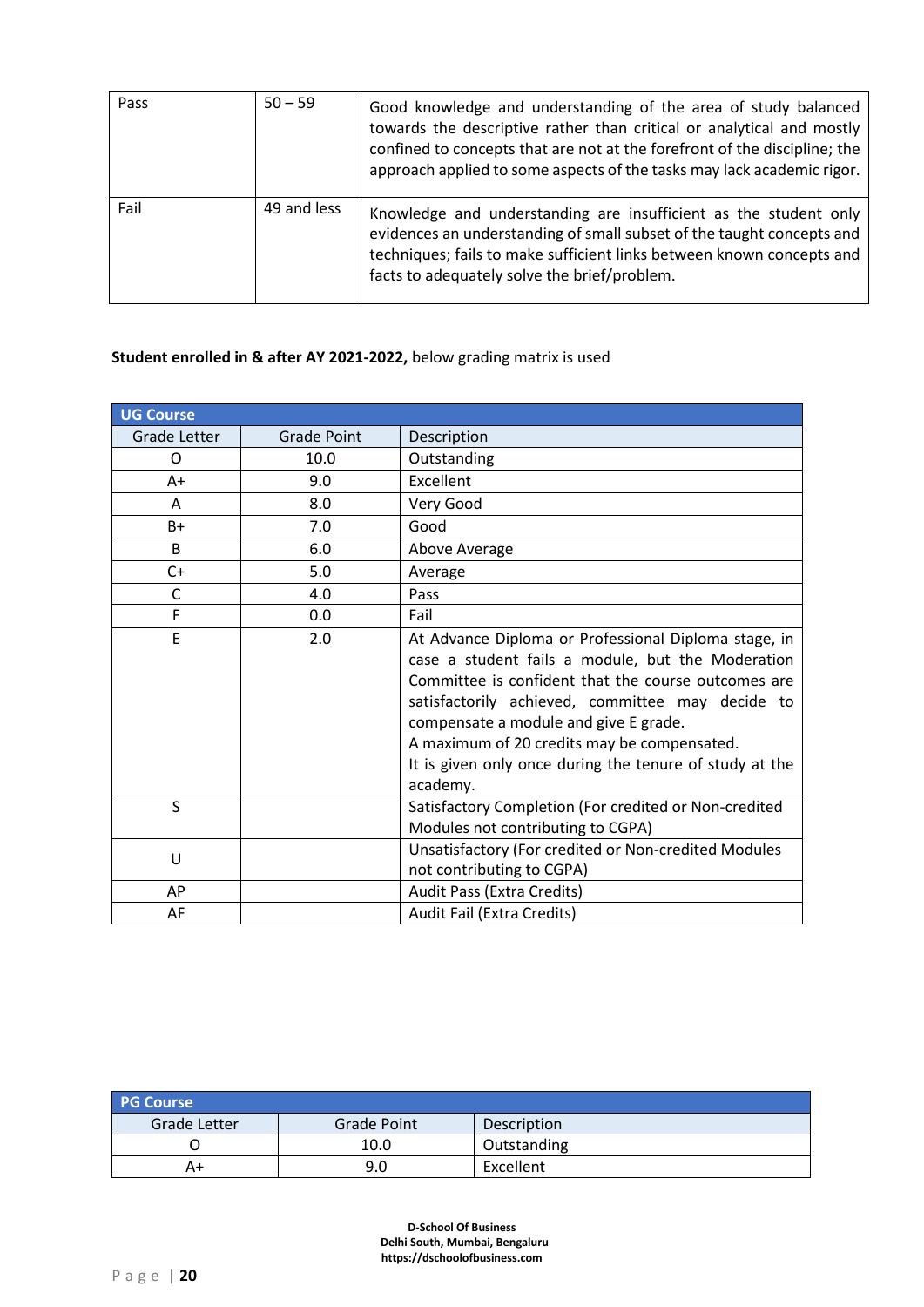| A    | 8.0 | Very Good                                                                                                                                                                                                                                                                                                                                                              |
|------|-----|------------------------------------------------------------------------------------------------------------------------------------------------------------------------------------------------------------------------------------------------------------------------------------------------------------------------------------------------------------------------|
| $B+$ | 7.0 | Good                                                                                                                                                                                                                                                                                                                                                                   |
| B    | 6.0 | Average                                                                                                                                                                                                                                                                                                                                                                |
| C    | 5.0 | Pass                                                                                                                                                                                                                                                                                                                                                                   |
| F    | 0.0 | Fail                                                                                                                                                                                                                                                                                                                                                                   |
| E    | 2.0 | At Professional Diploma stage, in case a<br>student fails a module, but the Moderation<br>Committee is confident that the course<br>outcomes are satisfactorily achieved,<br>committee may decide to compensate a<br>module and give E grade.<br>A maximum of 20 credits may be<br>compensated.<br>It is given only once during the tenure of<br>study at the academy. |
| S    |     | Satisfactory Completion (For credited or Non-<br>credited Modules not contributing to CGPA)                                                                                                                                                                                                                                                                            |
| U    |     | Unsatisfactory (For credited or Non-credited<br>Modules not contributing to CGPA)                                                                                                                                                                                                                                                                                      |
| AP   |     | Audit Pass (Extra Credits)                                                                                                                                                                                                                                                                                                                                             |
| AF   |     | Audit Fail (Extra Credits)                                                                                                                                                                                                                                                                                                                                             |

#### • Grades O to F will contribute to CGPA

For Incomplete modules, for each subsequent attempt taken by the student to complete, the marks will be capped to one grade lower. Marks to be put in the middle of the grade band.

## <span id="page-20-0"></span>8.9 Marks Consideration for International Credit Exchange

- For International credit exchange, the marks given by the host institute are considered without moderation.
- In an instance where either the student is not satisfied, or the Department Lead has a concern with the marks given they can reach out to the International Relations Department.
- The International Relations Department can then take up the point with the host institute.
- The decision of the Host institute will be considered as final and will not be eligible for any appeal.

#### <span id="page-20-1"></span>8.9.1 Shortfall in weeks / credits of study for international exchange

Where a student has not completed the minimum number of weeks / credits of international credit exchange due to the following conditions:

The number of weeks offered are less than prescribed in the course of study the student can undertake the same assignment /project in the domestic experience and work on it to cover up the shortfall of allotted time period.

The student is not able to complete the stipulated no. of weeks due to debarment/illness/unforeseen circumstances/disciplinary issues –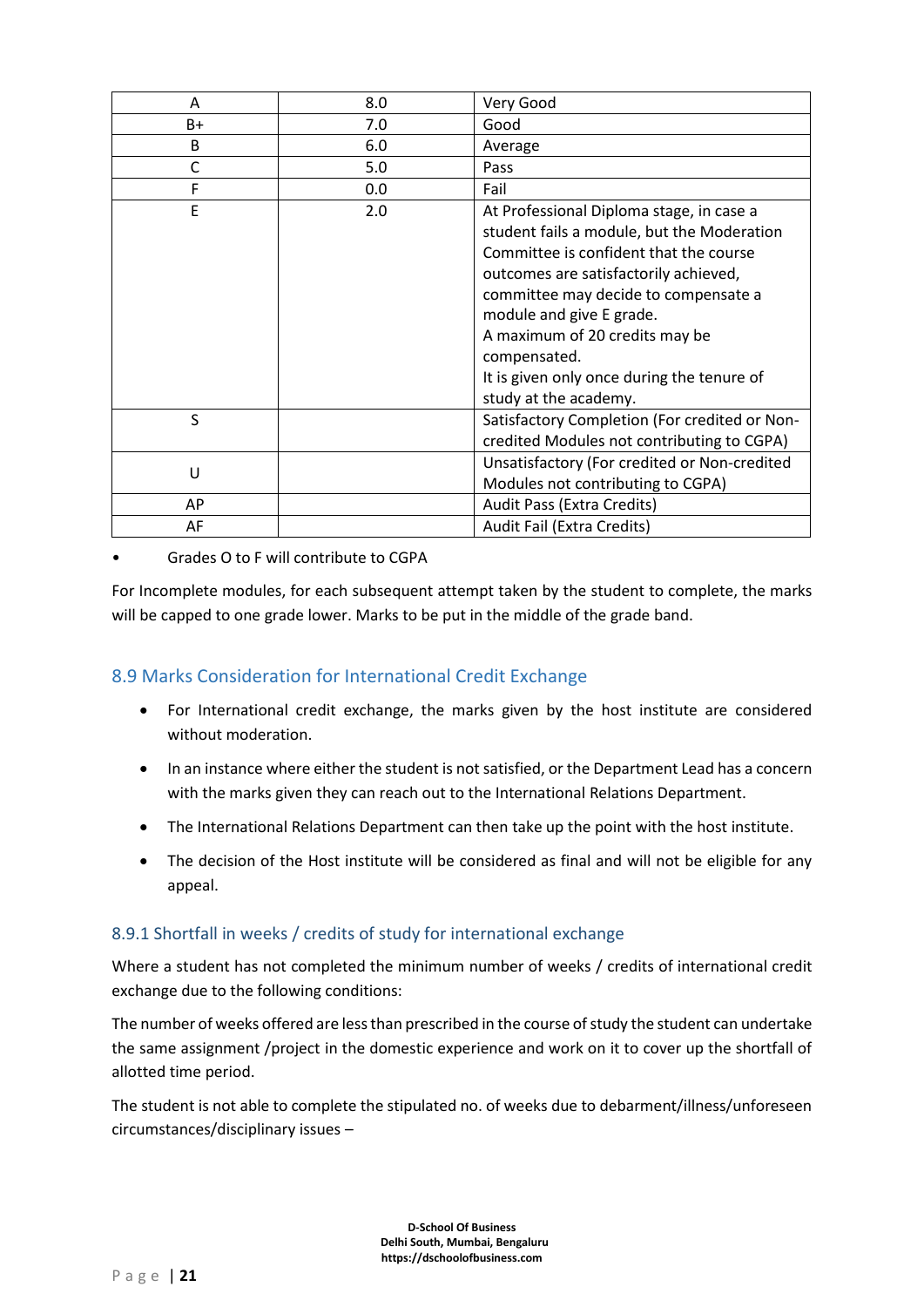- Due to Debarment and Disciplinary issues Considering that the student has displayed unprofessional attitude while undergoing the international exchange, the board may decide on the course of action which may Require a student to complete satisfactorily an alternative form of assessment which simulates some of the characteristics of the work that the student was supposed to do in the host institute. Such marks will not be counted in the international credit exchange module.
- Due to Illness / Unforeseen circumstances In such circumstances, the student may be granted deferral and the Board may enact one of the following options:
	- Ask the student to rework and resubmit the work to the host institute (in case the host institute has the provision. This has to be done through international affairs department.
	- Require a student to complete satisfactorily an alternative form of assessment which simulates some of the characteristics of the work that the student was supposed to do based on the learning outcomes and give marks in the alternative module. Such marks will not be counted in the international credit exchange module.

#### <span id="page-21-0"></span>8.9.2 Student failing the international credit exchange module.

In such circumstances, the student may be granted referral and the Board may enact one of the following options:

- Ask the student to rework and resubmit the work to the host institute (in case the host institute has the provision. This has to be done through International Affairs Department. The marks will be counted in the international credit exchange module and will be capped at passing marks as per second attempt.
- Require a student to complete satisfactorily an alternative form of assessment which simulates some of the characteristics of the work that the student was supposed to do, based on the learning outcomes, and give marks in the alternative module. Such marks will not be counted in the international credit exchange module. The marks will be considered as second attempt.

## <span id="page-21-1"></span>8.10 Exemption from Internship

Exemptions from part of an internship can be authorized by the Department Lead if the student completed supervised internship activities that can be certified as equivalent, in terms of duration and the learning outcomes, competencies or rationale to the normal internship experience.

#### <span id="page-21-2"></span>8.10.1 Shortfall in weeks for internship

Where a student has not completed the minimum number of weeks of internship activity, the Board may enact one of the following options:

• Require the student to make good the shortfall by undertaking supervised internship activity during vacations or other appropriate times within their initial period of course.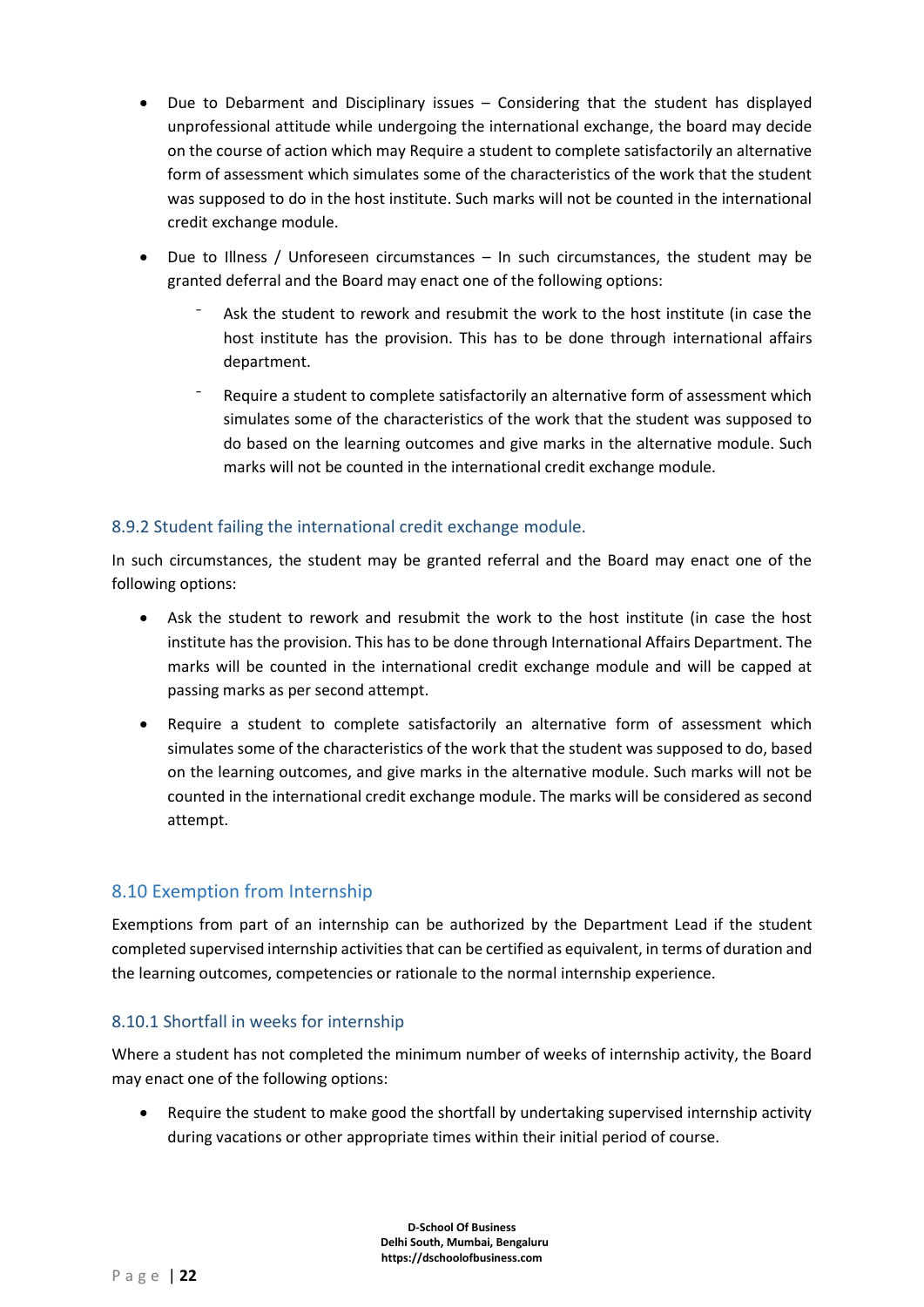- Exceptionally, where (a) above cannot be satisfied due to illness or some other valid cause, require a student to complete satisfactorily an alternative form of assessment approved by Associate Dean and President Academics.
- Recommend an internship completion certificate if there is a sufficiently minor shortfall in the number of weeks and following conditions have been satisfied:
	- ⁻ Achieve the learning outcomes, workplace experience and competencies as required in the module specification/course specification.
	- Submit and pass the specified assessment requirements.

#### <span id="page-22-0"></span>8.11 Students with disabilities

Reasonable adjustments to assessment arrangements will be made to ensure that students with disabilities are not substantially disadvantaged. The Department Lead will make the request and discuss with Associate Dean. Final approval will be made by President Academics. **S3** will provide counselling support and ensure that these adjustments are implemented. Any agreed adjustments will be notified to the Academic Governance.

#### <span id="page-22-1"></span>8.12 Progression

At the completion of the year, your result is determined by weighted average of the Marks/Grades attained by you in all the Modules of that academic year.

#### <span id="page-22-2"></span>8.12.1 Criteria for Progression

Each year will carry a Year Aggregate Mark, which is calculated as the sum of the weighted module aggregate marks for all the modules that comprise that particular Year. This weighted module aggregate mark is directly proportional to the number of credits assigned to the module.

#### <span id="page-22-3"></span>8.12.2 Module Failure

Under circumstances, if you have not achieved the minimum module pass grade after undertaking the maximum number of attempts as applicable, you will be considered as having failed the module.

#### <span id="page-22-4"></span>8.12.3 Maximum Attempts

The maximum number of attempts (notwithstanding exceptional circumstances) normally allowed for you to pass a module will be three.

#### <span id="page-22-5"></span>8.12.4 Failure in third attempt

At the end of third attempt if any credits remain un-cleared, the student is declared a non-progression case and is deregistered from the course /program of study. All communication in this respect will be done by Central Registrar's Office.

Exceptionally, the student may appeal against non-progression to Central Academic Committee comprising of President Academics and three members of Academic Team.

#### <span id="page-22-6"></span>8.12.5 Changes to the Assessment Regulations

The D-School Of Business reserves the right to alter its courses without prior notice, and to modify from time to time its regulations for the admission and progression of students and for the conferment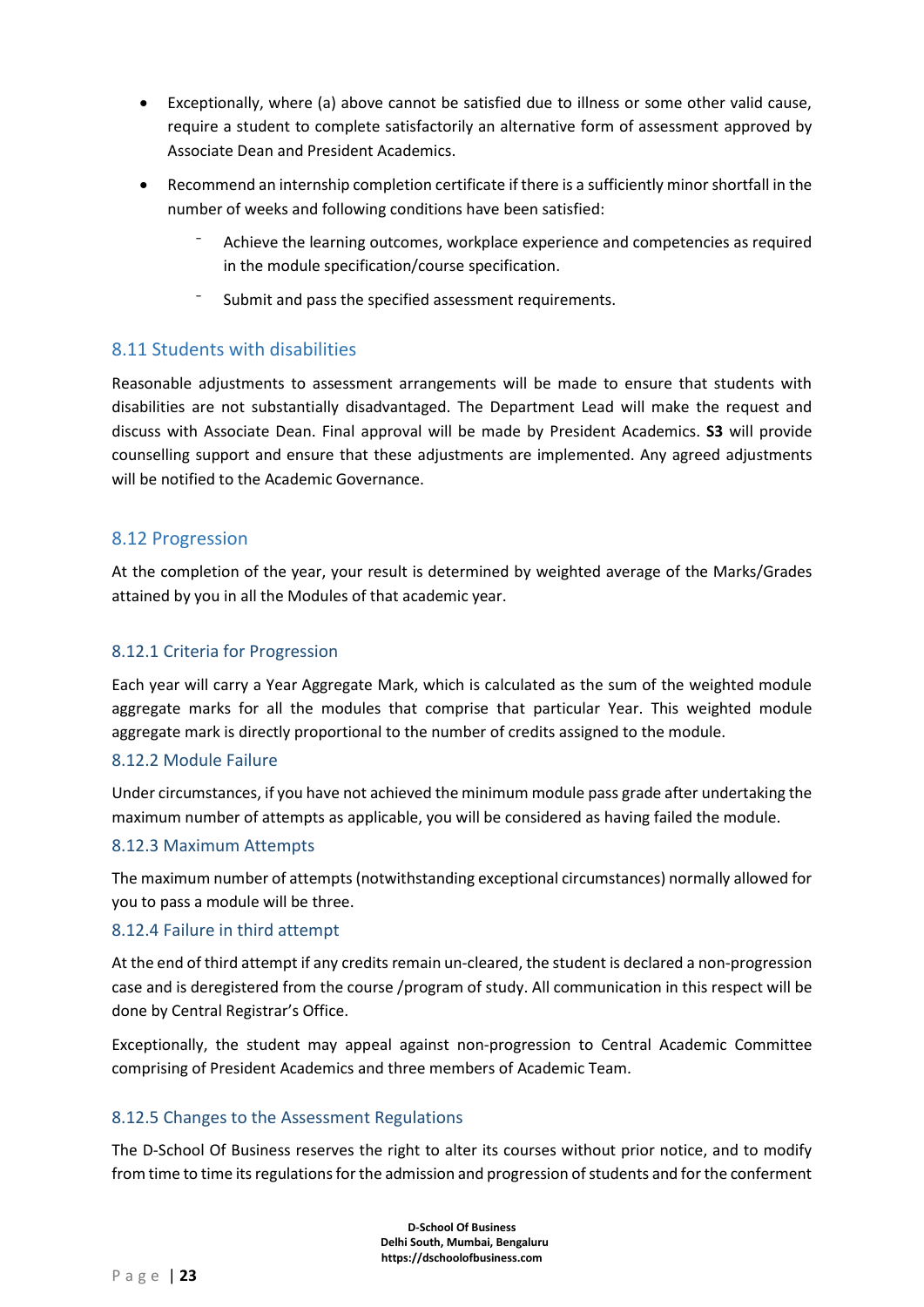of awards. Where these changes affect the title of an award or cause a student to be unable to complete the named award for which they are registered, they will be consulted, and the Board of Examiners (including External Examiners) informed. Where the named award cannot be offered or completed, D-School Of Business will describe the title and modular components of an alternative award which can be made available to the student.

The regulations will be reviewed and updated periodically in line with developments in D-School Of Business's policy and practice. There may be differences in regulations as they apply to different cohorts of students registered for the same award. Every effort will be made to inform students about proposed changes and, if educationally appropriate, introduce such changes for all cohorts of students.

A student cannot demand reassessment in a module that is no longer offered.

## <span id="page-23-0"></span>8.13 Academic Independence and Responsibility

At D-School Of Business, we expect each student to actively participate in and engage in their learning process. It is your responsibility to promote, protect and uphold the highest standards of academic integrity and honesty. You must apply appropriate citation methods, differentiating original work from quoted, incorporated, or emulated sources, specific to each discipline. You are responsible for keeping track of your progress in each module. It is essential to familiarize oneself with course requirements by reading course material and in-class instructions by the faculty member (oral/written) for assignments and course work.

#### <span id="page-23-1"></span>8.13.1 Academic Honesty & Integrity Policy

Students must not act in a manner, which constitutes academic dishonesty. Academic dishonesty is any act that allows a student to gain an unfair advantage over other students. This includes, but is not limited to, the use of unfair means, infringement of copyright/ IPR, copying, plagiarism, and unauthorized collaboration, alteration of records, use of restricted aids, and unauthorized use of proprietary material, bribery, and lying. The academic division in which a student is enrolled has the primary responsibility of adjudicating alleged infractions of the Academic Honesty and Integrity Policy.

Academic Misconduct is more commonly known as 'cheating'. This includes collusion, copying, syndication (the sharing of workload when not directed to do so) and duplication. It would also include a close paraphrase of their words, or a minimally adapted version of a computer program, a diagram, a graph, an illustration, etc. taken from a variety of sources without proper acknowledgement. These could be lectures, printed material, the Internet, or other electronic/AV sources. 'Presenting the work of other as one's own without proper, clear and unambiguous acknowledgement' is called plagiarism and is a serious academic offence.

#### **Conditions applicable for enforcement of Plagiarism:**

The inclusion in a student work of more than a single phrase from another person's work without the use of quotation marks and acknowledgement of the sources. The summarizing of another person's work by simply changing words or altering the order of presentation, without acknowledgements, in that case the similarity index between the two works should not be more than 15%. Copying the work of another candidate, without that student's knowledge or agreement in this case the party copying is guilty of plagiarism. In case of copying with the knowledge or agreement of another student, both the parties are guilty of plagiarism. In case student (s) is/are found in collusion as described above, the entire work submitted stands null and void.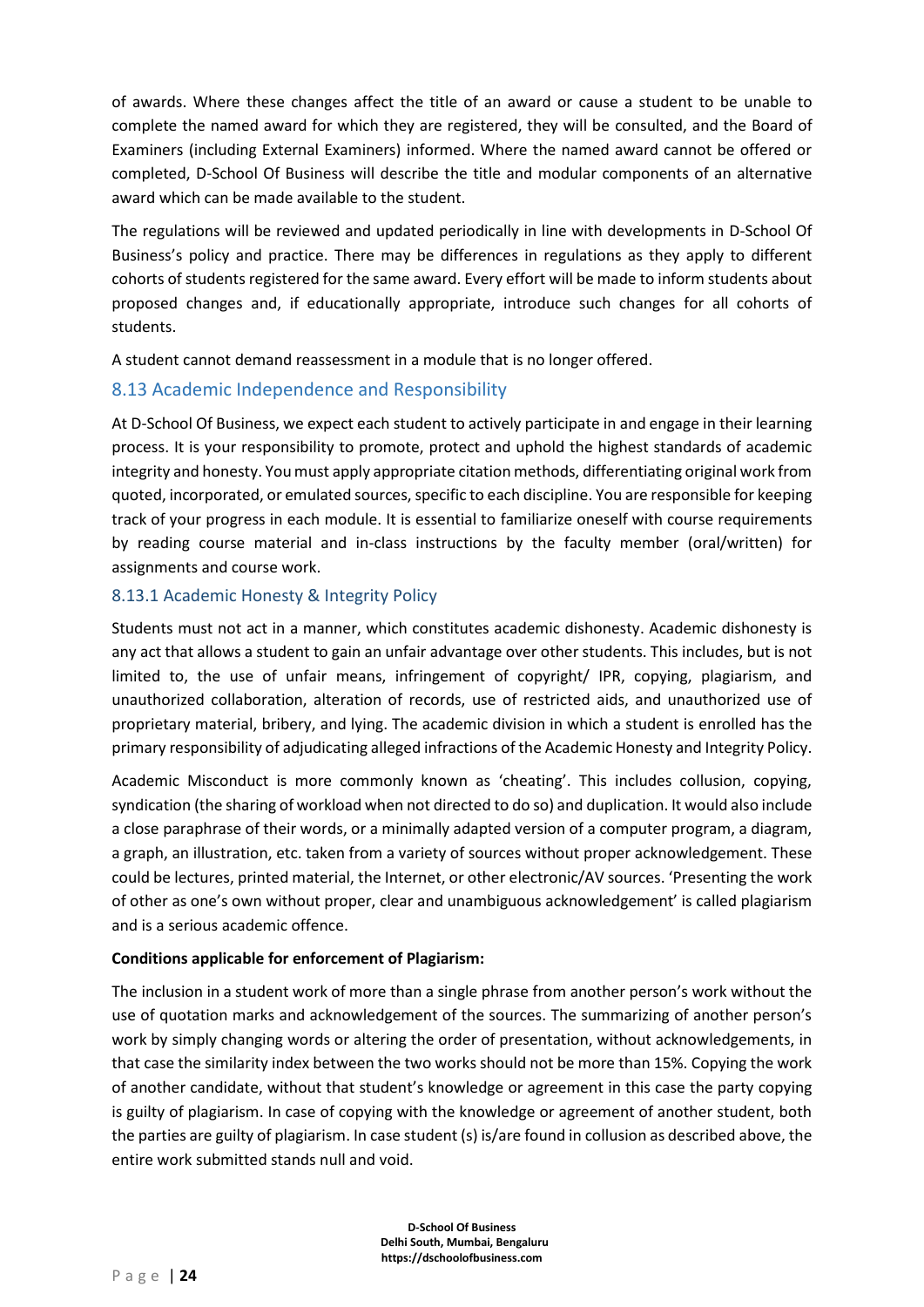Use of unfair means in examinations, seeking help or bringing in non-permissible material in an examination is also adopting unfair means.

'Self-plagiarism' which occurs where, for example, you submit work that you have presented for assessment on a previous occasion.

Collusion when a student or students collaborate with another student or students, as an individual or group to gain a mark or grade to which they are not entitled. Students who allow another student to copy their work are also committing collusion and both the copier and the provider of the work are liable to be penalized. Where it is proved, collusion will be subject to penalties similar to those for plagiarism.

**Fabrication or falsification of data** in instances where a major part of student's work involves laboratory or other forms of practical work, and they often find themselves undertaking such activity without close academic supervision. If you are in this situation, you are expected to behave in a responsible manner, as in other aspects of your academic life, and to show proper integrity in the reporting of results or other data. Hence you should ensure that you always document clearly and fully any research program or survey that you undertake, whether working by yourself or as part of a group. Results or data that you or your group submit must be capable of verification, so that those assessing the work can follow the processes by which you obtained them. Under no circumstances should you seek to present results or data that were not properly obtained and documented as part of your practical learning experience. Otherwise, you lay yourself open to the charge of fabrication or falsification of results. Where it is proved, falsification will be subject to penalties similar to those for plagiarism.

#### 8.13.1.1 Penalty for Academic irregularities and Forfeiture of Assessment

In the event that you are proven to have committed any Academic misconduct (plagiarism or indulged in use of unfair means, copying, falsification, using unfair means, and dishonesty), you will forfeit all assessment marking that you may have received provisionally in the module(s) in which plagiarism or cheating has been detected. Opportunity for reassessment will be subject to the decision of the Disciplinary Committee notified to examine the charge(s) that have been levelled against you.

#### <span id="page-24-0"></span>8.14 Deregistration

You might be struck off rolls and be deregistered under following conditions:

- Non-Submission of Fee
- Non-Progression
- Continuous Absence of 4 weeks (without information)
- Disciplinary Grounds
- Any Ragging or related activities

#### **Consequences of Deregistration**

- ― Forfeiture of ID card
- ― Access to classes online or F2F will revoked.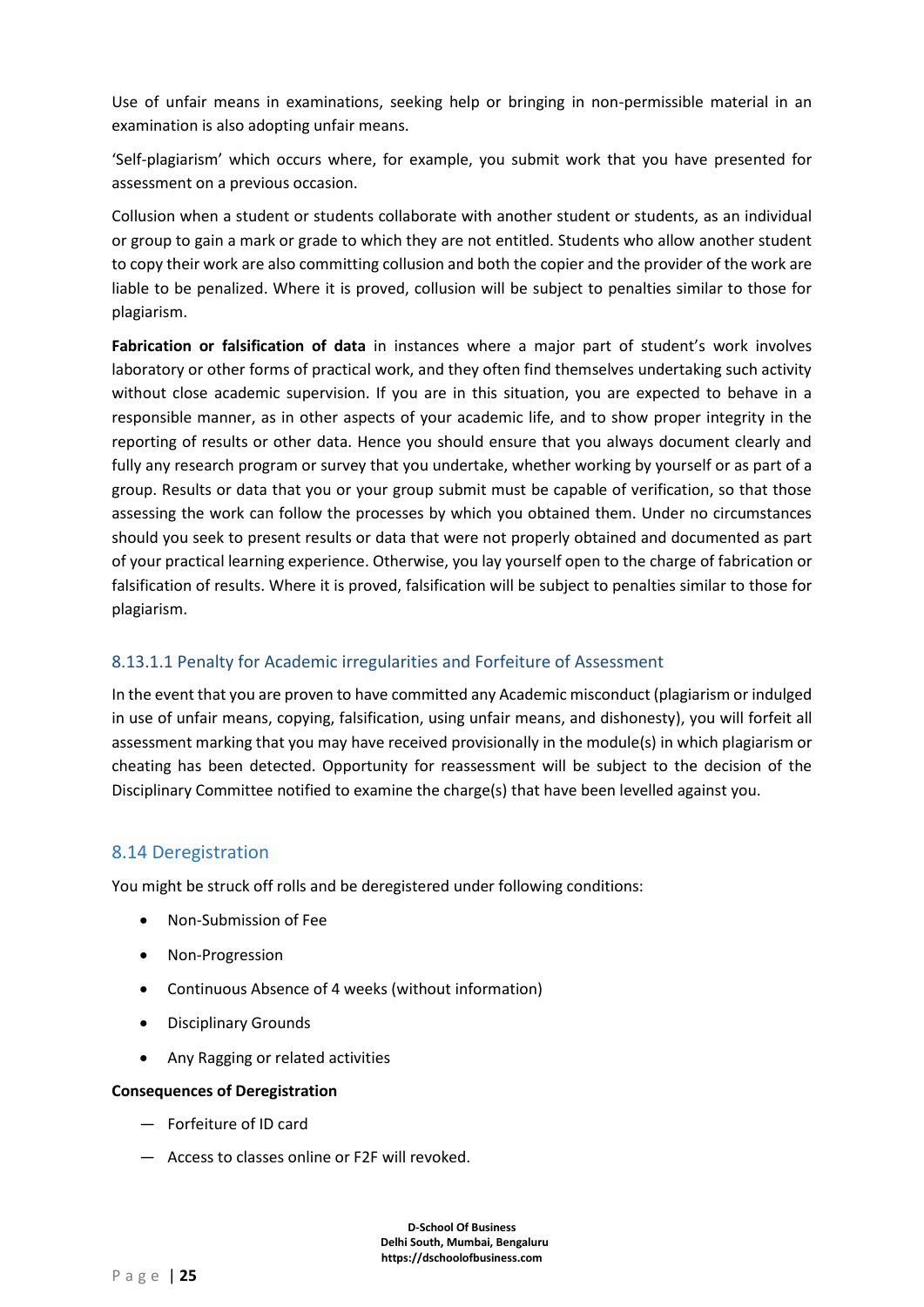- ― Suspension or rustication from the Academy in case of Disciplinary Grounds or Any Ragging related activities
- ― Levy of fine.

### <span id="page-25-0"></span>8.15 Student Debarment

Students are liable to be debarred for various reason which is not accordance to the regulations of the Academy. E.g., Not paying fee on time, disciplinary action, not returning library books on time, indulging in direct or indirect ragging etc. The student can be suspended / expelled in case of any complaint arising due to the above said reasons.

## <span id="page-25-1"></span>8.16 Publication of Result

The marks would be published in the student portal after every semester in case you need a printed mark statement after a semester/year, you would need to put in a request with the Campus Manager for the same.

#### <span id="page-25-2"></span>8.16.1 Publication of Marks-Time Period

- For July-Dec Semester the first attempt marks will be published on the student portal by end of January.
- The second attempt marks for the July-Dec semester will be published within two weeks of the completion of the second attempt Board.
- The third attempt marks for the July-Dec semester will be published within two weeks of the completion of the third attempt Board.
- For Jan-May Semester the first attempt marks will be published on the student portal by end of June.
- The second attempt marks for the Jan-May semester will be published within two weeks of the completion of the second attempt Board.
- The students are intimated about the publication of results by the Central Registrar's Office.

#### <span id="page-25-3"></span>8.16.2 Issue of Mark statement

The Mark Statement will indicate your module-wise marking, its module credit value, your progression status at the stage when due, Semester/Year Aggregate Mark (as applicable to a course) and the Grade achieved. The Semester/Year Aggregate Mark and Grade are issued only to students who have clearly passed. The Semester/Year Aggregate Mark, mentioned in the Mark Sheet, is the cumulative sum of the module credit value of all modules of the pertinent Semester/Year.

The module Marks for each student, would be made available in the Student Portal (online) by the Central Registrar's Office. If a student needs a stamped copy of the mark sheet for submission purposes to an external agency, it will be issued by the Central Registrar's Office, on request only. The student portal is password protected to ensure it is available to the specific student only.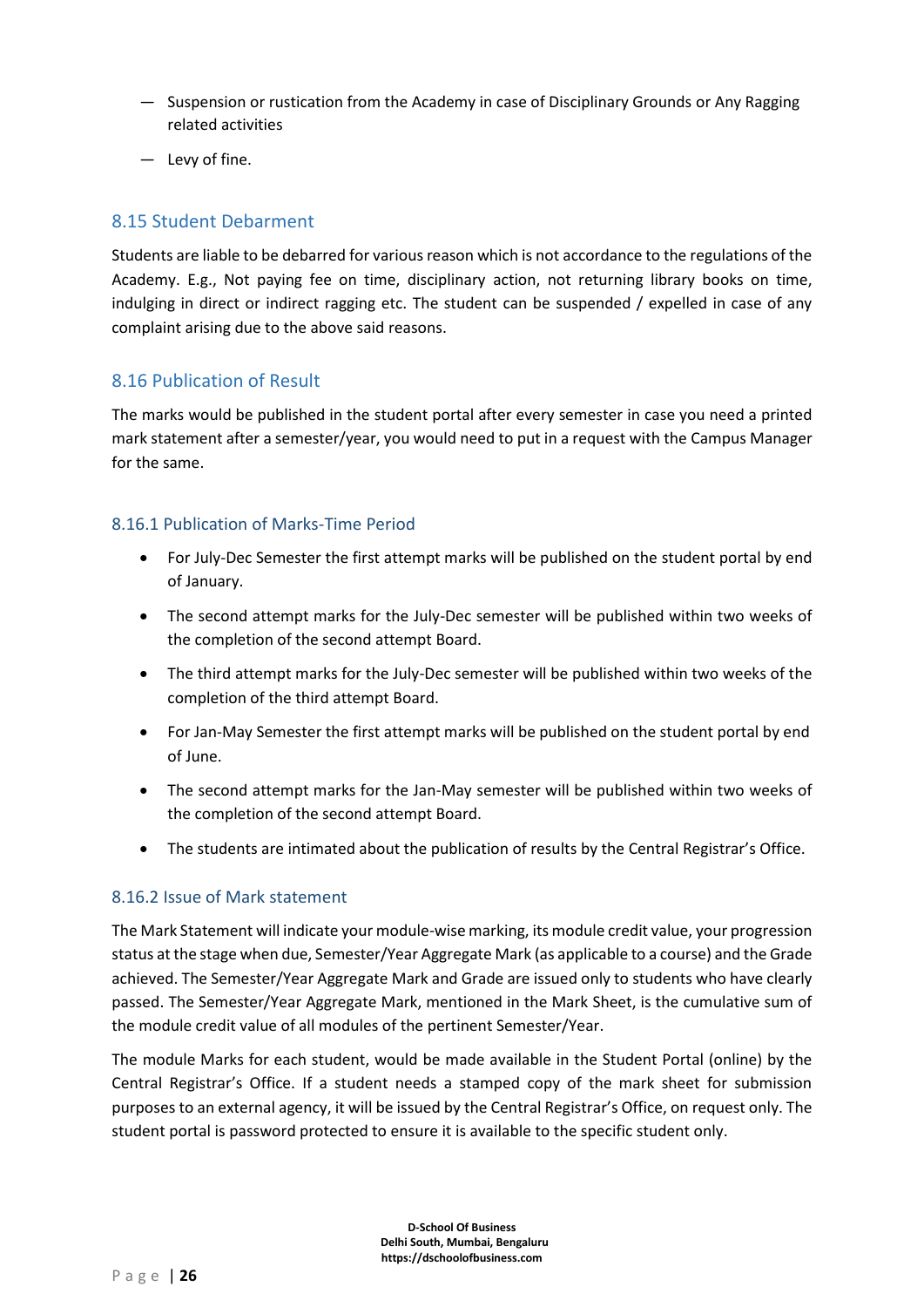The final marks statement (hard copy) would be issued to the student during convocation. However, in case a student needs multiple copies of Marks statement the same can be obtained from Central Registrar's Office on request on payment of Rs 100/- per copy per year.

### <span id="page-26-0"></span>8.16.3 Request for Name Change

Student can request for name change in academic records on submission of following documents:

- Revised Government recognized ID proof.
- Gazette Publication /notification
- Class X Certificate
- Notarized Affidavit stating the new name.
- Newspaper Publication in 3 leading newspapers

#### <span id="page-26-1"></span>8.17 Rescinding Award

If a forgery in the prior learning documents (on the basis of which admission was granted) or a case of academic irregularity on the basis of which the student had passed and had received the award, comes to the notice of the Academy then the Academy can take a legal course of action, cancel and recall the Award.

## <span id="page-26-2"></span>9. Feedback

#### <span id="page-26-3"></span>9.1 Feedback to students on assessments

Students' learning is supported through regular monitoring and providing feedback. You will receive on-going comprehensive feedback.

#### <span id="page-26-4"></span>9.2 Purpose

This has a dual benefit of enabling you to perceive the holistic dimension of the course and learning as you progress, but also allows faculty to understand the full scope of work and individual student development overall.

## <span id="page-26-5"></span>10. Digital Learning

At D-School Of Business, it is our continuous endeavor to implement new methods of engaging our learners. We blend different modalities to meet the needs of ever-changing dynamics of the millennials who prefer to learn and participate beyond traditional classroom settings. Our blended programs are a mix of online delivery, field work and classroom education in a structured manner, making learning more effective.

The online content and activities are delivered through 'Blackboard' - A Learning Management System (LMS) that enables students to access digital content anytime, anywhere, at their own convenience. It allows them to collaborate through discussion forums and wiki, submit assignments and tests and view faculty feedback. It helps the students to enhance their critical thinking skills by not limiting creativity to the boundaries of the classroom.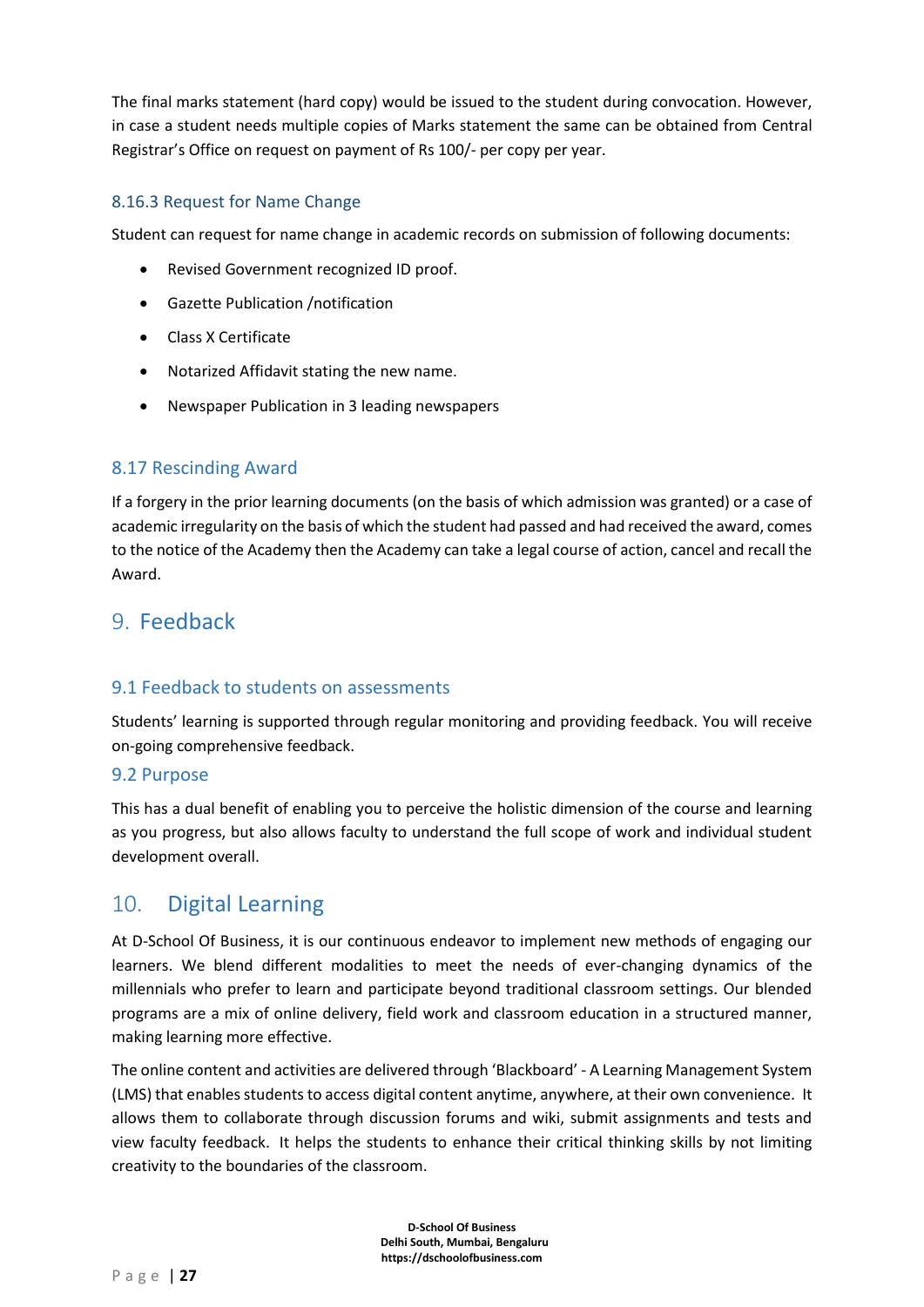Online Open Learning platforms: We provided free access to following portals for the students to explore interdisciplinary subjects to enhance their subject expertise that provide universally validated certificates.

### <span id="page-27-0"></span>10.1 Logging into the Blackboard

Open the web browser on your laptop or desktop. Blackboard supports four primary browsers for Black board Learn: Internet Explorer, Safari, Firefox, and Chrome.

Log in credentials will be provided in the class

## <span id="page-27-1"></span>10.2 Navigating Blackboard

After successfully logging into the LMS, you see the My Institution page. This page allows access to the following sections:

My Modules – Displays the list of modules / courses in which you are enrolled as a student.

My Announcements – Displays the announcement sent by the Academy or your faculty.

My Tasks – Displays the list of your pending activities.

Search for Help – Allows you to seek help on various features of Blackboard LMS.

Student Resources – Contains a list of files that provide information related to your course or have additional material to improve your knowledge and skills.

## <span id="page-27-2"></span>10.3 Accessing a Module on Blackboard

You can access a module in the LMS by clicking the module link in My Modules section of My Institution page. The module home page displays the following sections:

Module Navigation Pane – Displays the list of topics, sub-topics, and activities for the module.

My Announcements – Displays the announcement sent by the Academy or your faculty.

My Calendar – Displays the activities scheduled for you in the module.

To Do – Displays the list of your pending and upcoming tasks.

## <span id="page-27-3"></span>10.4 Logging Out

You can logout of the Blackboard LMS anytime by clicking the logout button in the upper-right corner of the any page in the LMS.

Blackboard Learn facilitates learning beyond classroom and will provide you a leading edge in taking up industry challenges. We hope you will leverage on the advantages of this digital medium to enhance your knowledge and skills and prepare yourself for the professional world.

For support, please write to[: it.support@dschoolbusiness.com](mailto:it.support@dschoolbusiness.com)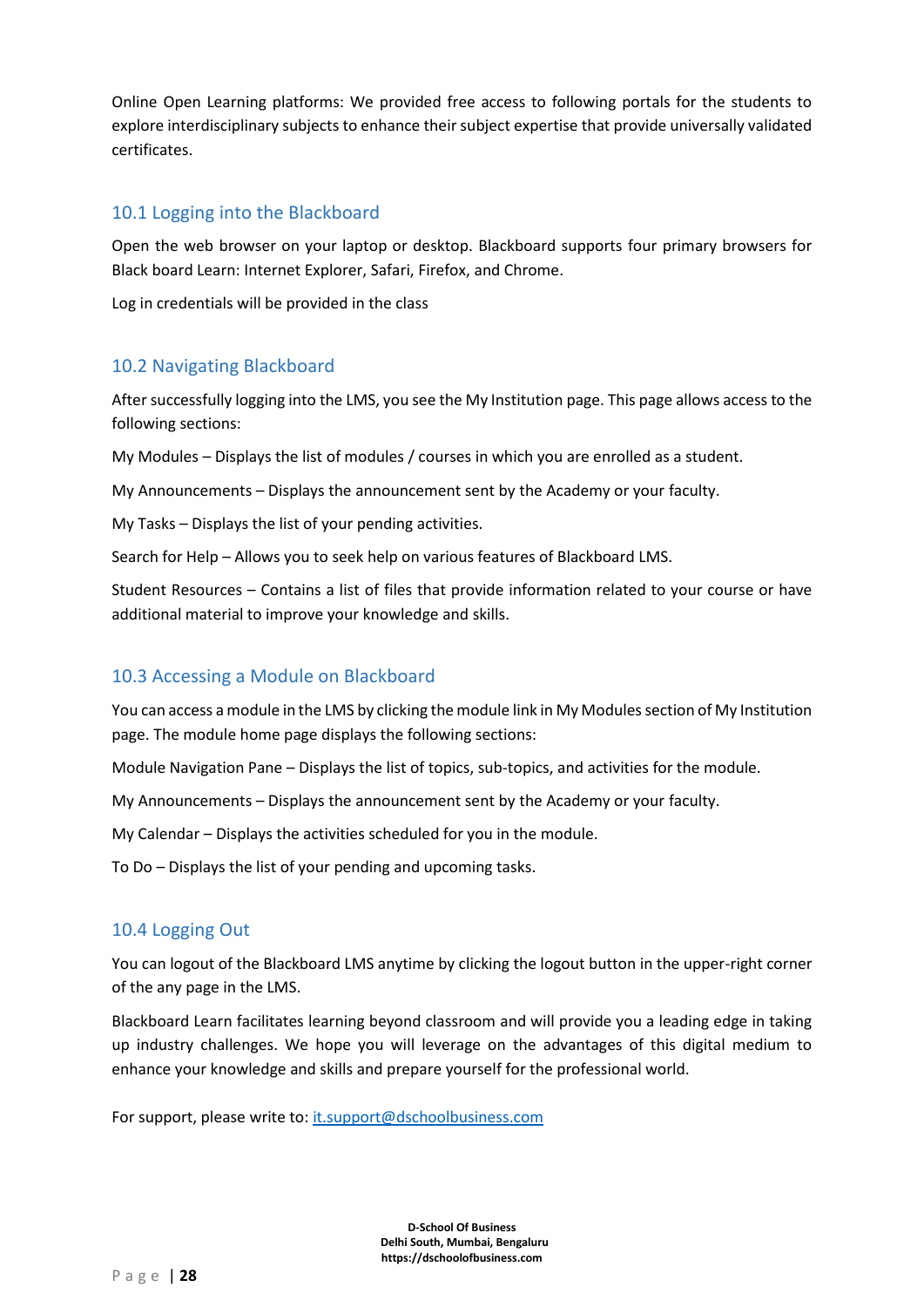*Disclaimer: All the content available online on Blackboard ultra is for the sole purpose of supporting the classroom teaching. The academy reserves the copyrights of all material, texts, designs, projects & case studies available for use on Blackboard.* 

## <span id="page-28-0"></span>11. Appeals

You, as a student, can request and plea against a decision taken against you or if you are dissatisfied with academic delivery or resources. The Appeal process is applicable for any student enrolled on a program of study, or a student who has been debarred /deregistered and wants to re-admit in the Academy. The students can fill the form available i[n Annexure -5](#page-73-0) for appeal.

The students can appeal in the following situations

- ― Re-evaluation of marks
- ― Appeal against Non-progression
- ― Plagiarism
- ― De-registration due to Misconduct
- ― Academic appeal related to Teaching learning and Assessment

## <span id="page-28-1"></span>11.1 Ground for appeals

The process of appeal is based on the principle of fairness. An appeal is defined as a request for a review or revaluation of the decision or if you identify any gaps in the teaching learning and assessment process. You, as a student, have the right to appeal if there is evidence of one or more of the following:

- ― there has been a significant irregularity in the teaching, learning or assessment process.
- ― there is evidence of bias or a perception of bias in the decision-making process.
- ― If there is new evidence which can help in changing the decision taken earlier.

The following are not considered to be legitimate grounds for an appeal:

- ― complaints about the academic judgement of the Examination Board, including complaints about grades and classifications of awards.
- ― complaints about academic misconduct outcomes and penalties unless there is clear evidence that the defined procedures were not followed and/or the academic misconduct outcome was not appropriately considered by the Committee.
- ― information such as evidence of exceptional circumstances when there is no evidence to show why it could not have been presented at the correct time.

#### <span id="page-28-2"></span>11.1.1 Appeal for Re-evaluation of Marks and Final Award

If a student does not pass [all components] as per the PROVISIONAL Mark / Final Marks and are dissatisfied with the marking, the student is allowed an opportunity to represent in writing to DL marking a copy to S3 & Campus Manager within 2 days of declaration of results. Such an appeal must be based on new and relevant information for the Appeals Committee to review the tutor's decision.

The DL and Associate Dean form a neutral evaluation committee to re-evaluate the student's assignment. The Dean looks it the matter and works closely with the evaluation committee. The neutral expert committee then re-evaluates the work and gives marks and feedback to the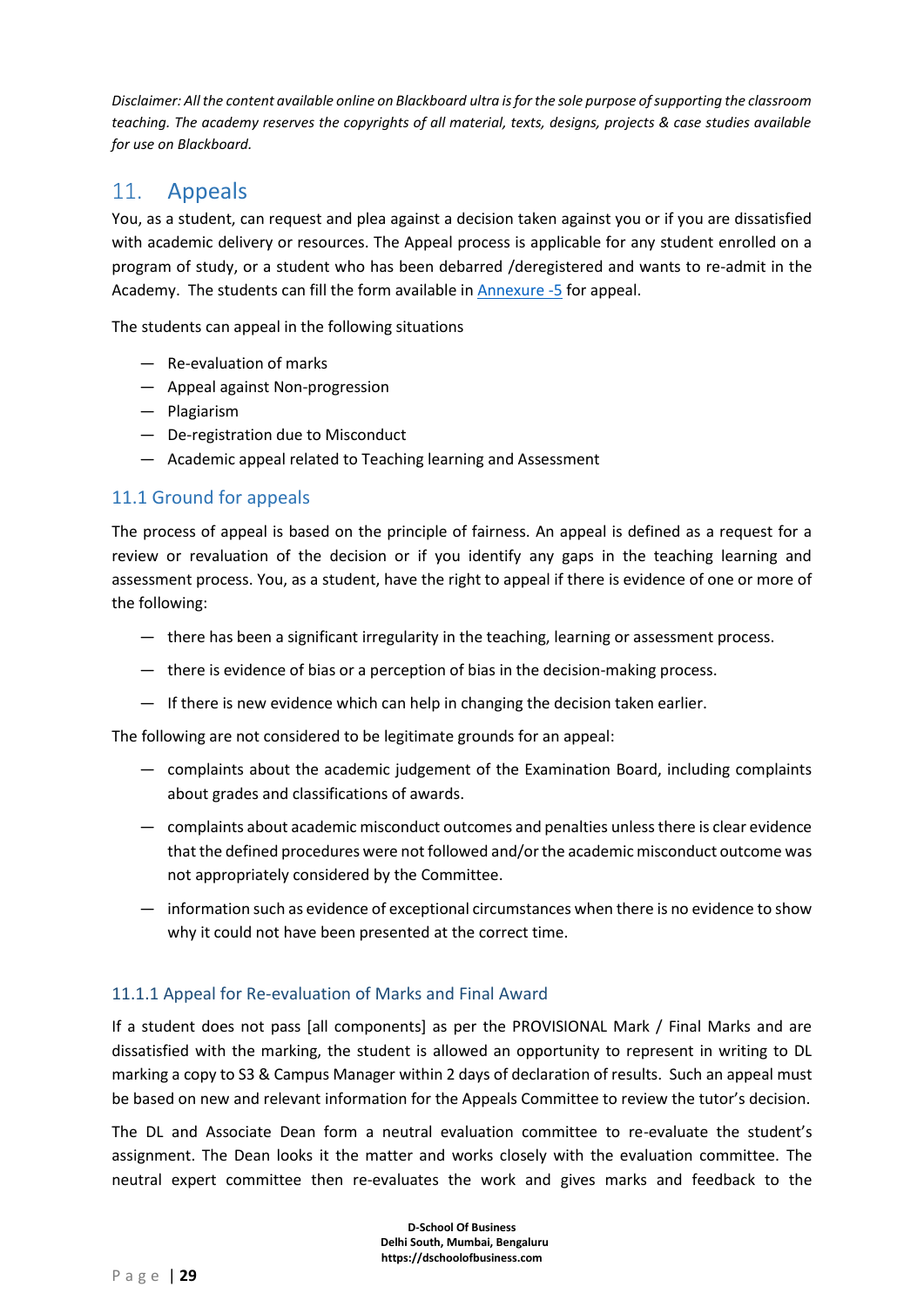Department lead. It is to be noted that the committee's evaluation is final. The DL sends the marks against the earlier marks achieved by the student along with the feedback form to Central Registrar's office and CRO communicates the final decision to the student. The student could score higher than previous marks or could even get a lower mark. The marks given by the committee are upheld and the same is communicated to the student.

The closure should be done within 7 days from the date of receipt of re-evaluation appeal.

The Final Award ratified by the Examination Board cannot be considered for appeal.

#### <span id="page-29-0"></span>11.1.2 Appeal against Non-Progression

### **When the student fails to meet the passing criteria, or the student is not allowed to progress to the next level and is sent a non-progression letter**.

The student can appeal within 48 hours of the receipt of the non-progression letter to the Campus Manager & DL. An appeals committee is formed comprising of Campus Manager, Department lead, Course team member, Academic Governance, **S3**.

Student and parent are invited to present their viewpoint and some new evidence against Non-Progression.

After the hearing the committee takes the decision. The decision of the committee is communicated by CRO to the student and parent through mail within 48 hours of the committee proceedings. The decision of the committee is final, and binding and no further appeal will be entertained with regard to non-progression of the student.

## <span id="page-29-1"></span>11.1.3 Appeal under Academic Misconduct (Plagiarism / use of unfair means / infringement of copyrights / other cases of academic dishonesty)

If the tutor suspects that a student has cheated or plagiarized work, it will be treated very seriously and will be thoroughly investigated. D-School Of Business is well equipped with software to detect Plagiarism. If proved it can lead to either temporary suspension, where a student is asked to repeat the project involved, or if established at final degree assessment, the Appeal Committee may withhold the award of a degree.

#### **Action taken against student.**

All cases of plagiarism/dishonesty/use of unfair means in a semester will be issued show-cause notice for establishing the indiscipline and the pertinent action thereto as per Section 8.13.1 of this Student Handbook. The student has a right to appeal. Representation only in person is permitted.

Should the Appeals committee uphold the allegation of plagiarism/cheating/use of unfair means the student will be awarded "zero marks" in the pertinent component/element.

The Appeal's Committee may take appropriate decisions based on individual merit of the case. The decision of the Committee on all matters relating to results, non-progression, shortage of attendance, re-examination, terminations, etc., will be final and binding and no further appeal on this decision will be entertained.

#### <span id="page-29-2"></span>11.1.4 Appeal against Debarment

The circumstances which may lead to dismissal and/or debarment include:

• Supply, possession or use of illegal drugs and solvents.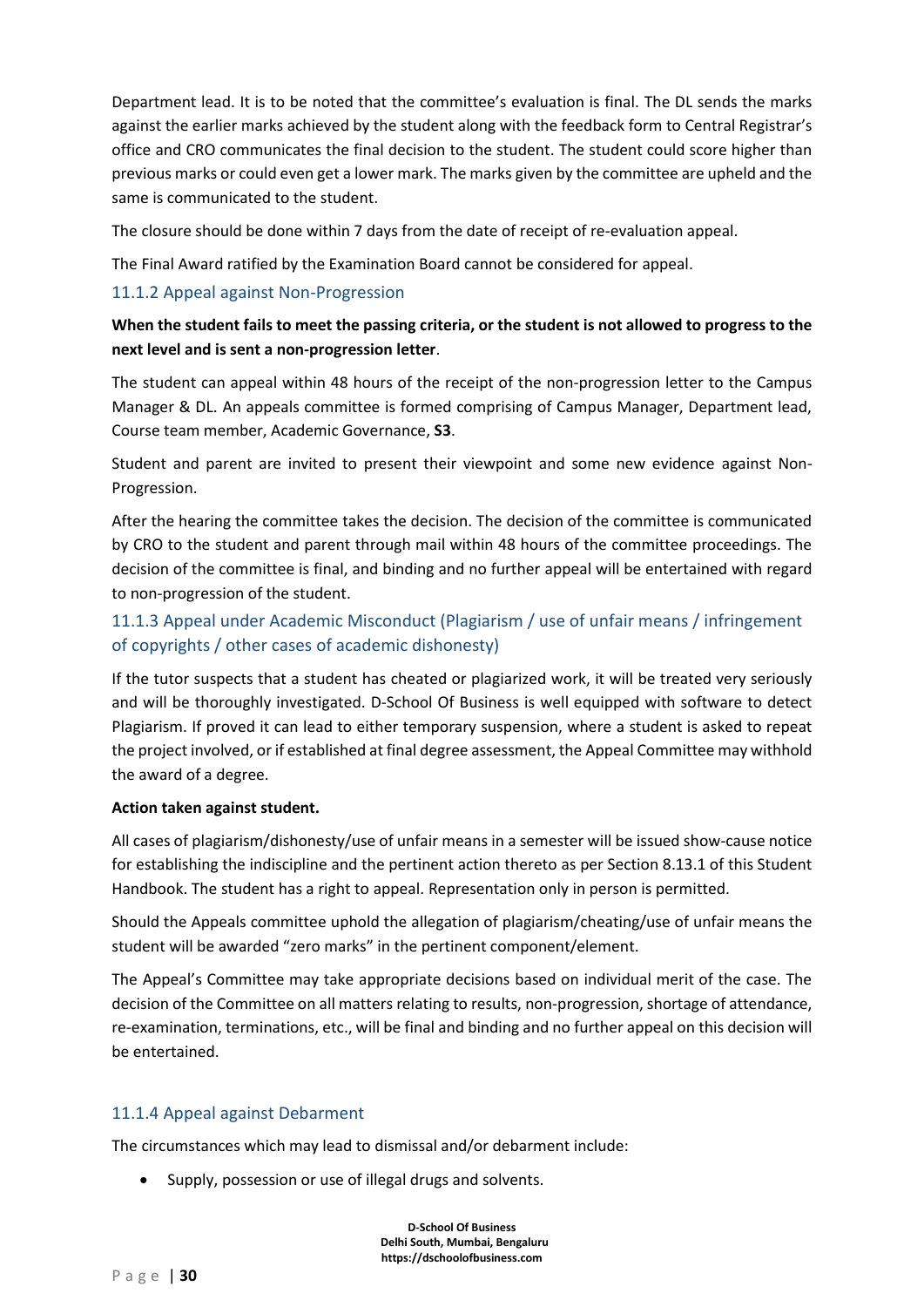- Theft, blackmail, violence, intimidation, racism, sexism, and persistent bullying.
- Offences of a sexual nature; including the supply and possession of pornography.
- Possession of a weapon.
- Vandalism, including graffiti.
- IT resources misconduct / misuse / unauthorized use or failure to comply with the Academy's Acceptable Use Policy.
- Persistent attitudes or behavior which are inconsistent with the Academy's rules and ethos.
- Other serious misconduct which brings the Academy into disrepute (single or repeated episodes) on or off the campus premises.

A complaint which could lead to your being dismissed will be investigated thoroughly and fairly. You will have an opportunity for the assistance of your parents and/or a tutor to state your side of the case and you also have the right to ask for the decision to be reviewed by the Appeals' Committee, the decision of which shall be final and binding and no further appeal on this decision will be entertained.

#### <span id="page-30-0"></span>11.1.5 Academic Appeal related to Teaching Learning & Assessment

The Academic appeal is a written communication/complaint from the students, concerning any issues related to Teaching, Learning and Assessment, brought to notice of the Faculty/ Department Lead/Dean, that requires the institution's attention and needs to be resolved urgently.

**The process-** The student/ group of students should write the formal appeal to Campus Manager, or in case school has received the complaint they should forward it to Campus Manager for further processing. Campus Manager will then schedule a meeting between student/group of students and a 'Special Committee' comprising of one representative from the campus -Regional Director, one from school (Dean, Associate Dean, person nominated by Dean), and a neutral representative from Academic Governance and **S3** to ensure students' concerns are heard without any bias and are given fair chance to present their case.

The role of Campus Manager is to schedule the meeting and circulate agenda and MOM to all concerned. The school representative in the committee is silent observer of the proceedings. The neutral body is present to witness the proceeding happens with unbiased approach.

The final decision of committee will be taken by the President-Academics or Chair of the committee and the decision will be communicated back to the students by Campus Manager through formal channel.

A complaint, which could lead to being a student dismissed, will be investigated thoroughly and fairly. The student will have an opportunity for the assistance of their parents and/or a tutor to state the side of the case. The student will also have the right to ask for the decision to be reviewed by the Appeals' Committee, the decision of which shall be final and binding and no further appeal on this decision will be entertained.

#### <span id="page-30-1"></span>11.2 Concerns and complaints

If you have a complaint to make about any aspect of the Academy or Campus, please use the guidelines as below.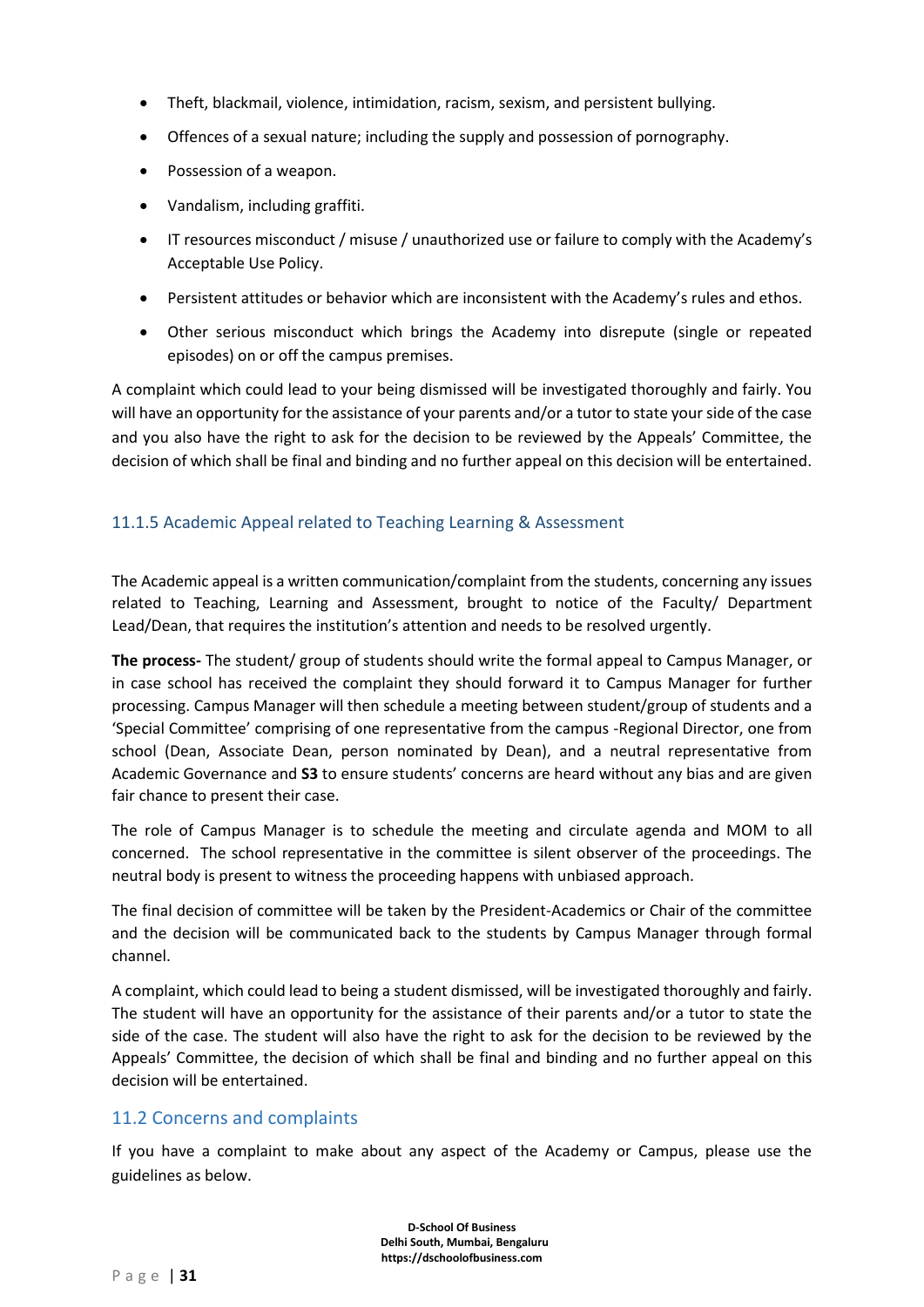- Your course /tutor/academics/assessment/ academic delivery to be resolved by your Department Lead.
- Your Timetable- S3 representative.
- Your accommodation as applicable S3 representative.
- Your concerns on Fee and financial issues- S3 representative.
- Your concern on extra-curricular, sport and social matters-S3 representative.

\*In case you want to escalate any unresolved concerns, please reach out to your Regional Director/ Campus Manager.

## <span id="page-31-0"></span>12. Course Transfer

The Institute usually does not encourage any course transfer considering the internationally curated and vetted course content for each individual course.

However, we also understand that you would do wonders in the domain where you engage whole heartedly.

Hence, each course transfer is scrutinized and allowed after due deliberations, only in special cases. Course transfers are governed by the Course Transfer policy as available in the Academic Processes and Compliance Manual.

As a student, you would need to submit your application for a course transfer with your student support service manager(S3).

#### **Remember**

- Course transfers requests are only accepted for the first 4 weeks of the ODD semester i.e., the start of the Academic Year.
- Course transfers are not allowed in the middle of the semester.

## <span id="page-31-1"></span>13. Student Attendance Policy

You are required ideally to be present in the course with 100 percent attendance. Attendance will mean full presence in all scheduled contact hours between the tutors and the students and will consist of lectures/ tutorials/ seminars/ practical/ workshops/ mentoring sessions and any other contact between the tutor and the students. Attendance reflects your sincerity, diligence, and drive for learning. Your attendance in every session during contact teaching / lab sessions will be primarily recorded online through your Photo ID Cards only. However, faculty members might choose any other medium as available to them to mark the attendance.

For the classes conducted online the attendance will be captured through LMS, Blackboard. In case of bandwidth or network issues you should take the responsibility to inform **S3** or the tutor. The student should login only through their official email id for the attendance to be captured.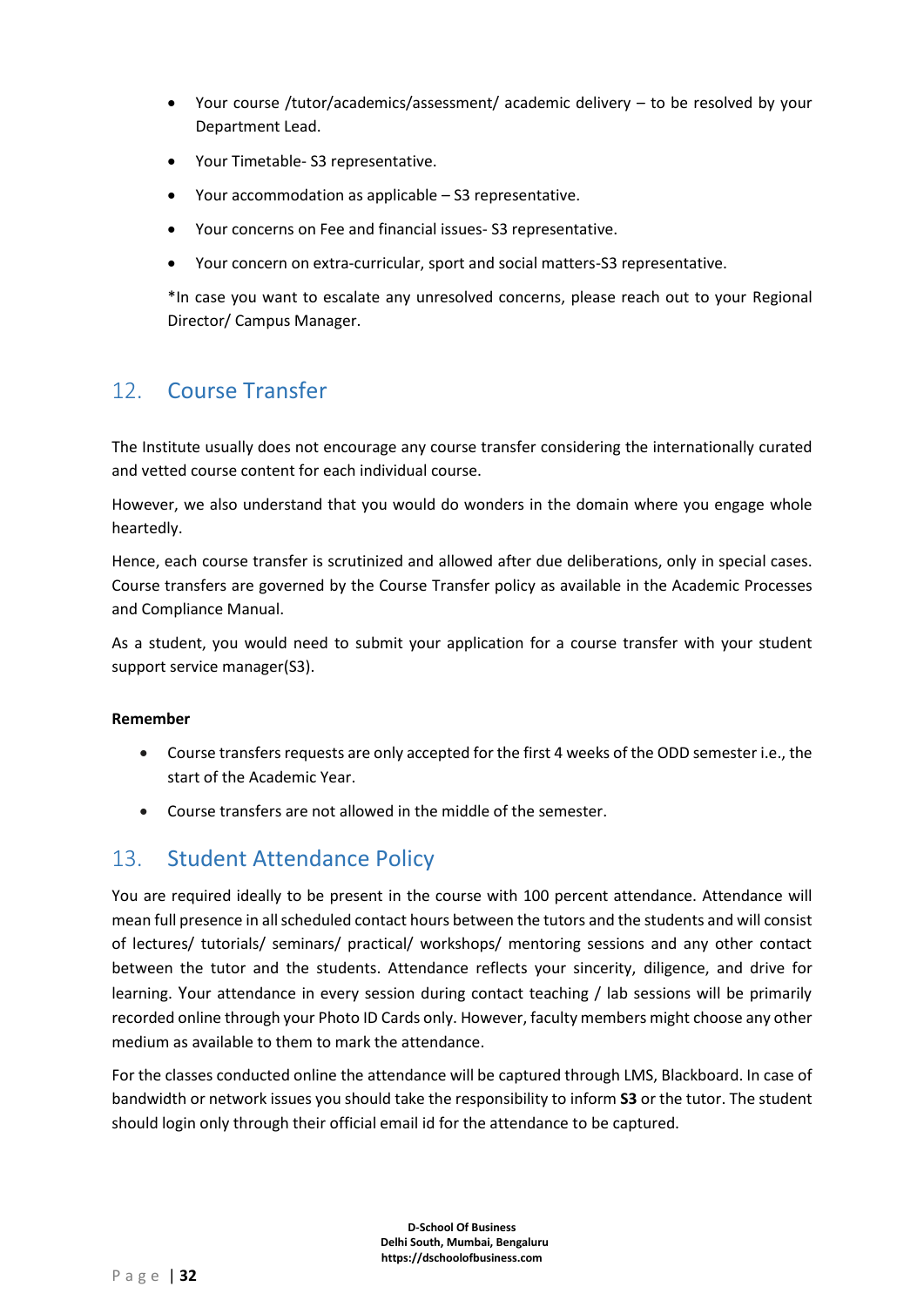## <span id="page-32-0"></span>13.1 Minimum Attendance Requirement

A minimum of 75% attendance is required to be maintained by every student in each and every semester. The 25% relaxation in the attendance policy accommodates the following:

- Minor impediments / illness / indisposition
- Personal exigencies
- Short hospitalization
- Compassionate grounds (tragedy / accident in the family)

In case of the above illness / medical reasons, the original copies of the Doctor's prescription and Medical Fitness certificate clearly mentioning the duration of the treatment should be submitted to the S3 on the first day of joining the Academy after the absence.

In the event of a student being prevented from attending classes regularly owing to prolonged illness/hospitalization, temporary but serious disability, or any other genuine exigency of a protracted nature e.g., tragedy / accident in family, it should be communicated in writing with relevant proof to the **S3** as soon as the event/exigency has occurred. The Academy will consider such circumstances sympathetically; however, no consideration will be given in the event that the communication has been made by the student/parent/guardian after the lapse of one working week / seven days since the onset of the exigency, or after issue of a notice of debarment. The Academy will not condone attendance defaults due to family function, family trips, etc.

## <span id="page-32-1"></span>13.2 Attendance Rule

| <b>Aggregate Attendance</b> | <b>Consequences of Shortfall in Attendance</b>                    |
|-----------------------------|-------------------------------------------------------------------|
| 75% and above               | Expected attendance for best learning experience                  |
| 50% to 75%                  | Counselling by Course Team and S3. Provision to make up for the   |
|                             | lost learning.                                                    |
| Less than 50%               | Student will not be allowed to progress to the next semester. The |
|                             | decision of the management is final and binding.                  |

Note –

- If the student does not show improvement in engagement, he/she may not be allowed to participate in Overseas Exchange Program, Competitions and other extracurricular activities as decided by the Course Team.
- In case of discrepancy in attendance, should be informed to Campus Manager / **S3** within 48 hours of receiving the attendance information.

## <span id="page-32-2"></span>13.3 Prolonged Absence without Prior Permission

In case you have not attended the classes continuously for four weeks for any unexplained reason, it will be presumed that you have left the course on your own and in such situation, your registration will be deemed as cancelled. The Academy is not obligated to inform you about such de-registrations. However, you can appeal for re-registration, subject to approval by a Special Committee. Re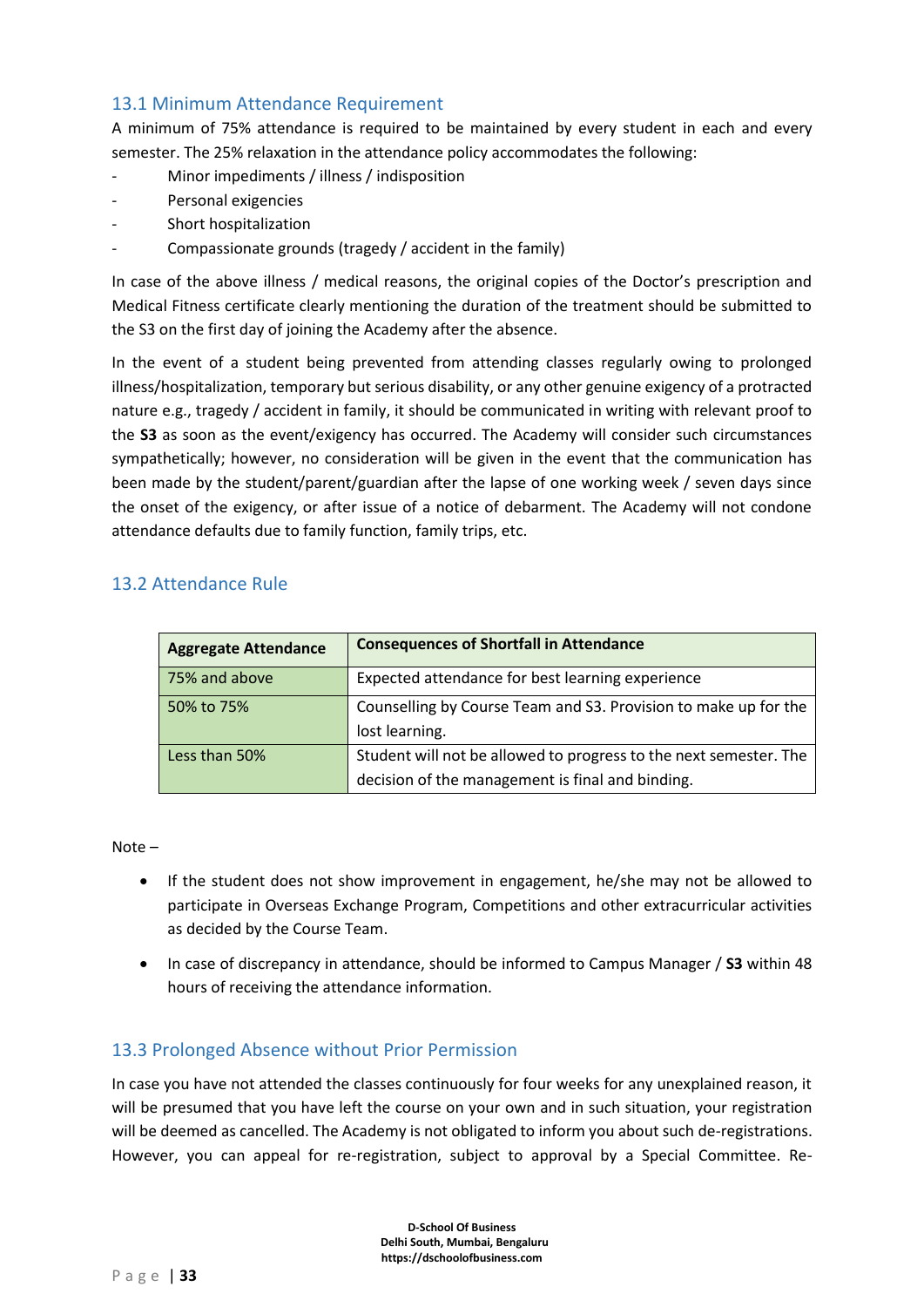registration, once approved by the committee, will be done on the payment of re-registration fee of Rs. 25,000/- (plus applicable taxes) within 2 weeks of approval by the committee.

#### **Remember**

- To notify the tutor / module leader / Department Lead of your absence is your personal responsibility. Never ask or rely on another student to do it for you.
- Contact your tutor / module leader / Department Lead/**S3** well before the commencement of the class to inform them of your absence and the reason for your absence, only in an emergency. Otherwise, the leave should be applied for well in advance. Be clear on which of your classes will be affected.
- Unauthorized absence and lateness are a disciplinary matter and shall be dealt accordingly.

# <span id="page-33-0"></span>14. Industrial Visits/Field Trips/Site

During the progress of each Academic Year, we would be organizing Educational / Field Trips/ Industry Visits to locations in and around the respective campuses, as well as out station trips.

Student Trips complement formal classroom interaction / learning and help students to develop a holistic understanding / appreciation of the Industry and the Economic Environment around us. Student Trips are an off-campus extension of classroom teaching and will be considered as part of Attendance Policy.

## <span id="page-33-1"></span>14.1 Type & Criteria of Trips:

| <b>Type</b> | <b>Definition</b>                                   |
|-------------|-----------------------------------------------------|
| Type A      | Day trips (within 200km of radius of campus city)   |
| Type B      | Overnight Stay (Domestic travel within the country) |
| Type C      | International                                       |

## <span id="page-33-2"></span>14.2 Funding for Students & Mode of Travel:

| <b>Type</b> | <b>Local Travel</b>                                                                                                   | <b>Boarding</b><br>& Lodging | <b>Refreshment</b> | Air<br>Travel /<br>VISA/<br>any<br>other |
|-------------|-----------------------------------------------------------------------------------------------------------------------|------------------------------|--------------------|------------------------------------------|
| Type A      | 50% PA & 50% to be collected<br>by Department from the<br>students and deposited in the<br>accounts prior to the trip | <b>NA</b>                    | 100%<br>students   | <b>NA</b>                                |
| Type B      | 100% students                                                                                                         | 100%<br>students             | 100%<br>students   | <b>NA</b>                                |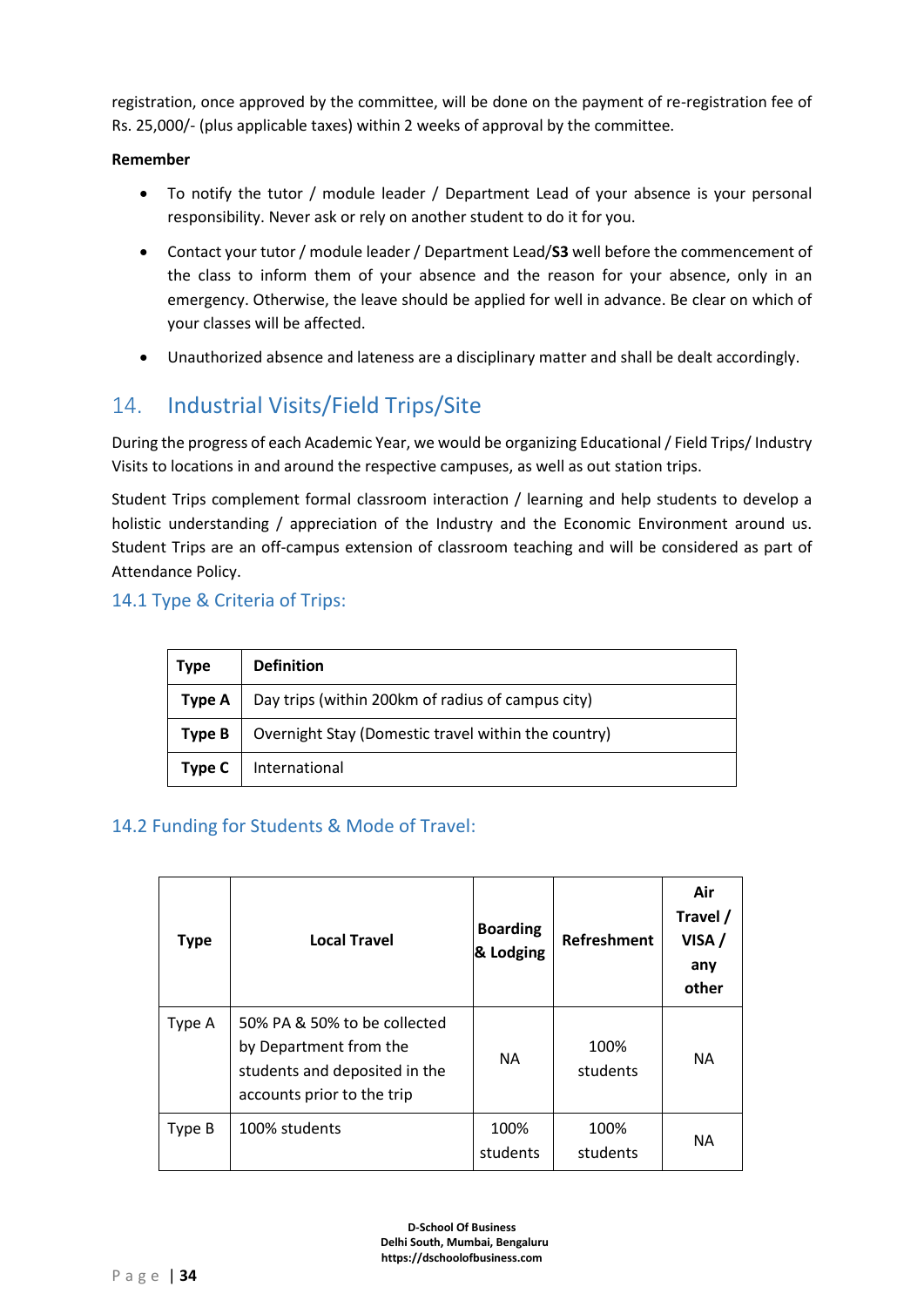| Type C | 100% students | 100%     | 100%     | 100%     |
|--------|---------------|----------|----------|----------|
|        |               | students | students | students |

## <span id="page-34-0"></span>14.3 General Conditions (applicable for all Trip categories)

Trips can only be approved if they are time tabled in advance.

Educational / Industrial / Field trip is mandatory for all students of the cohort.

All students, at the time of joining, are required to submit an undertaking duly signed by student and Parents /local guardians for participation in trips organized by the Academy.

School Dean / Associate Dean will appoint a minimum of One Trip Coordinator (Faculty Member) for every 20 students.

The course teams will ensure that a lady faculty / staff member is part of the trip if there is any girl student participating in the trip.

Trip Coordinators will ensure proper conduct and take responsibility during the Trip.

#### **Regarding Type B Trips**

School Dean / Associate Dean / Department Lead is required to submit proposed plan along with estimated expenditure, for approval of Regional Director minimum one month in advance.

Type B trips would be governed by the approved budget and cannot exceed the upper limit under any circumstances. The expenditure per student is also governed under the overall budget for the specific trip.

#### **Regarding Type C Trips**

School Dean / Associate Dean / Department Lead are required to submit proposed plan to the Campus Manager along with estimated expenditure. This needs to be approved by the Regional Director.

Parents will be invited to an open-house to apprise them of the responsibilities/expectations of both the stakeholders – parents and Institute.

Learning outcomes achieved / Submission of Trip Report is to be received from the coordinator immediately / within 7 days of the tour.

All students opting for any international travel which is planned or sponsored by the Academy or as part of the course, are required to submit an Undertaking for International Travel Submission of Undertaking is mandatory prior to the international travel. Any student proceeding on international travel without submitting the prescribed undertaking will be considered as Independent Travel and Academy will not take any liability whatsoever.

The Type C trips would be governed by the approved budget and cannot exceed the upper limit under any circumstances. The expenditure per student is also governed under the overall budget for the specific trip.

Any international travel of personal nature planned during the academic semester which is not related to curriculum requirement will not be approved by the Academy. Students should plan personal trips as per holiday list of the Academy. In case of any international travel within the semester, Academy will not be issuing any NOC for VISA purposes.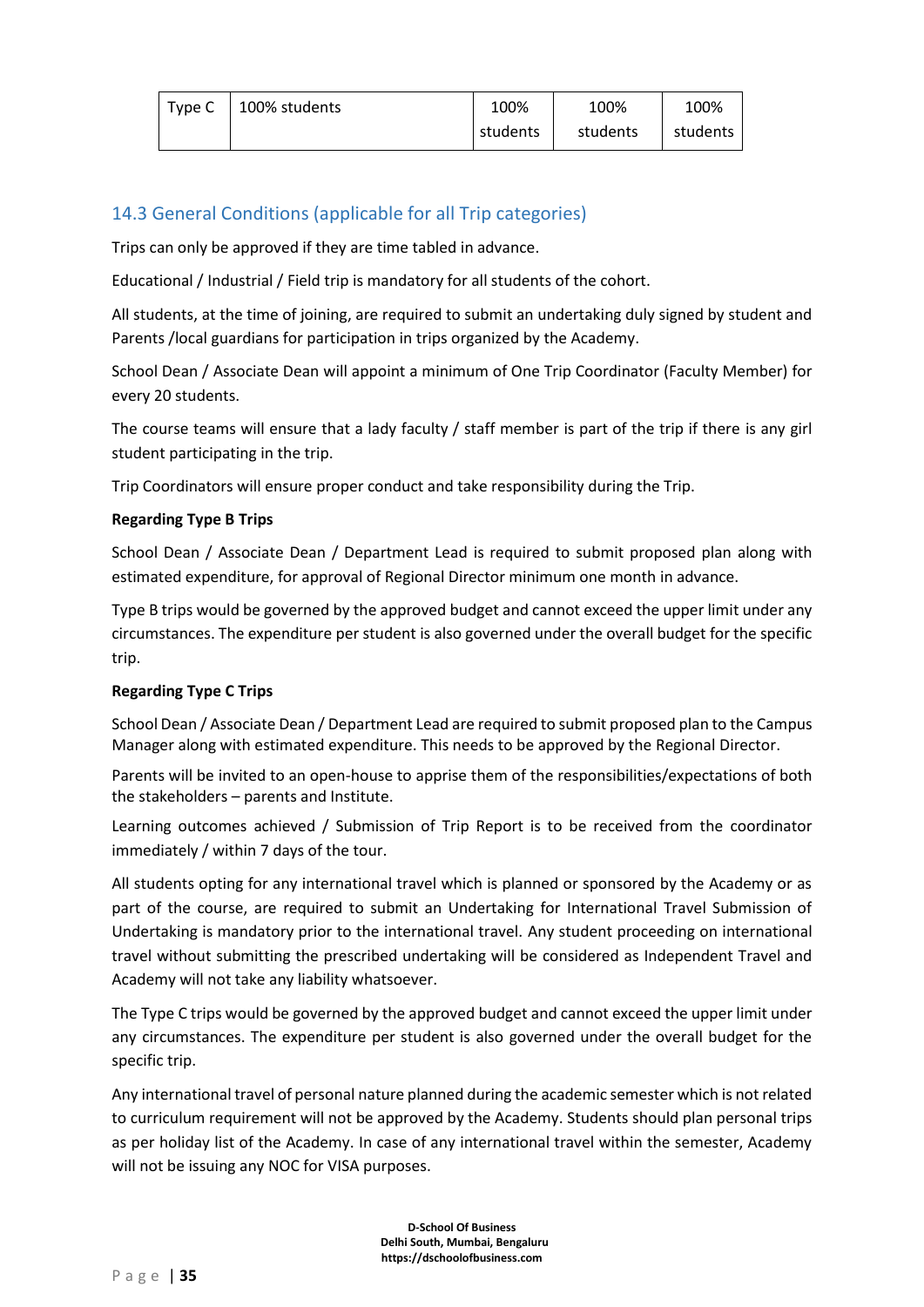## <span id="page-35-0"></span>15. Financial Aspects

## <span id="page-35-1"></span>15.1 Payment of fees & refund

#### <span id="page-35-2"></span>15.1.1 Payment of Fees by Existing Students

All existing students are personally responsible to pay all fees, approved charges, and deposits as and when they fall due. In the case of industry sponsored candidates, they are deemed responsible for payment of fees on time.

#### <span id="page-35-3"></span>15.1.2 Payment of Fees by Newly Enrolled Students

All newly enrolled students are personally responsible to pay all fees, approved charges and deposits by the due date as given in the admission notice. Failure to do so will lead to forfeiture of the granted admission.

#### <span id="page-35-4"></span>15.1.3 Fee Deadlines

Usual last date of payment of semester fee-

| Semester July - December | 5 <sup>th</sup> July     |
|--------------------------|--------------------------|
| Semester January – June  | 5 <sup>th</sup> December |

Late payment will attract a late fee of Rs. 200/- per day (plus taxes as applicable). In the event that the payment of fees remains unfulfilled after four weeks past the notified last date. The Academy reserves the right to delete the student's name from the rolls. Re-admission of the student will be subject to the payment of Rs 25,000/- (plus taxes as applicable) as Re-registration Fee and payment of all outstanding dues.

*\*All the courses / program conducted at D-School Of Business come under the ambit of GST Regulation.*

*\*Any deviation in the last date of fee payment and mode of payment will be informed via official email id.*

## <span id="page-35-5"></span>15.2 Reassessment Fee

Reassessment will be administered only on formal intimation by the Department Lead concerned to the **S3** after completion of relevant Board and on production of the receipt issued by the Accounts Section as proof of payment of applicable reassessment fees.

For failure to Pass in the Final Dissertation Project / Final Portfolio / Final Project as declared by Examination Board due to non-submission, a student is required to fully re-do the same. The student will have to pay such charges for engagement of Mentors / Jury to be decided & communicated to the student(s).

## <span id="page-35-6"></span>15.3 Payment Process & Modes

The fees can be paid via the following modes:

- Via Demand Draft / Pay Order [Academy counter only]
- Via Debit Card / Credit Card [Academy counter only, as available]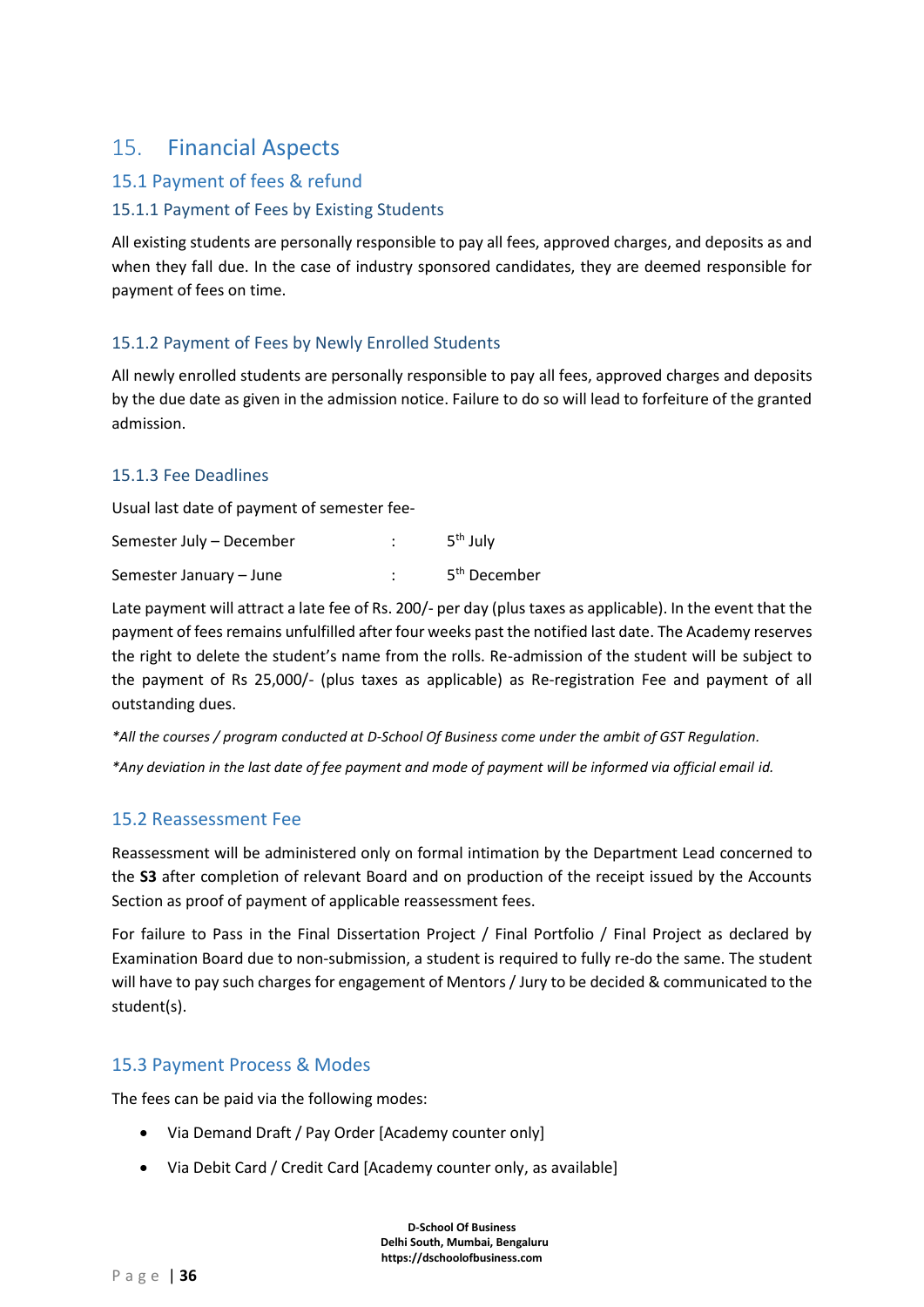- Via Debit / Credit Card / Net Banking through the SAP Portal. Please note that you would need the SAP ID to access the student's portal.
- Via NEFT / RTGS through Virtual Account [Bank counter / online transfer only]

#### **Please Note:**

- For Payment through DDs / Pay Order, please make the DD / Pay Order in favor of "Creative Arts Education Society" only. You may deposit the fees at the Accounts sections of your respective Campus personally or send by courier as per your convenience. The receipt will be generated by the accounts personnel and the same would be treated as the Proof-of-Payment.
- Please mention your Name, Roll Number and Mobile phone no. at the reverse side of the DD / pay order. Any DD / Pay order received without the mandatory details will not be processed.
- For Credit / Debit Card / Online payment, the payment acknowledgement will be treated as the Proof-of-Payment.

For payment in Virtual Account, the details are:

| <b>Account Name</b> | <b>Creative Arts Education Society</b> |
|---------------------|----------------------------------------|
| Account No          | PEARL <sap-id></sap-id>                |
| <b>Bank</b>         | Kotak Mahindra Bank                    |
| <b>Branch</b>       | Nariman Point, Mumbai                  |
| <b>IESC</b>         | KKBK0000958                            |

The account number provided is unique for each student and you are advised to keep the number confidential. When using this mode, you may transfer money via NEFT / RTGS from your bank branch/online bank portal, directly into the account number, as mentioned above. Cash / Cheque is not accepted in this mode.

# 16. Scholarship

# 16.1 General Rules for Scholarship

- A student will be eligible for award of only one type / scheme of Scholarship in a given Academic Year.
- The scholarship amount will be adjusted against student fees. No cash or separate cheques will be issued in Student's favor.
- In case of a joint winner / topper, the topper will be decided based on the exact TWM (Total Weighted Mark) including 2 decimal points (before rounding off).
- The Academy reserves the rights to edit /modify / change or update the contents of this policy at its sole discretion.
- The students will be covered under the latest revisions of the policies irrespective of their year of joining.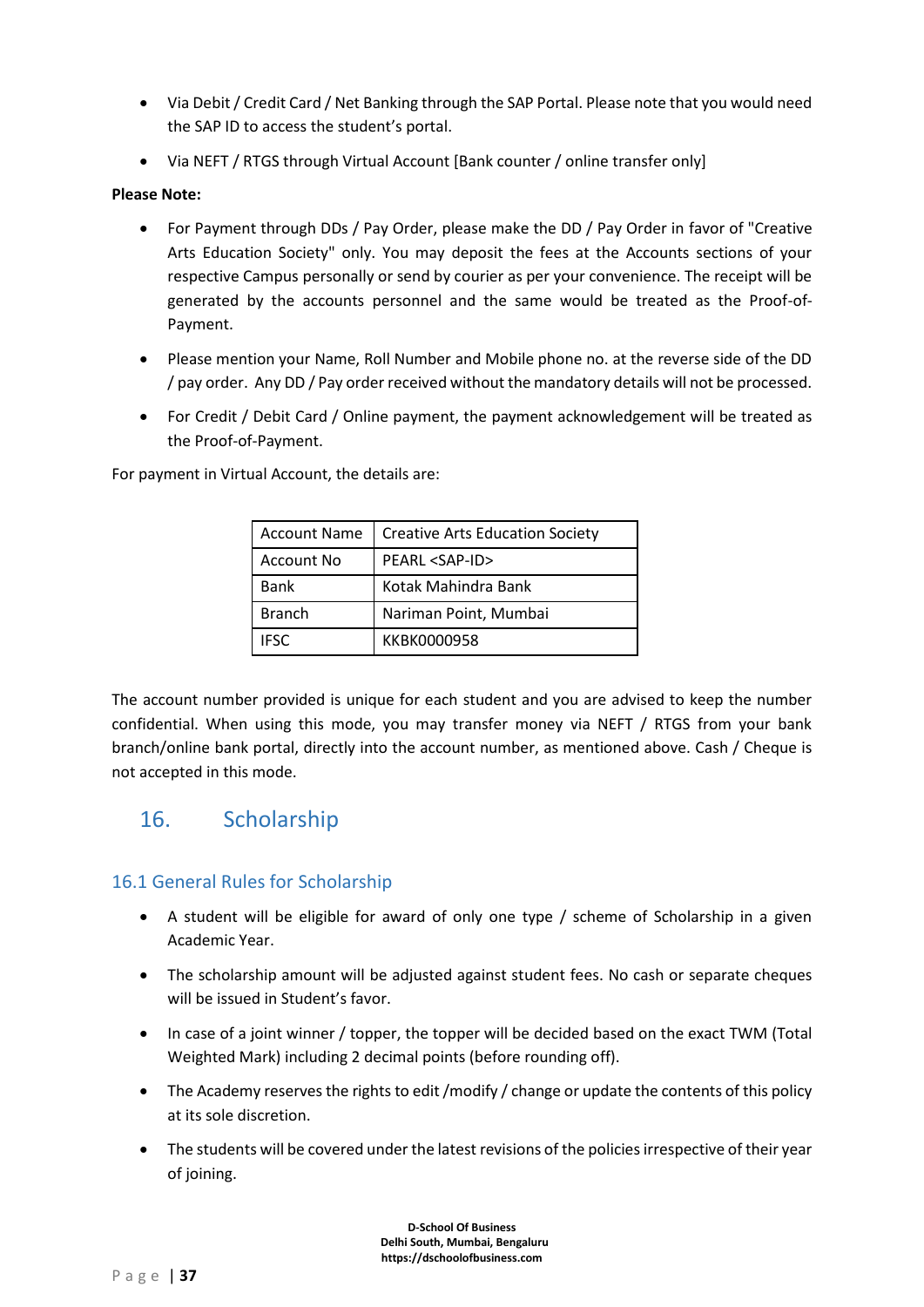- For all scholarships, decision of the Scholarship committee will be final & binding.
- In case of withdrawal under scholarship category, scholarship granted shall get withdrawn & refund shall be granted as per the normal fee structure.

# 16.2 Who's Next Scholarship (for new students)

D-School Of Business every year under this scheme extends scholarship to most disruptive and creative minds from India. Who's Next Scholarship for the program is based on the performance in the Creative Aptitude and Personality Assessment while enrolling for a program during admission.

Continuity of the scholarship for subsequent years depends on you maintaining prescribed standards of achievement as stated

below:

- Awardee must have a minimum of 85% of attendance each semester;
- Awardee must obtain 70% marks overall without having any Referrals / Deferrals; and
- Awardee must not intermit or defer at any point during the studies at DSOB;
- No disciplinary proceedings against the awardee

# 17. International Experience

The International Student Exchange program at D-School Of Business is a gateway for students to experience the culture, heritage, knowledge, and dynamics of the world.

At the Academy, you will get an opportunity to have exposure to the best global practices through several international platforms such as students exchange program, summer program, faculty workshops and many more. With constant global exposure on offer, DSOB prepares students for both national and international markets.

D-School Of Business has established extensive international tie-ups with eminent institutions for student & faculty exchanges across the globe. Our vision embodies a commitment to global networking and collaborations setting up benchmarks at par with global standards.

Students get exposure to various international opportunities as under:

- 1. Overseas Credit Exchange program (as part of curriculum)
- 2. Semester Abroad Program (as part of OCE)
- 3. Module Abroad (as part of curriculum)
- 4. Global Summer Courses
- 5. International Workshops
- 6. International Competitions and Events

All students opting for any international travel which is planned or sponsored by the Academy or as part of the course, are required to submit an Undertaking for International Travel (refer [Annexure](#page-71-0) 3). Submission of Undertaking is mandatory prior to the international travel. All the guidelines by government advisory should be followed.

Any student proceeding on international travel without submitting the prescribed undertaking will be considered as Independent Travel and Academy will not take any liability whatsoever.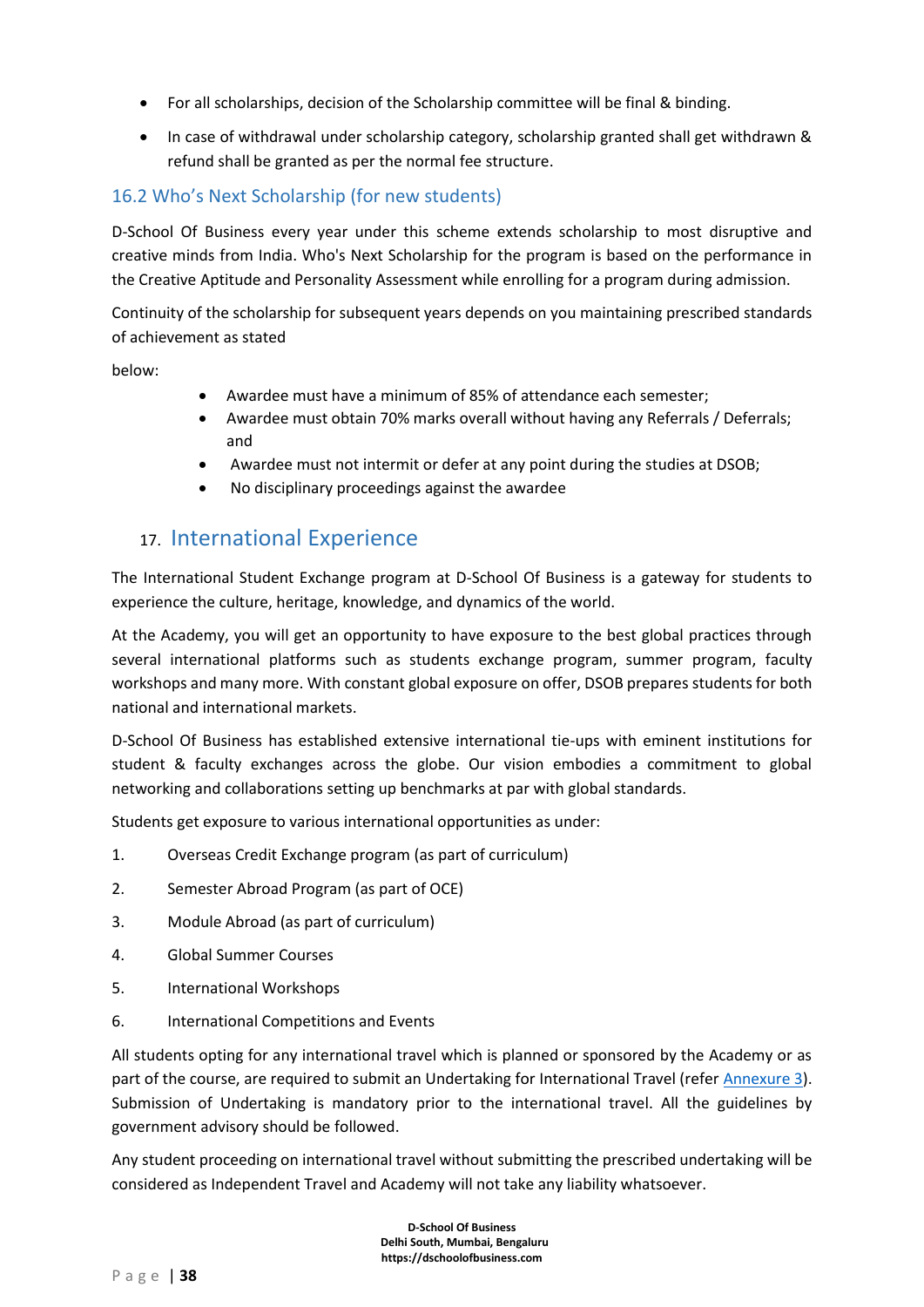For more information, please contact *https://www.dschoolofbusiness.com/international-transfer*

# 18. International Students

D-School Of Business has always been a preferred choice for international students. Students from countries across the globe have joined our Undergraduate & Post Graduate level courses each year.

To facilitate the smooth admissions process for foreign nationals, international admissions team provide extensive support and individual attention to each applicant.

Foreign nationals/ NRIs / other international students follow the guidelines below for better understanding of our admission norms and requirements.

# 18.1 Definition of International Category

Foreign Nationals [Foreign passport holder] or Person of Indian Origin (PIO) or Overseas Citizen of India (OCI)] will be considered under the international category. This is irrespective of the country from where they have studied and passed the qualifying examinations.

# 18.2 Visa

All the international students will require a Student Visa endorsed for 'Studies at D-School Of Business' only. No other endorsement is acceptable. The visa should be valid for the prescribed duration of the course.

# 18.3 FRRO Registration

D-School Of Business will facilitate the FRRO Registration of International Students only in case they are admitted as International Students and paying the applicable fee. Candidates admitted under International Category will be required to register with FRRO within 14 days of arrival in India.

# 18.4 Important Guidelines

- The admission of foreign national candidate is subject to fulfilling minimum eligibility requirement as prescribed for Indian candidate and subject to equivalence of qualification at par with Indian standard.
- In case at a late stage, it is found that the eligibility conditions are not fulfilled, the offer of admission is treated as cancelled ipso facto.
- Students admitted under international student category are not required to go through the usual admission formalities and procedures of appearing in an entrance examination. They are required to only appear for the personal interaction session.

# 18.5 Exceptions

• Indian candidates who are residing in a foreign country and holding a valid Indian Passport may be considered under the International Category, if interested.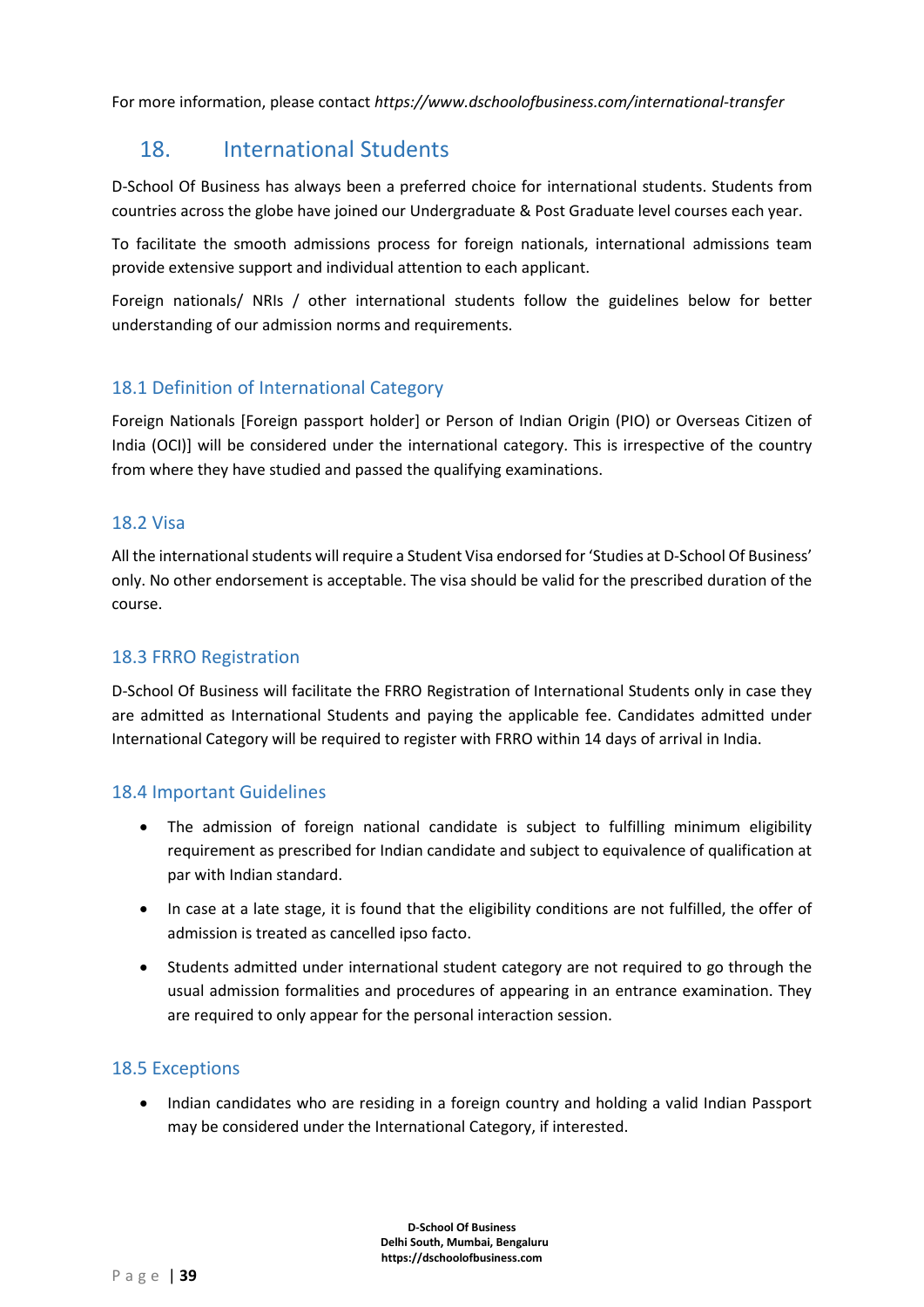- NRI Candidates holding a valid Indian Passport may also apply for admission under the Normal category, following the Normal category admission procedure accordingly.
- NRI Candidates opting to be considered under the International Category will be required to submit proof of their NRI Status.
- Candidates of Nepal may be considered under Normal category for admission. They will follow the Normal category admission procedure accordingly.

### 18.6 General Rules

Students admitted "International / Overseas students" are required to pay a higher tuition fee than the normal tuition fee for the course.

Only those Students who are admitted under the International Category and paying the international fees will be facilitated FRRO registration by the Academy.

The application fee (\$20) will be non-refundable in any case.

The Academy reserves the right to facilitate job placement for international / overseas students.

All International students are required to abide by the rules & regulations of Immigration.

International students are not allowed to take up any kind of employment (full time / part time / consultancy etc.).

Students joining the Academy under the International / Overseas category will not be converted to a normal category student.

### 18.7 Fee Structure

The fee structure for international admissions may be obtained on request from International Admissions Team/ Central Registrar's Office.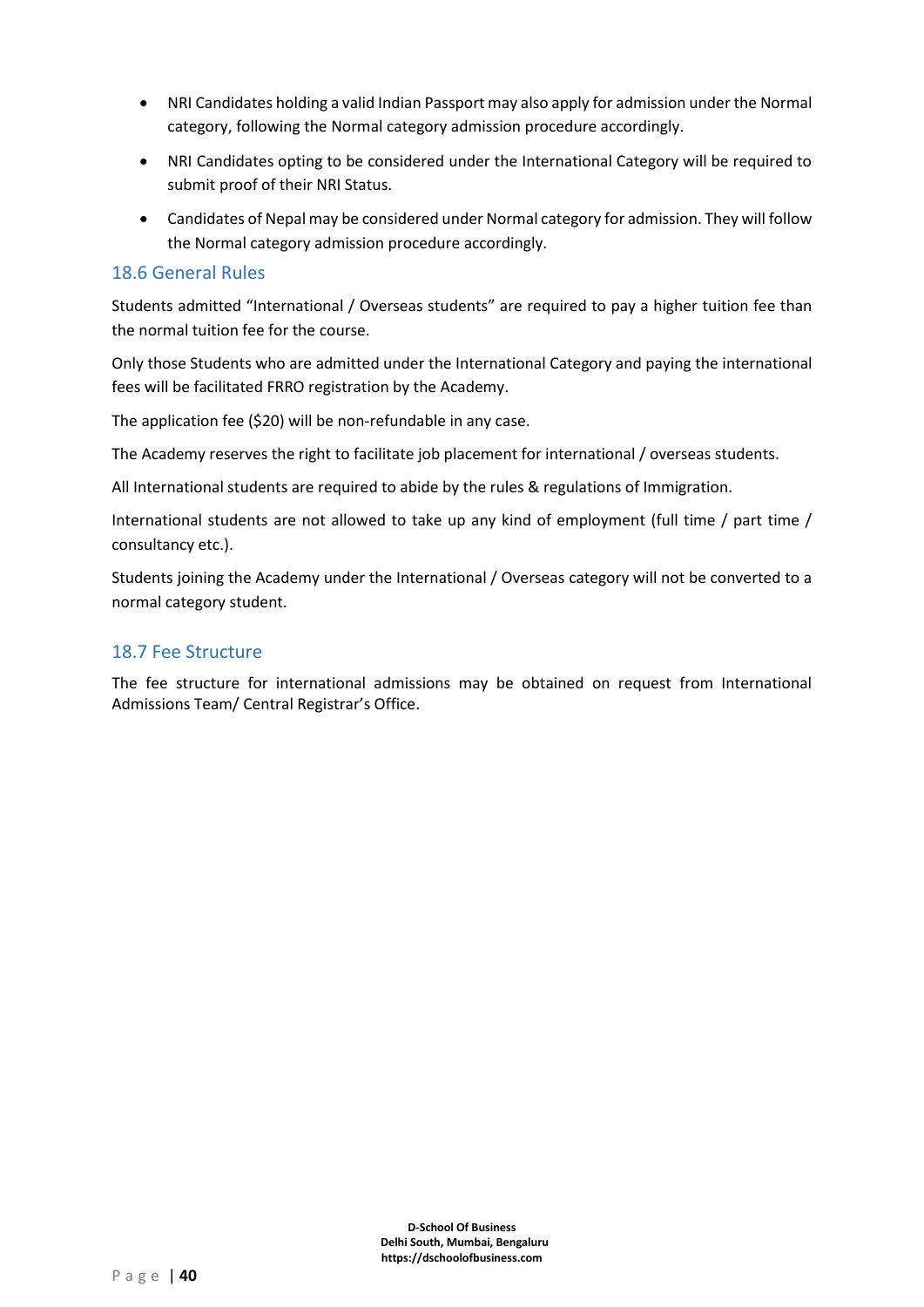# 19. Student Support Service

Student Support Service (**S3**) at D-School Of Business adopts a holistic approach towards student experience and proactively optimize the learning environment and quality of student life. Our focus is to engage students' potential in order to assist them in achieving their personal and academic goals, and to develop responsible and responsive citizens for the future.

The S3 team supports all students, in collaboration with concerned Campus staff on a variety of student-related issues in all the areas of behavioral, emotional, social, academic, and personal concerns. S3 offers an understanding, a feeling of being listened to, valued, and accepted in a nonjudgmental way to all the students in a supportive and purposeful manner to contribute to Academy's vision and mission.

We also facilitate counselling for your emotional wellbeing through professional counselors. The details will be shared on your official mail.

|   |                |           | Contact       |                                 |
|---|----------------|-----------|---------------|---------------------------------|
|   | S3 SPOC        | Campus    | <b>Number</b> | Email id                        |
|   | Sonika Arora   | Delhi S   | 9311409321    | sonika.arora@pearlacademy.com   |
| C | Shubika Sharma | Delhi S   | 8130665599    | shubika.sharma@pearlacademy.com |
| 3 | Adwwait Harshe | Mumbai    | 8928024541    | adwwait.harshe@pearlacademy.com |
| 4 | Soniya Bhatia  | Mumbai    | 9311409317    | soniya.bhatia@pearlacademy.com  |
| 5 | Arlene Pereira | Bangalore | 9311409319    | arlene.pereira@pearlacademy.com |

*\*Any change in the team will be notified on your official email id.*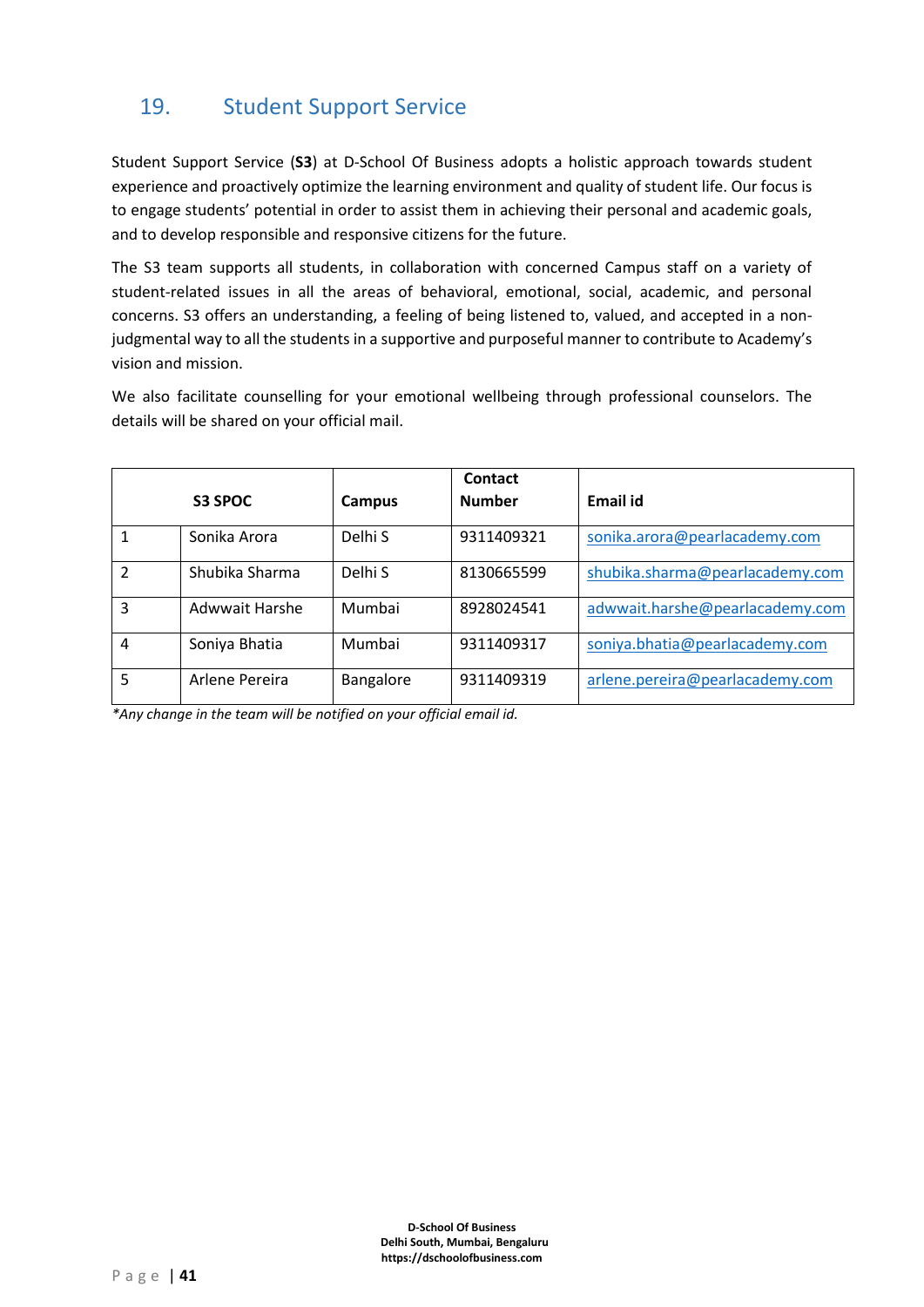# 20. Student's Support Services & Facilities

# 20.1 Accommodation facility

In order to facilitate the stay of outstation students, the academy offers limited hostel facilities "A home away from the home". To ensure that the student dwell in a healthy and safe environment.

For Delhi West & South, Mumbai and Bangalore D-School Of Business provides a comfortable accommodation for its students through a partnership with - Your Space. It's a second home which ensures that students live out their college lives in a healthy, safe, and conducive environment. The amenities provided are:

In-room Amenities

- One Bed per Student shall be offered.
- Fully furnished AC rooms with beds and mattress
- Individual lockable admirals for storage
- Geysers in washrooms
- Study tables
- Dressing Mirror
- Tube lights & LED
- Dust Bin in each room
- Washrooms with Sanitary fittings

#### Self Help Amenities

- Laundry: Fully automatic washing machines
- Ironing: Iron and ironing boards
- Water: RO facility to be provided
- Tea-coffee dispensing machine
- Medical facility available with first aid/ provided to sick Residents.
- Doctor on call number(s) to be shared with the students.
- Dining area

#### Security

- CCTV Cameras
- Automated lock will be Installed at the main entrance.
- Security Guard One male security guard at main entrance and one female facility manager in the facility

Electricity - Residents to pay for their rooms' electricity charges. There will be prepaid meters installed for the same. Residents will be charged Rs 12/unit for electricity (plus convenience charges). Common area electricity will be borne by Your Space.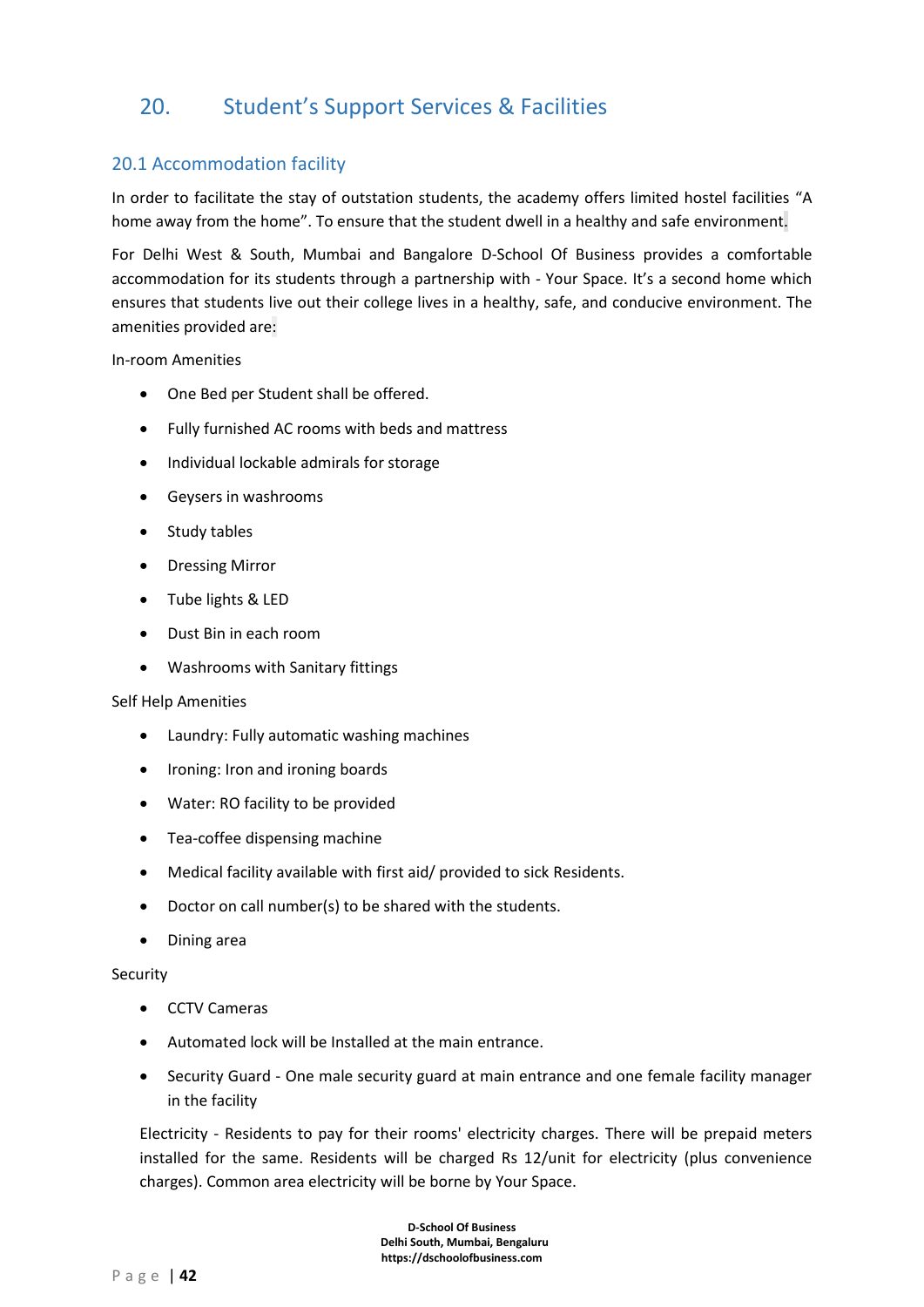Wi-Fi - High speed internet to be provided in the facility.

Meal - Breakfast, evening snacks and Dinner to be served daily. Lunch served on weekends only.

House keeping

- Rooms
- Washrooms
- Common areas would be cleaned on a daily basis.
- Linen would be changed once a week.
- Regular pest-controlled services.

#### Entertainment

- Mini lounge area with sitting arrangement
- Common TV and DTH recharge
- Indoor games like carom board, chess, Jenga, etc.

*Disclaimer: The Company (Your Space) shall autonomously manage its hostel premises ("the Housing Facility") and students shall be required to pay charges for usage of said Premises directly to the Company. There will be a direct contractual relationship between the Company and the Student as a resident. Students and parents shall directly deal with the Company for any service issues, defects and/or any other matters or disputes arising out of or in connection with said Premises. DSOB is acting as a facilitator to enable students to obtain hostel accommodation. Each student/parent shall make his/her independent assessment with respect to said Premises and decide the terms on which it wishes to avail the hostel accommodation services, based on representations, warranties, covenants and undertakings provided by the Company. DSOB shall have no responsibility or liability whatsoever in respect of any claims, actions, demands or losses, direct or indirect, arising out of or in connection with the said premises or the contract between the Company and the students. For avoidance of any doubt, it is clarified that all mandatory compliances including in relation to fire, municipal corporation, maintenance, housekeeping, security, warden etc. shall be under the management and supervision of the Company and the Company shall be ultimately responsible for all legal and regulatory compliance. It will be the student's responsibility and obligation to follow any guidelines provided by the Company in relation to the said Premises.*

# 20.1.1 Admission Process for Hostel accommodation

The Academy operates hostel facility at Jaipur. The hostel accommodates only girl students on twin sharing basis; it has the capacity to accommodate a limited number of residents only.

#### 20.1.2 Hostel Accommodation

The accommodation in the hostel may be granted on first come-first served basis according to deposition of hostel fees. Allotment of room will be done by drawing of lots. Any request for change may be considered on reasonable grounds and subject to the availability of accommodation or scope for mutual adjustment by the Hostel Warden after due permission from the Campus Manager / S3.

Following principles will be observed for hostel admission:

- Hostel accommodation will be available on academic year basis.
- All students will vacate their respective rooms by end of academic session before their summer vacations start which would generally mean by  $31^{st}$  May of each year.
- In case of any requirement for next academic year, desirous students will have to make fresh application.
- First preference will be accorded to newly admitted students of the new academic year residing outside city of campus.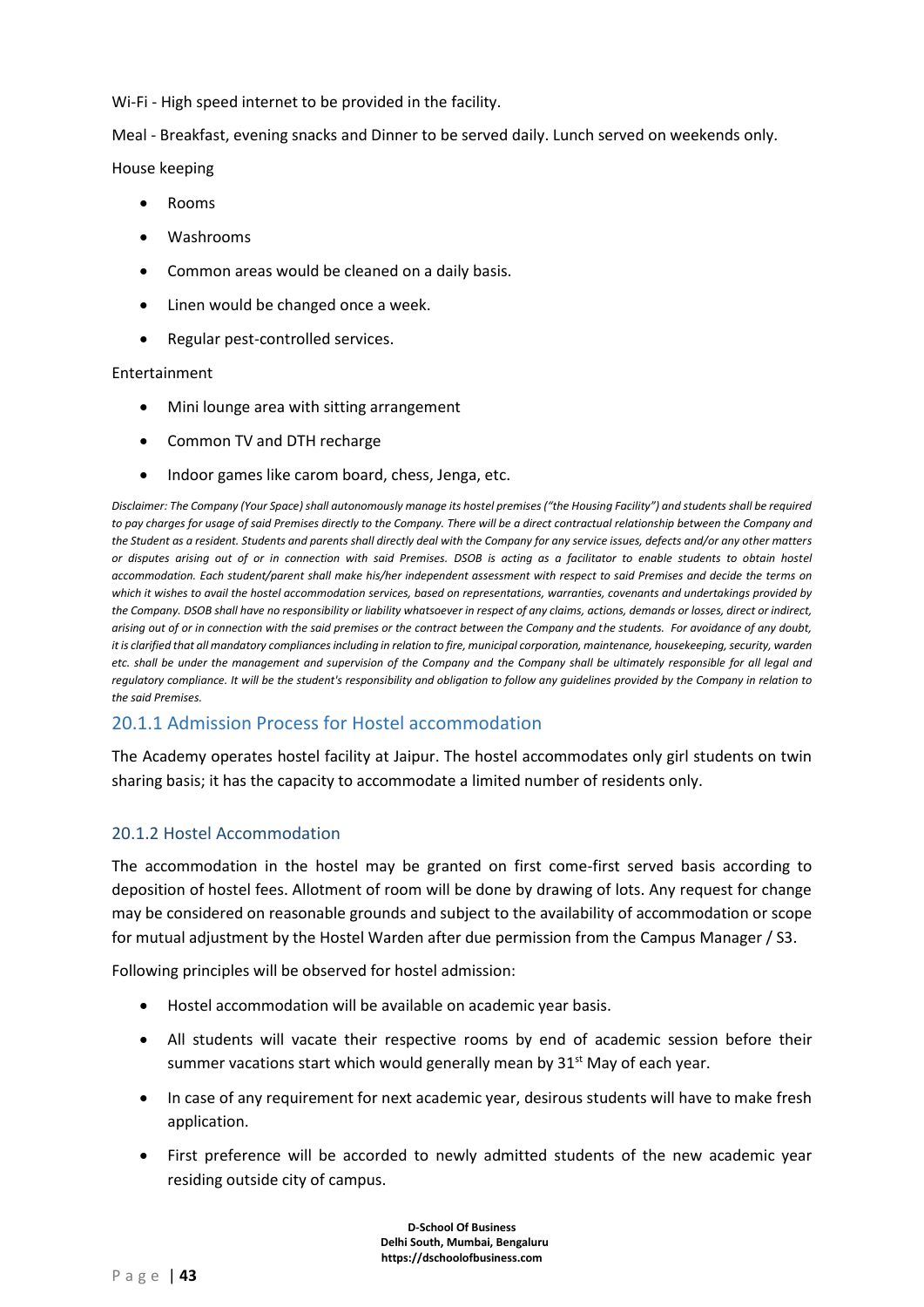• Other applicants will be treated against vacancies, if any, after first preference is completed.

### 20.1.3 Hostel facilities

An indicative list of facilities at a notified annual residential fee is as under:

- A bed with mattress, cupboard with lock and study table with chair on individual basis
- Fans, mirror, bathroom with hot-water, toilets on shared but adequately provided basis.
- Services of a full-time-resident lady warden, security guard, housekeeping /cleaning staff; common TV, water filter, dining room; pest-control treatment, fire safety provision system.

Additionally, there are chargeable services which include:

- Laundry and ironing (Washing Machines are provided)
- Transportation service

The applicable charges are notified along with the hostel rules in force, a copy of which will be given to you when you are admitted to the hostel.

In the event of a serious ailment requiring hospitalization, your parents/guardians will be informed immediately and advised to admit you to a hospital for attention. In case this is not feasible, or there is delay in arrangements to be made by them, and, if the emergent situation so requires in your own interest, the Academy will hospitalize you according to the advice of the attending doctors. The entire medical expenses incurred by the Academy under such circumstances shall be reimbursable (nonnegotiable) by your parents/guardians, failing which it will be recovered from the security deposit.

As a hostel resident, you will be required to observe all the rules in force, cooperate in maintaining harmony, safety, and common well-being, behave in a disciplined manner, use all hostel property with due care and concern and pay all dues promptly. Failure to do so will make your residential entitlement liable to be cancelled without any refund of hostel fee and losses to hostel property, if any, will be redeemed from the security deposit you are required to make at the time of hostel admission.

# 20.2 Counselling Facilities

D-School Of Business believes in shaping its students and helping their professional growth. In the case of negative influences of peer pressure and issues faced i.e., anxiety, interpersonal relationships, academic stress, or any other emotional issues faced by the student, he/ she can avail the assistance of the S3. We also provide Online counselling facilities through professional counsellors. The details are shared with you on your official Email id.

# 20.3 IT Policy &Wi-Fi services

The Academy provides numerous working spaces with computer workstations available for usage of the students. These spaces or labs are open during normal College hours. You are encouraged to carry your personal laptop for use in college. The campus is wireless enabled and covered by a secure network. Internet-based facilities include the Intranet (for student use), a D-School Of Business e-mail account and access to an extensive on-line library. Post completion of course, e-mail ID shall be deleted automatically by Academy.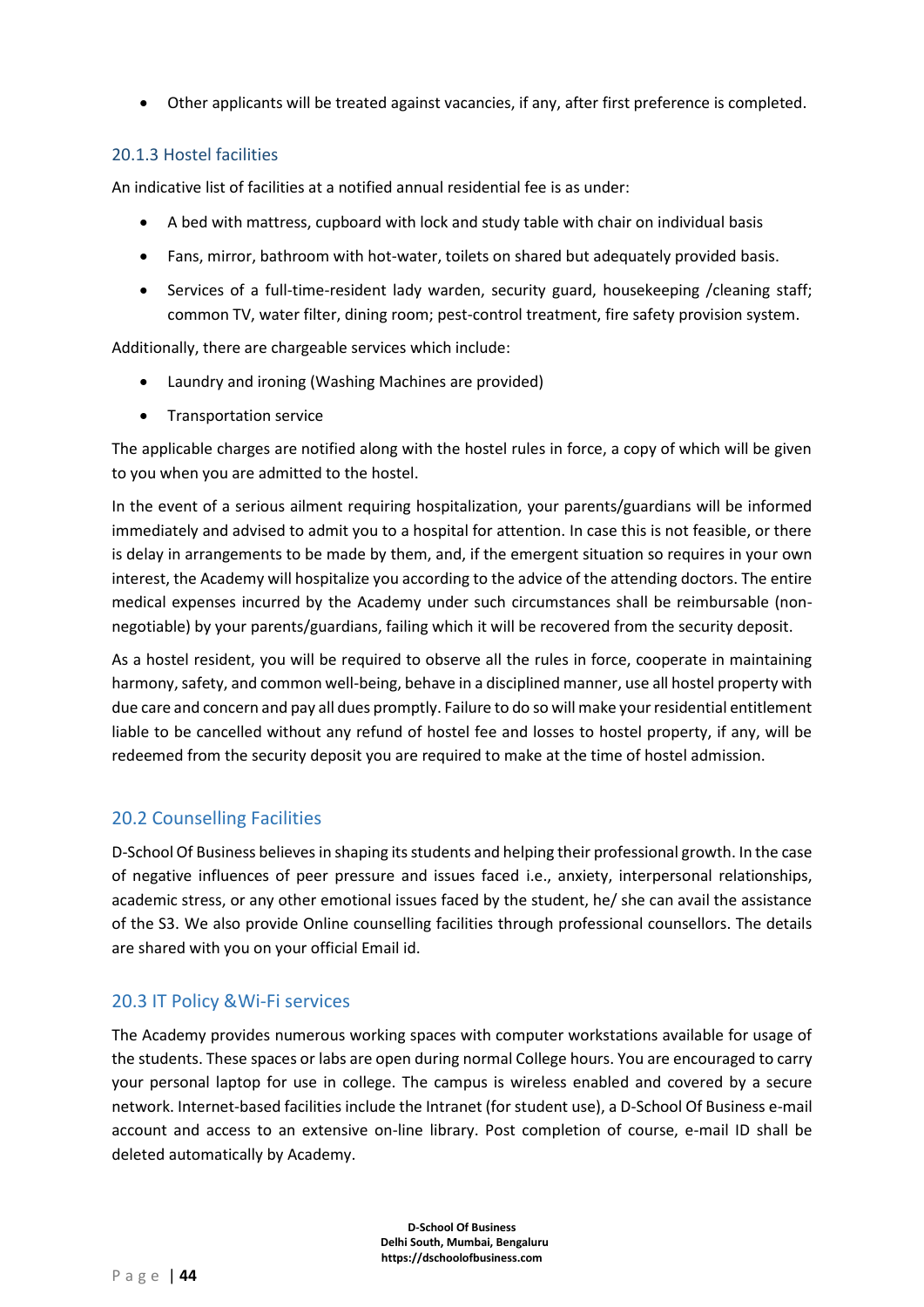**Wi-Fi Facility**: Free Wi-Fi facility is available to all the students. For activation, students are required to fill a form (available with your **S3**). Wi-Fi shall be activated only on laptops (not on mobiles or any other device).

Students are requested to **submit the request for Wi-Fi activation** to their **S3** along with the MAC/ Physical Address of their Laptops.

For any Wi-Fi related queries/issues, please contact your campus IT representative.

The process of obtaining MAC/Physical address of the laptop is as below:

*Go to START MENU* → *Go RUN* → *Type cmd* → *Type ipconfig/all* → *Note the MAC/Physical Address e.g.: 00-1A-4D-1B-36-B4.*

For all IT related matters, you may contact **S3** / IT team. In case of loss/theft of Laptop the student is required to lodge an FIR immediately and submit a request along with a copy of the FIR for deactivation of Wi-Fi to **S3** / IT team

# 20.4 Recreation spaces

All students are encouraged to use the recreation spaces available in all campuses during their spare hours. Students are responsible for the safekeeping of the instruments / games provided by the Academy. Students are also advised to use the exercising equipment at their own risk and after a fitness advice / certificate by a registered medical practitioner.

Policies and Procedures:

- The Recreation Spaces is for the use of D-School Of Business students and faculty / staff members only.
- Game-related equipment is available for check-out only through the authorized in-charge / staff member of the Recreation Room.
- Basic rules / regulations for each game / exercising equipment are displayed / available authorized in-charge / staff member of the Recreation Room.
- Food and beverages are prohibited except closed, plastic containers of water. Cans and glasses are not allowed in the Recreation Room.
- Profanity, abusive language, or flagrant behavior will not be tolerated. Persistent use of such behavior as deemed unacceptable by the Recreation Room in-charge / staff will result in disciplinary action.
- Damaged or defective equipment should be reported immediately to the authorized in-charge / staff member of the Recreation Room.
- Please do not remove any signage from damaged or out of order equipment.
- Users will be responsible for damaged or broken equipment.

# 20.5 Shop facility

You may require materials for certain modules. These are available at the Academy's shop on payment. Brown paper for pattern making is available free of cost. It should be used economically.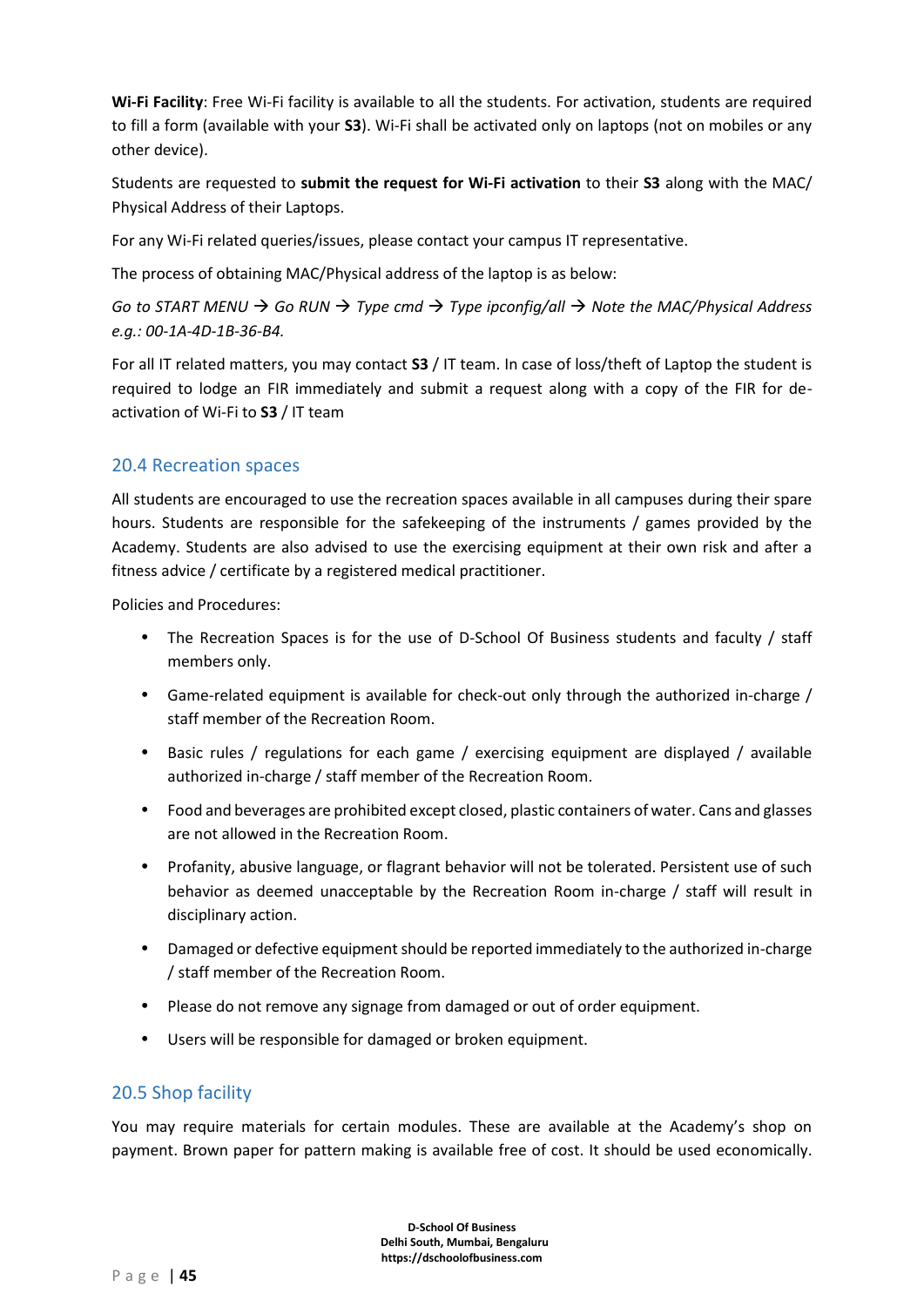The other items required must be purchased in advance to facilitate class commencement without delay.

On an average, in design courses the monthly incidental expense amounts to, indicatively, Rs 5,000/ and in other courses, Rs. 4,000/-. In the final year of the UG courses and in the final semester of the PG courses, the incidental expenses go up owing to preparation of collections, documentations, etc.; your incidental expenses will rise in proportion to your plan of work. As far as documentation is concerned, the Academy has prescriptive guidelines which facilitate your expenses to be made within comfortable and reasonable limits without sacrificing the quality of presentation.

Other than materials, you will also have to spend on purchase of books. A list of suggested must-have books, which are life-time possessions in the discipline you aspire to qualify in, will be provided to you at the start of your course.

# 20.6 Canteen

The canteens in the Academy are equipped to provide all requirements of refreshments and lunch for the students.

Consumption of meals/snacks/beverages inside classrooms, Labs, Studios, and work areas is strictly prohibited. Water / Beverages are not permitted to be carried into Computer/CAD/Photography / Recreation Room or any other labs.

**Defaulters will be levied a fine of Rs. 500/- for the first offence and strict disciplinary action will be taken against habitual offenders.**

# 20.7 Library & Resource Centre

The Academy's Library & Resource Centre offers a range of material prominently applied in your discipline. The DSOB Library holds a comprehensive and up-to-date collection of knowledge resources - printed, multi-media and electronic resources including e-books; online access to National and International databases/websites relating to every aspect of the design and fashion industry. It is adequately resourced to supplement learning process at the Academy.

The library has most of the recommended texts available for loan or reference. The number of books and volume of other literature is increased periodically. In addition, the Academy has established linkages with several institutions to enable students to avail of their resources. Details are available with the Librarian.

- The Library at Delhi is open from 0800-1830 hours on weekdays.
- Library & Resource Centre functioning time at Jaipur center of the Academy is from 0900-1700 hours\* on weekdays.
- Library functioning time at Delhi south campus of the Academy is from 0900-1700 hours\* on weekdays.
- Library functioning time at Mumbai center of the Academy is from 0900-1700 hours\* on weekdays.
- Library functioning time at Bangalore center of the Academy is from 0900-1700 hours\* on weekdays.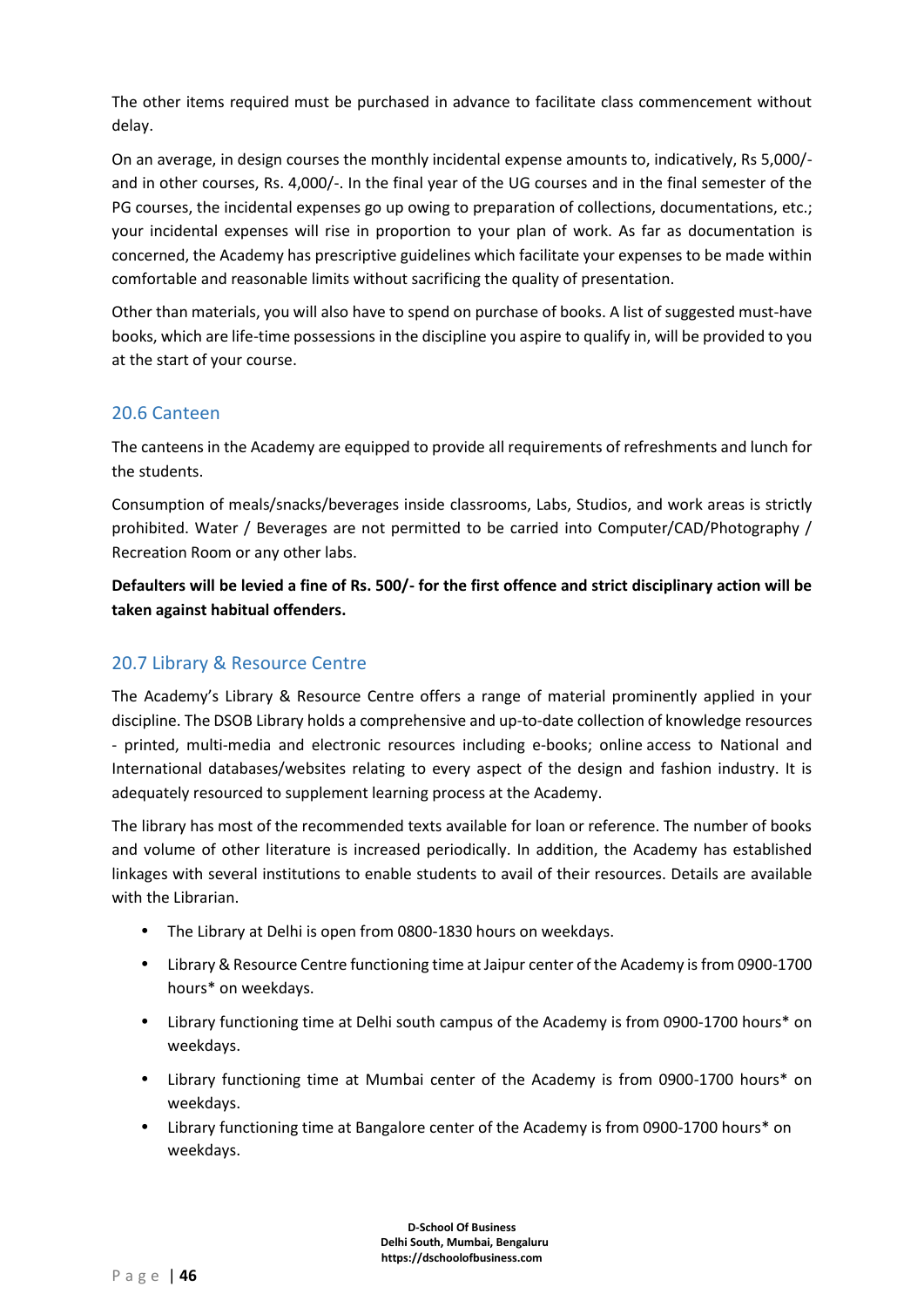• All facilities remain closed on Saturdays, Sundays & holidays (as per the holiday list of the Academy) [\* timings are extended on request]

### 20.7.1 Return of Books

It is important to ensure that the issued items are returned on or before the due date. An overdue charge @ Rs. 5 per day per book/periodical will be levied on any late return for the first 7 calendar days and @Rs 10 per day per book for each calendar day thereafter. Reminders will be sent to defaulting students through e-mails. If a student fails to return any issued item within the semester (as the case may be), the student will be charged the current cost of the issued item along with the overdue charges or asked to replace the same with the latest edition that is available in the market, along with the overdue charges. Till such time, the result / mark sheet of such a student will be withheld. Students can view their due books through E-mail/OPAC/library notice board.

#### 20.7.2 Misuse of Resource Centre

Please note that any misuse of the Resource Centre and Library resources, such as causing damage, pilferage, etc., or noncompliance with Library/Resource Centre rules and regulations is a serious offence and entails strict disciplinary action.

# 20.8 Health & Safety

The health and safety of students are a priority at D-School Of Business. In the event of an emergency, students should immediately notify the Student Support Service (**S3**) or any appropriate staff member.

Each student is expected to submit the Emergency Contact and the Student's Health Information at the time of admission the Academy or at the start of the Academic Year or as soon as it appears, whichever is earlier, for us to keep a track of the student Health and Safety and also be equipped to deal with the student in case of medical emergencies.

Student responsibilities for health and safety are:

- make yourself aware of health and safety procedures and instructions.
- use facilities and resources in accordance with the safety instructions as indicated in the safety manual of the respective labs / spaces etc.
- make proper use of machines, labs, equipment, electronic devices etc.
- be familiar with reporting an emergency and in evacuation procedures.

#### 20.8.1 Medical emergency

Any student suffering from any type of illness requiring emergency / periodic medication is required to declare / inform the same to the Campus Manager/ **S3** along with relevant Medical Documentation from a Registered Medical Practitioner on occurrence / detection. Prescribed Medication / Medicines should be carried in person in Campus at all times. In case of any emergency during the working hours students must inform at the Reception Desk/ Campus Manager/ **S3** representative / Module Tutor / Department Lead/ Security Guard.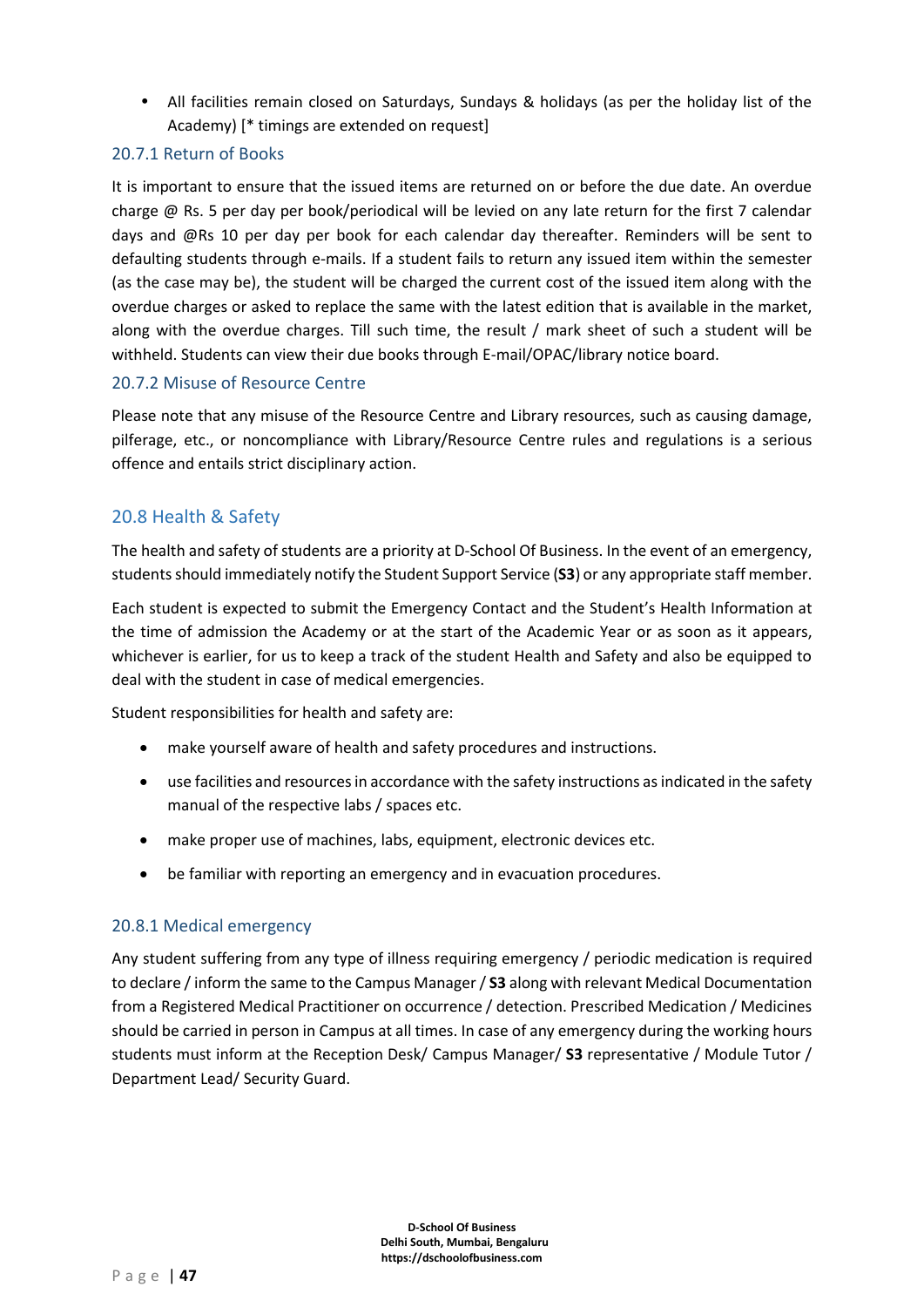#### 20.8.2 First aid kits

These are located in each campus of the Academy and are available to all students from the reception / security gate. Each Center is equipped with medical room under supervision of a trained nurse to provide the First Aid. To handle any emergency each center has a tie up with the nearby hospital.

#### 20.8.3 Medical Help & Certification

You are required to submit a Fitness Certificate (from a registered medical practitioner) as proof of your physical fitness at the time of admission. By physical fitness is meant that you are healthy and fit to attend classes regularly, to withstand the rigors and strains of the daily routine and to discharge submissions and assignments as and when called for periodically by the course team.

- A medical fitness certificate is also required to be submitted on the day you rejoin the Academy after absence on medical grounds when the absence is in excess of two continuous working days.
- In case you happen to be falling ill frequently on any grounds you may be considered not fit for continuation in the Academy on grounds of continued ill health, even if you have submitted a medical certificate indicating you are physically fit.
- Please share if you have any medical history/issues. It will help us understand and extend assistance if required.
- We provide medical rooms with all general Allopathic medicines at our campus.
	- At Delhi West campus we have a Medical Room on  $3<sup>rd</sup>$  floor of Rajouri Campus & in basement of A-21/13 building
	- ― At Delhi South campus, the Academy operates a medical room.
	- ― At Jaipur Campus, a Medical Room is available (GF -20)
	- At Mumbai campus, the Academy operates a medical room on the  $5<sup>th</sup>$  floor.
	- ― At Bengaluru campus, the Academy operates a medical room.

All campuses of D-School Of Business have a fully functional medical room, headed by a certified professional nurse. All the student facing people are given First Responder training from time to time. The First Aid kits are available on all floors, all labs, reception and **S3**. All medical supplies are regularly apprised and updated. Well-equipped Isolation room with all essentials is in place keeping in mind the Covid protocol.

We also have ties up with nearby hospitals to handle medical emergency. In case of medical emergency, first aid is provided in the medical room and then student is rushed to hospital accompanied by medical attendant and **S3**. The parents and local guardian are immediately informed, and student is handed over to them as soon as they reach the hospital. In the event of a serious ailment requiring hospitalization, your parents/guardians will be informed immediately and advised to admit you to a hospital for attention. In case this is not feasible, or there is delay in arrangements to be made by them, and, if the emergent situation so requires in your own interest, the Academy will hospitalize you according to the advice of the attending doctors. The entire medical expenses incurred by the Academy under such circumstances shall be reimbursable (non-negotiable) by your parents/guardians, failing which it will be recovered from the security deposit.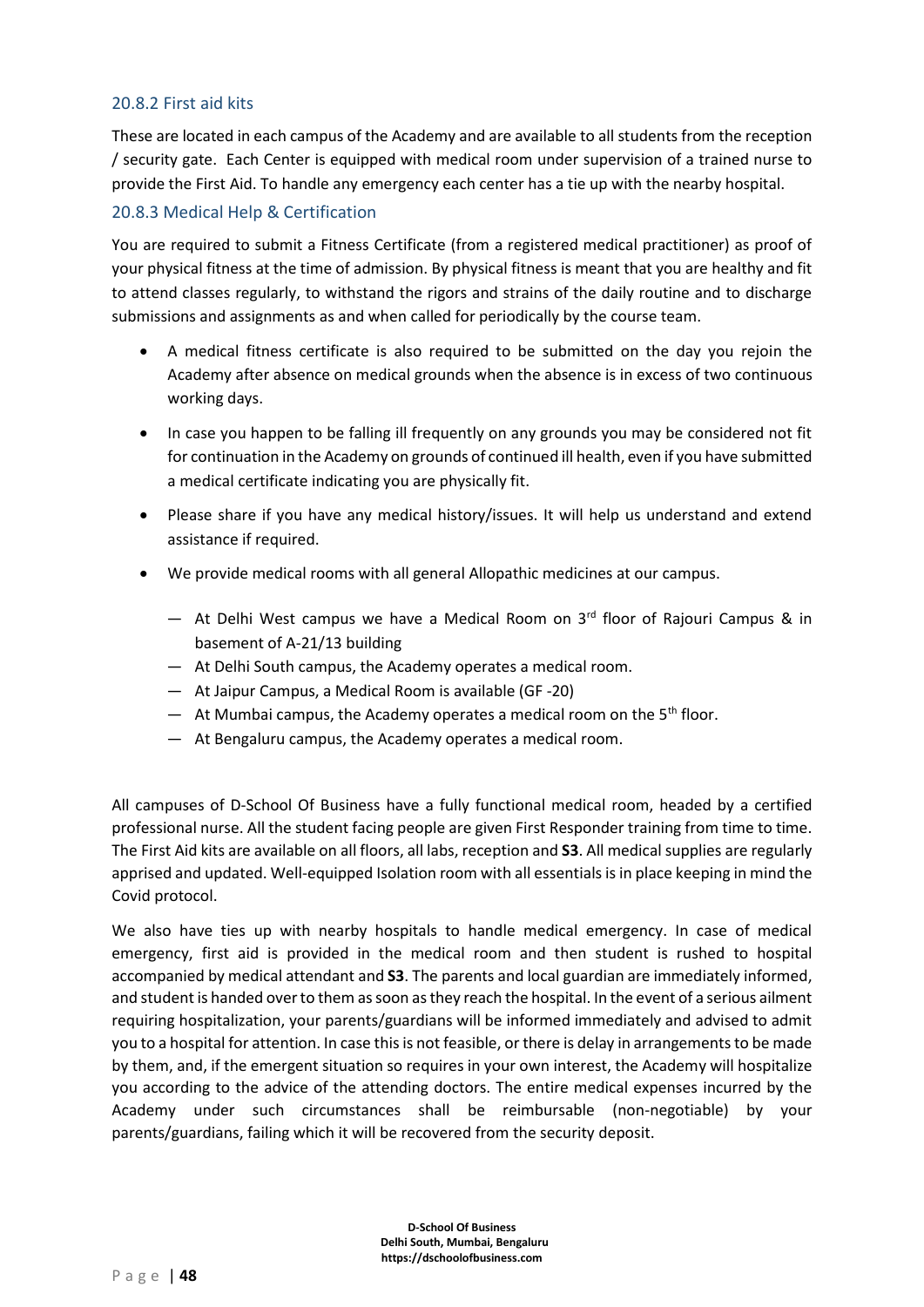# 20.9 Incident/Accident Reporting

In the event of any emergency or in case you find yourself in untoward incident /accident /circumstances / sudden illness within the campus, you must contact the **S3** or nearest Faculty / Staff / Department Lead / Guard in the immediate vicinity / building of the Academy and give the following information:

- Your problem: (e.g., Medical Emergency, Assault, Fire).
- Location of Emergency.
- Your name and contact number.

# 20.10 Fire Safety

The Academy has established fire safety mechanism in place (sprinkler system, fire extinguishers, and smoke detectors) to prevent fire. A designated fire safety officer carries out mock drills at regular intervals to make students aware of the operation of fire alarm switches, exit routes / do's & don'ts. Students are advised to attend the mock drills on communication received from Academy.

Follow the instructions given as under in the event of a fire:

- Operate the nearest Fire Alarm Switch.
- Fire Evacuation plan is put up in all floors in all building. Please follow the plan to evacuate the building at the earliest.
- Evacuate the building immediately by the closest exit / staircase on hearing Fire Alarm.
- Immediately inform the nearby staff / faculty / Authorities / **S3** / Campus Manager / Campus Administration.
- Once outside the building, move away from the building and keep a safe distance.
- DO NOT OBSTRUCT the easy access of fire fighters and fire trucks operating to control the fire.
- Students are cautioned not to re-enter the building until it has been declared safe by the Academy.
- NEVER attempt to tackle a fire yourself unless you have been trained in the use of fire extinguishers and feel confident that you can do so without endangering the safety of yourself and others.
- NEVER attempt to extinguish electrical fire with water.

#### 20.11 Studio Facilities

The Academy has design studios to facilitate work related to pattern making, draping and grading; art rooms / drawing studios for drawing and illustration; seminar rooms for lectures and seminars; textile weaving, knitting, printing, fabric testing laboratories, Product Lab, Maker's Lab; CAD / MAC Labs, with work stations having latest hardware and software; sewing workshops; computer rooms with terminals; photography laboratory, photography studio, dark room, MAC Lab, make-up studio;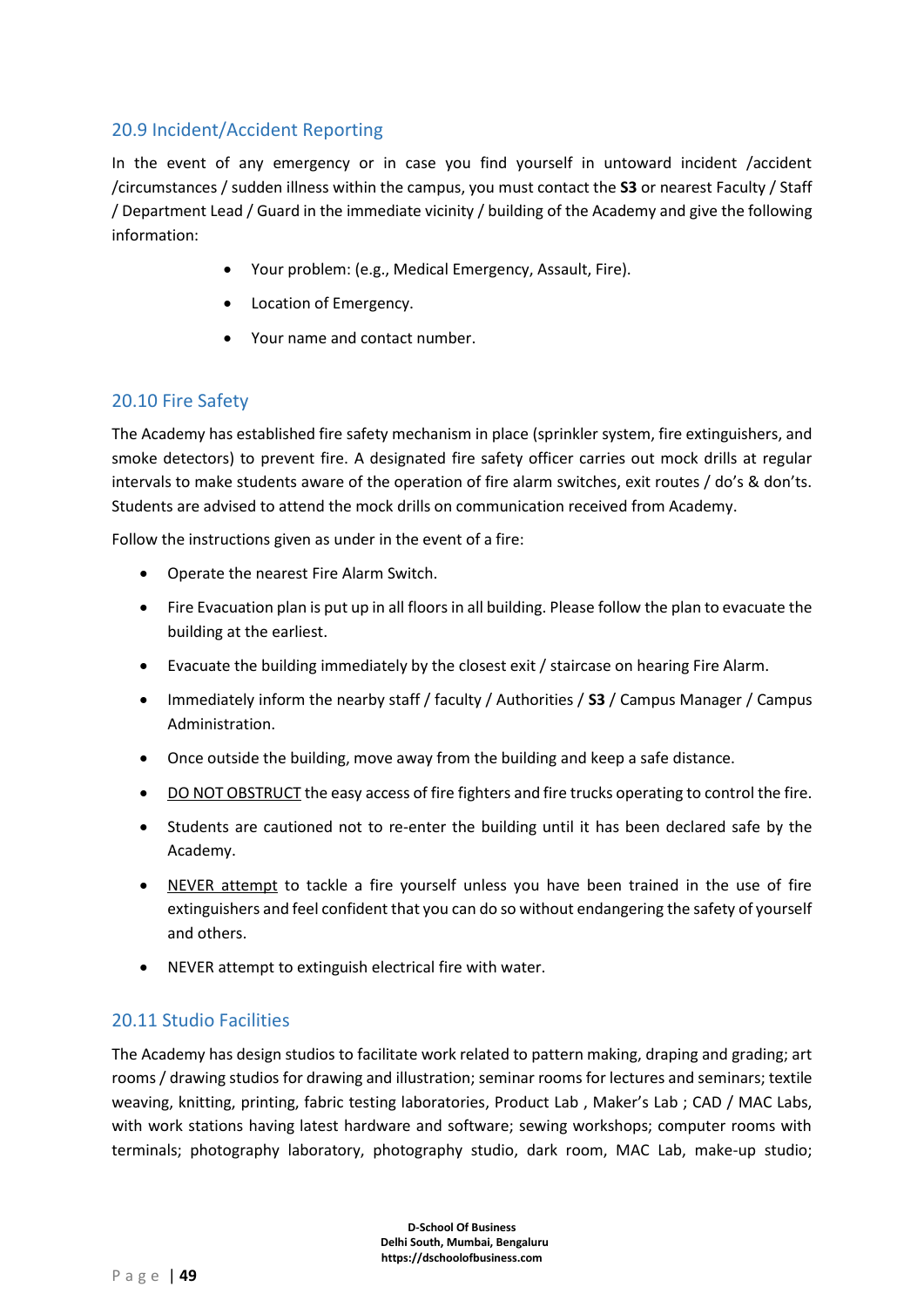resource center; library; and faculty/student contact rooms. All students are provided free internet connectivity in computer labs.

# 20.12 Extra Hours & Working Time

You may be required to put in extra work utilizing machines, computers, labs, studios, any other physical facilities to reinforce/ upgrade your skills. You will be permitted additional independent time in the facilities with the permission of the Department Lead or Course Team. You are advised to strictly adhere to the permitted timelines and not engage in extra work in the facilities during regular classes.

# 20.13 Telephone / Mobile Phone

- Your mobile phone is required to be always in the silent mode within the campus. In the event of your failure to do so and the consequent indication of the receipt of a call or SMS, or in the event of your making a call or sending an SMS while formal activity is in progress, your mobilephone will be confiscated by the supervising faculty and handed over to the Campus Manager, who will keep the instrument in safe custody with a record of ownership and identification particulars and release it to you on payment of a fine of Rs 500/- per instrument in cash to the Accounts Section and on production of the receipt issued by Accounts Section.
- When speaking on the mobile phone inside authorized areas within the Academy's premises at the permissible time/place, you will be appreciated for doing so softly, without creating any disturbance or distraction to others around you.
- Any external telephone call addressed to you and received through the Academy's telephone lines during class hours will be communicated to you only in circumstances that are extraordinarily urgent in nature.
- You are not permitted to make or receive internal/external phone calls from faculty/ staff rooms. Any attempt to do so will amount to gross indiscipline.

# 20.14 Contact details of Campus Administration

You must make it a point to note the contact number(s) of the Campus Administration at your respective Centre, so that it is readily available to you whenever necessary.

|                           | <b>Admin</b>                     |  |  |  |
|---------------------------|----------------------------------|--|--|--|
| <b>Delhi South Campus</b> |                                  |  |  |  |
| E-mail id                 | syed.hamraz@pearlacademy.com     |  |  |  |
| Contact No.               | 011-46461952                     |  |  |  |
| <b>Mumbai Campus</b>      |                                  |  |  |  |
| E-mail id                 | gitesh.narvekar@pearlacademy.com |  |  |  |
| Contact No.               | 022-40585400                     |  |  |  |
| <b>Bangalore Campus</b>   |                                  |  |  |  |
| E-mail id                 | anitha.prabhu@pearlacademy.com   |  |  |  |
| Contact No.               | 7303637035                       |  |  |  |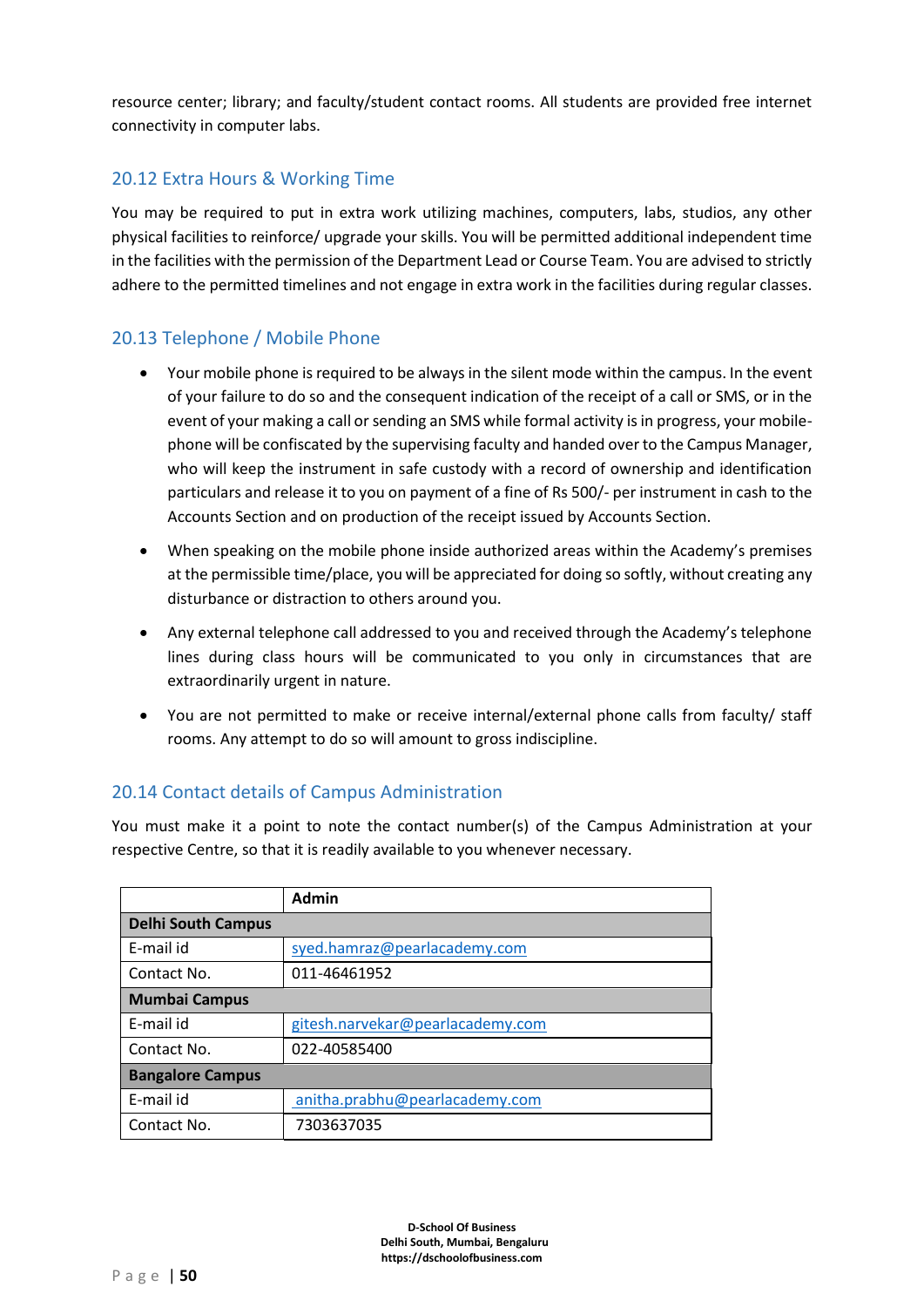# 20.15 Parking and Transportation

### 20.15.1 Parking of Vehicles by Students

You have to park your vehicle at your own risk. The campus is not responsible for loss of property, theft, or damage to any vehicles. You are required to park in the campus designated parking area. Visitor parking will be strictly enforced and is intended to be used only by visitors and non-attending students.

- Students are prohibited from parking their vehicles in the parking spaces earmarked for the faculty/staff in front of Campus or inside the compound.
- Students coming to the Academy in their own cars are required to park their vehicles in the earmarked parking areas only / notified by the traffic police / Campus Administration.
- Students are responsible for any loss / damage in case Vehicles (unattended) parked outside the designated parking area is towed away to the nearest Police Station by the Traffic Police.
- Students are advised not to leave Laptops, iPod, Cell phone, Wallet, or any other expensive items / valuables in the car. The Parking is "at owner's risk".
- Students are required to pay the parking charges (if any) as levied by the local authorities.
- Students are required to strictly follow notified guidelines on car parking.

#### 20.15.2 Transportation Services

The Academy reserves the right to decide on the transportation facility. In campuses, where the transportation facility is provided, it is majorly done for campuses providing residential facility. In campuses where the transport facility is provided, the policy, particularly, for that campus shall be applicable.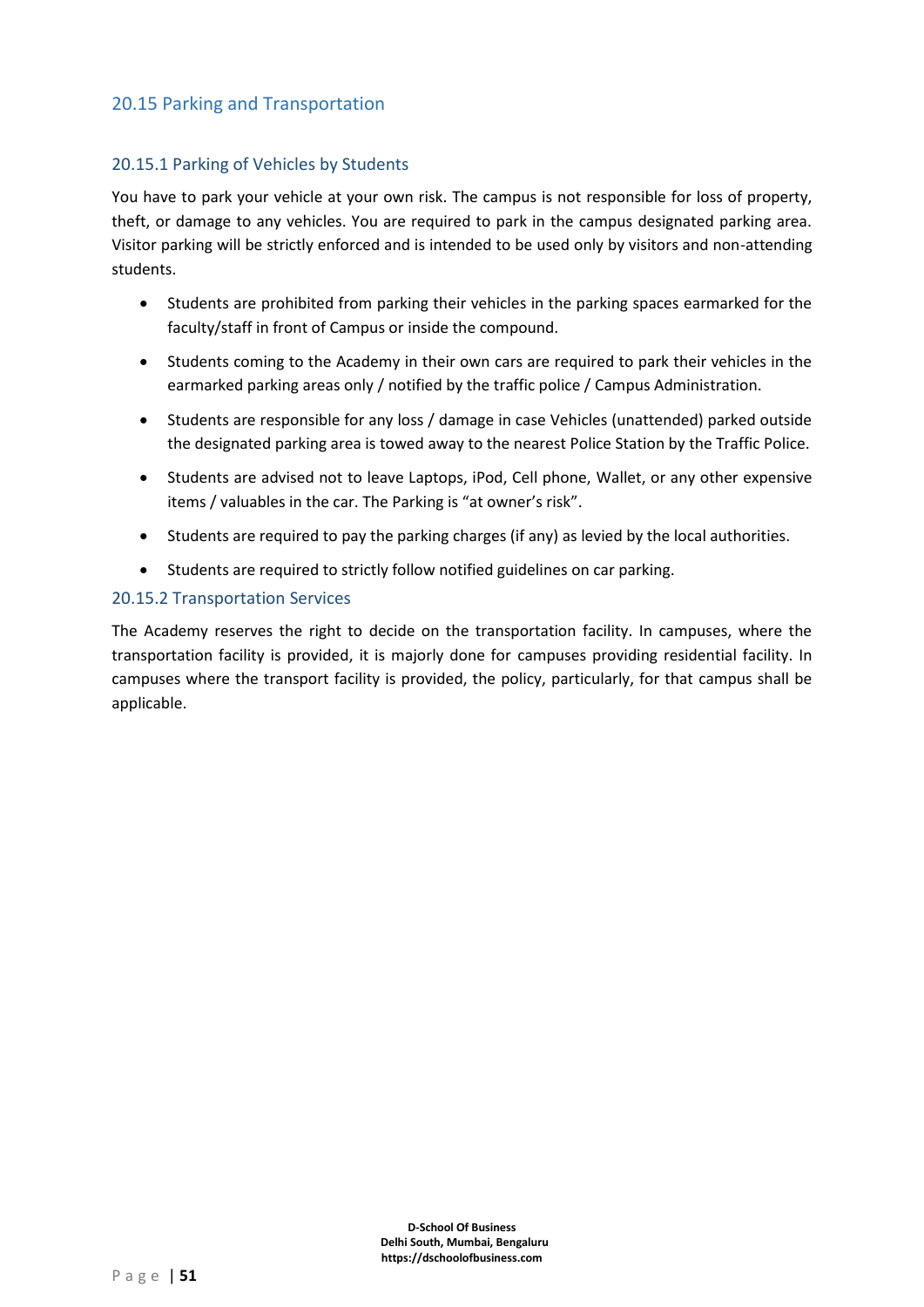# 21. Industry Linkages and Internship

# 21.1 Industry linkages

The program offered by the Academy are very practical, industry oriented and market focused. Students will be required to connect with the industry, undertake real life projects and assignments, which can include a span of activities from research to design, implementation, installation, and audit. Students will be engaging themselves with the practical situations in the industries they are likely to work in so that they are better equipped to handle situations effectively.

The Academy also facilitates valuable contacts to students through visiting industry experts, by organizing field trips, and by providing reference letters. It is expected that students will make active efforts to make the most of these opportunities and develop their own industry contacts. It is compulsory for all students to attend field trips and industry talks, as it is a part of the curriculum and students will be marked for attendance.

The Academy has a Career Services team which spearheads the industry linkages. There will be prescribed timings during which students may interact with the relevant authorities for training and support to undertake their assignments in industry.

# 21.2 Internship

At some stage of every course, you are required to undertake an Industry Internship of duration 8 -10 weeks. The objective of the internship is for you to:

- Study and understand prevalent commercial and industrial practices, standards, and procedures.
- Reinforce your theoretical knowledge with practical and hands on experience.
- Develop and strengthen the ability to work as an effective and willing member of a team.
- Understand the pressures of the industry and sharpen problem solving skills.

Besides, the experience gained through internship, it will help you to identify problem area(s) to be addressed in your final dissertation/project. This internship is supported by close co-ordination between the Academic Department & the interning organization to ensure an assignment fitting with your needs and to monitor your progress. The internship is an essential requirement for the successful completion of the Course.

The internship is evaluated based on the Learning Outcome and as per the brief provided in the Module Descriptor. A mentor will be provided by the Academy who will be in touch with the industry mentor.

In order to give you a positive internship experience your Academic Department requires your cooperation in processing your internship as follows:

• Your resume should be submitted to the Department two months prior to the commencement of the internship. It should be professionally presented, expanding on your skills, capabilities and not monotonous.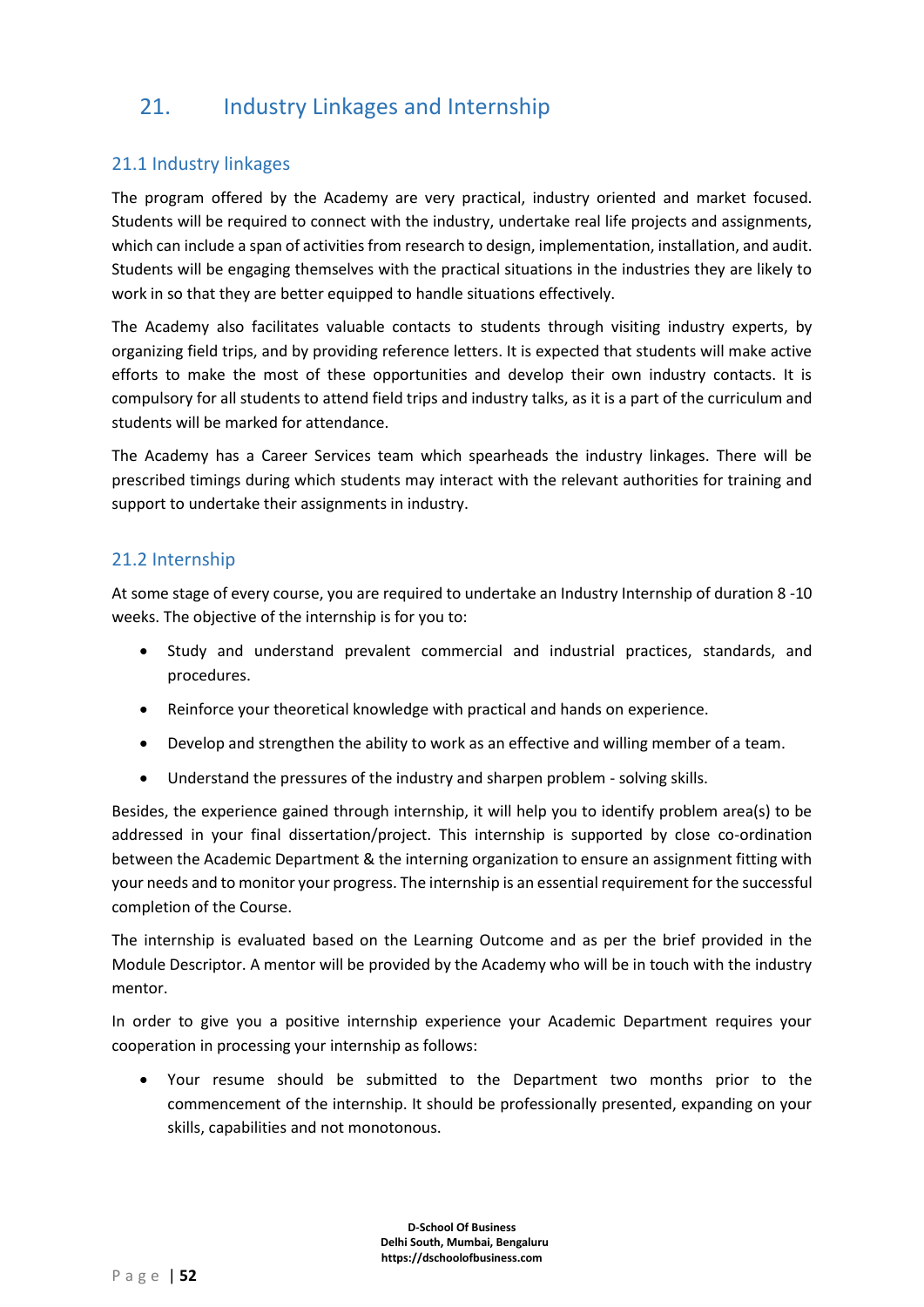- To ensure uniformity, the Academy would like that your internship is arranged formally through your department, even if you possess industry contacts and the means to secure internship. In such a case, you may inform the department 2 months in advance of the commencement of the internship period to coordinate the internship process in your behalf.
- The location of internship arranged by the Academy may not coincide with your residential location. Once the internship is arranged officially by the Academy, you cannot decline the offer.
- For outstation internships, accommodation is your responsibility unless the company is specifically willing to provide the same to you. Transportation costs to and from the place of internship are also to be borne by you.
- You may or may not be paid a stipend for the internship period. This is entirely at the company's discretion. The Academy, however, does recommend to all interning companies a desirable amount that may be paid to you as stipend. This recommendation is uniform for all of the members of your cohort.
- You will be required to maintain a journal and file a weekly log/report of your internship experience with your department. This helps the Academy in monitoring your internship and ensuring that you have a positive learning experience. Failure to file a weekly report may nullify the internship.
- You are required to report for your internship on the stipulated date and time mentioned on your internship intimation letter.
- All rules of the organization where you are interning must be followed. You are expected to show highest level of professional ethics.
- As you are representing D-School Of Business as an intern, all rules of the academy (academic integrity, code of conduct etc.) have to be followed, otherwise you will be subject to consequences as mentioned in the Student Handbook.

# 22. Placement Policy

The Academy facilitates job placements through the Career Services team to all the desirous graduates on successful completion of the Course.

Companies from the industry are invited to participate in the on-campus/ off – campus at client site / placement week / placement season, which normally takes place during the last two semesters of your course of study.

Those companies which regularly come for placements and take interns from us are invited first for placements and subsequently companies that are occasional and new.

# 22.1 Placement Guidelines

The detailed placement guidelines and the procedure to apply for available job opportunities may be obtained from Career Services department / representatives available at your campus.

It may not be feasible for the Academy to place the student necessarily at a location of your choice. While the Academy tries its best to provide placements, it is not the responsibility of the Academy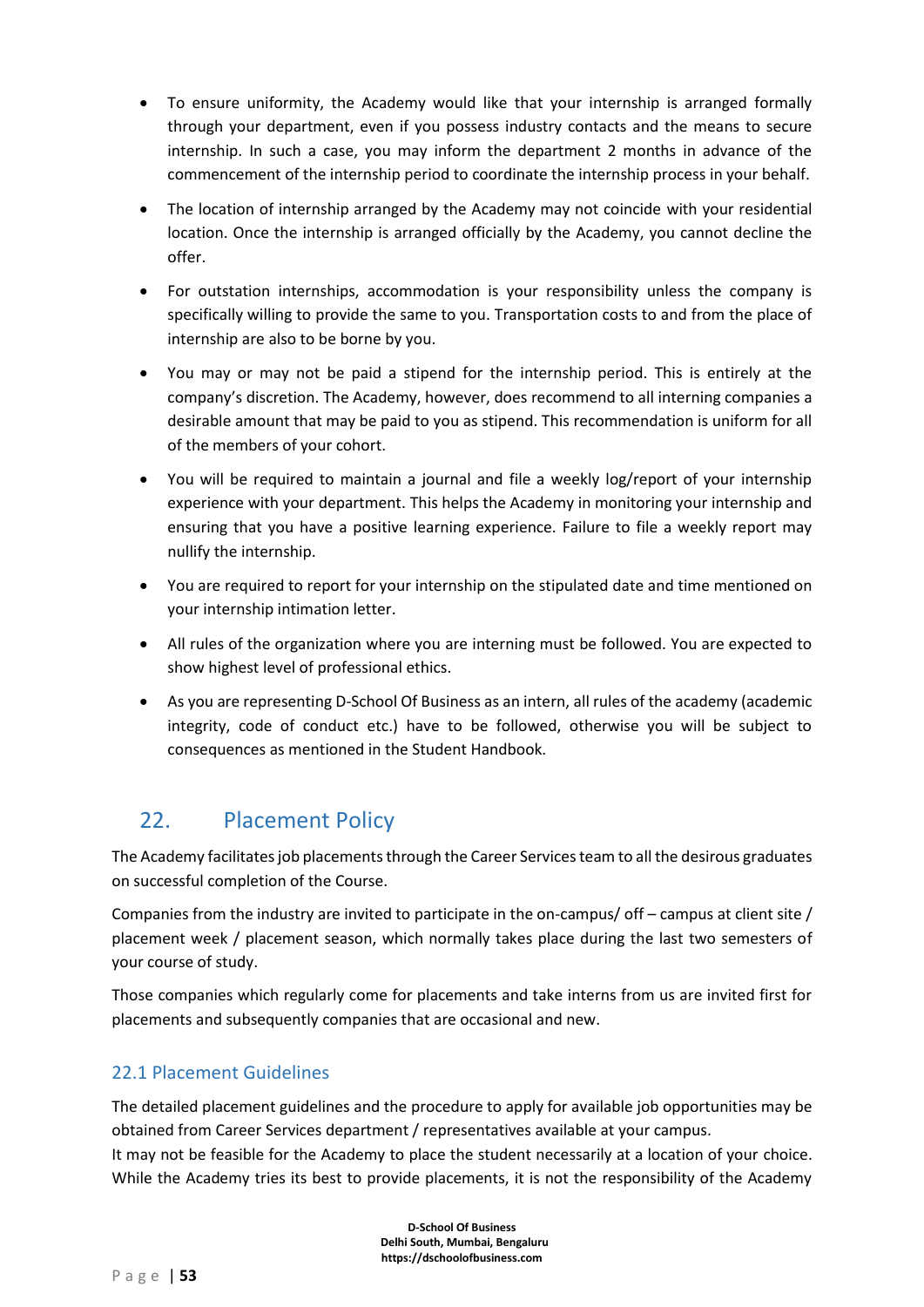alone, and, hence, the students are also expected to share responsibility for placements and contribute to its administration in various ways. You are expected to display the highest level of professional conduct at the workplace and contribute to the growth of the company and deliver as per your agreed work profile. You will not engage in any illegal, unethical, wrong activity/ conduct or any other activity that brings disrepute to the institution during your engagement / employment with the company that they have been placed in or chosen to work with as the Academy will do everything in its ability and power to safeguard its brand name, repute, and values. We encourage our students to be innovative, take ownership of their roles and contribute to the growth and success of the organizations and enterprises that they are placed in or have chosen to work with.

# **23.** Student Responsibility

These rules apply to all students enrolled at the Academy on full or part-time courses and are applicable to the premises of the Academy. However, students are expected to conduct themselves with decorum, even when away from the Academy, to keep their personal and the Academy's reputation unsullied.

# 23.1 Code of Conduct and Academy's Expectations of Students' Behaviour

You will find D-School Of Business a stimulating and creative space. The structures are designed to create a relaxed and informal atmosphere. Because of this, students are required to accept considerable responsibility and exhibit a mature attitude. Respect, common sense, and honesty are key factors in making the best of your time here.

Whilst all students are treated as individuals and as adults, some fundamental rules and guidelines do apply. If you follow them, your life here will be easy and enjoyable!

We expect you to always attend all meetings and all academic sessions, to be on time and to arrive fully prepared. Complete and hand work by the due date and time and to the highest possible standards.

# 23.1.1General behaviour and appearance

- You may have a mobile phone however you are asked to switch it off during lecture sessions.
- You are expected to dress in an appropriately.
- The Academy will not be liable for any loss or damage to any items you wear or bring with you, whether arising through negligence or otherwise.
- Food or drink, other than bottled water, must not be taken into any lecture or seminar rooms, consultation rooms, media suites, computer labs, near any IT facilities or in the Learning spaces like library Centre and quiet study area.
- Skateboards and skates, etc., are not allowed anywhere on campus.
- In compliance with government regulations, D-School Of Business is a no-smoking campus.

The Academy expects all students to:

• Be well-behaved and observe all regulations and procedures laid down.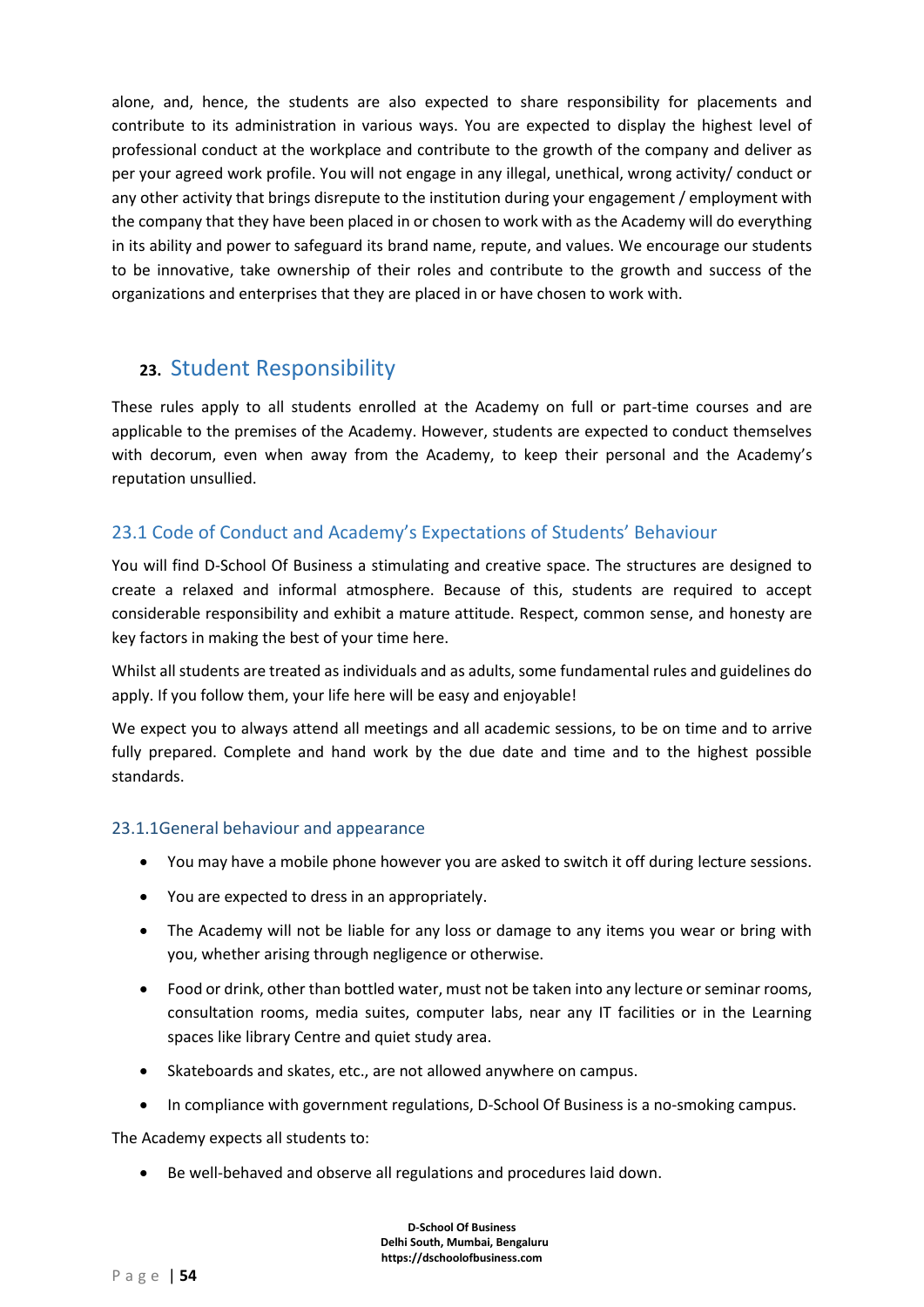- Be regular and punctual in attendance at all schedules, including during the industry internship when student conduct reflects on the Academy's reputation. You are required to follow ethical practices, academic integrity, and rules of the organization / company.
- Notify the Academy of any change in the information supplied at enrolment.
- Make sure that conduct does not disturb or disrupt teaching, learning, study, research, or any administrative/ recreational activity being conducted at the Academy or organized outside the Academy.
- Be considerate to the needs of staff, fellow students, and visitors.
- Respect the property of the Academy and that of the other students.
- Students should not destroy, damage, or mishandle the property of the Academy.
- Be aware that refreshments, eating, and drinking is permitted only in canteens.
- Any kind of intoxicant is strictly banned, and evidence of use of the same under any circumstances will invite rustication from the rolls of the Academy at its own discretion.
- Be careful not to litter the classrooms and laboratories with scrap paper and cloth. Make use of the waste bins placed in each room. Any flagrant uncleanliness will invite strict and prompt disciplinary action. After each class put your wastepaper and cloth cuttings in the bins provided for this.
- Make sure that lights, fans, and air-conditioners are switched off before leaving the classroom. Steam irons in sewing lab/ studios / material lab / maker's lab are to be switched off after use. Please remember that the Academy's resources are your resources too, and any misuse of the same will only be against your interests in the long run.
- Be aware that, as part of the curriculum, students are required to undergo internship training with the industry; undertake craft documentation; conduct project research; conduct market study etc. It is mandatory for all students to travel for such activities, individually or in groups as per academic requirement.
- Conduct professionally inside and outside the Academy. For this purpose, the Academy facilitates the personal interaction of students with faculty/mentors. In case the faculty is not available Face-to Face, students are required to take prior appointment for meetings with the faculty concerned.

# 23.2 Code of Conduct for Virtual Learning

In the new teaching and learning scenario the college expects you to display utmost regard for the rules and regulations of the institution and maintain a high standard of online academic discipline. We are committed to our academic duty of providing high-quality education to students even if it is through a virtual platform. Therefore, we expect your complete cooperation to make this online teaching-learning process successful. As your classroom will be a virtual one, we expect the same standards of behavior as we do on campus. To help you understand the online etiquette that you are supposed to follow. Go through the guidelines given below before attending online classes and always keep them in mind.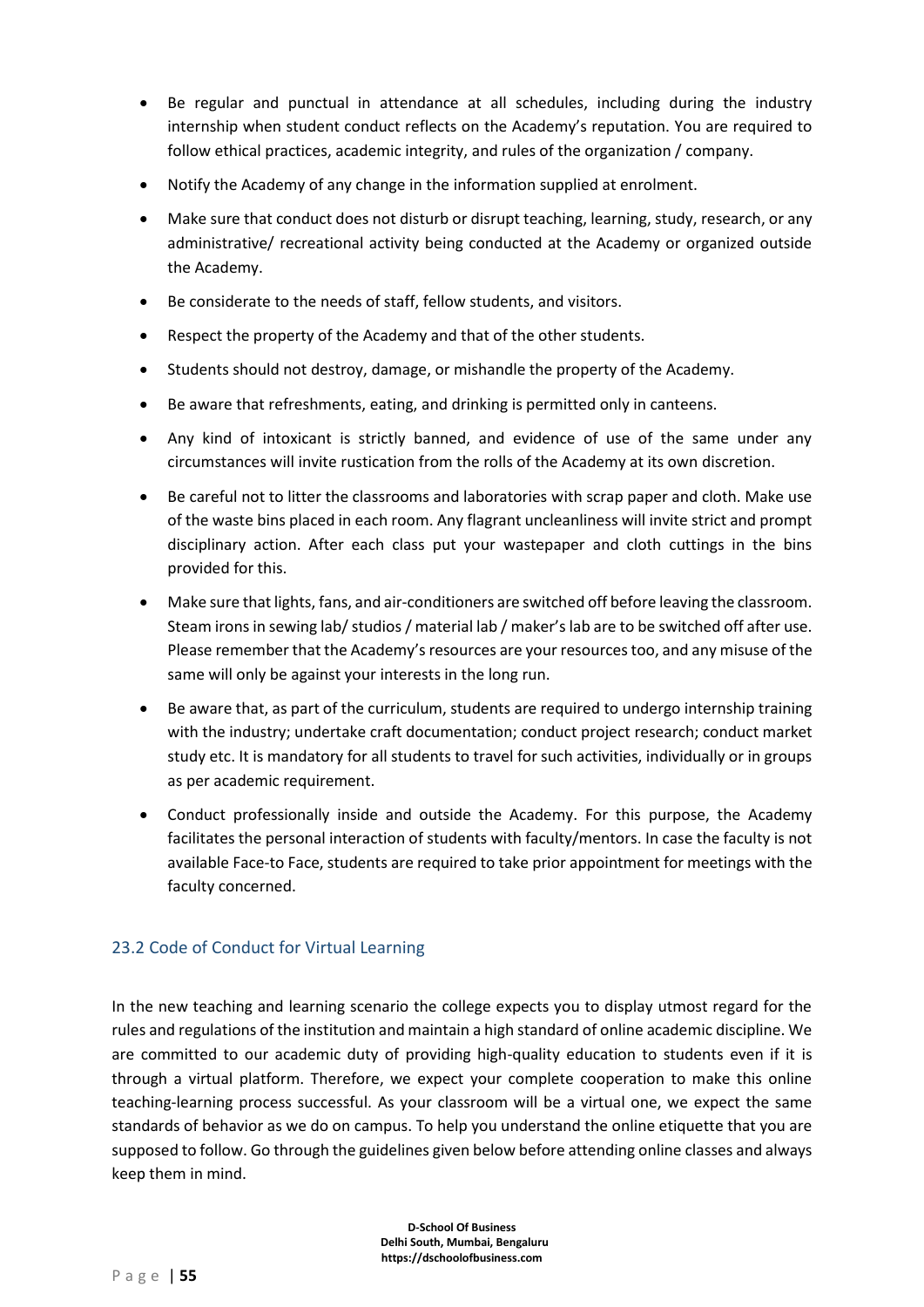- Attend every class as per the time mentioned in the timetable shared by you by the S3. You are supposed to join the online class 5 minutes before the scheduled time. A maximum grace period of 5 minutes is allowed after the class starts. Do not waste the teacher's time by attempting to enter the class after that.
- When the class is on, you are supposed to keep your video/camera on. The microphone should be kept muted so that there is no interference in the class proceedings. Use headphones to ensure that you can hear the teacher properly. Switch on your microphone when the teacher asks you to speak.
- Select a profile picture that is appropriate for attending an online class. A simple headshot is recommended. Refrain from switching on any virtual background.
- Dress appropriately and be properly groomed.
- The formal environment of the online class requires you to use appropriate language. Use complete sentences while communicating with the teacher through the chat box. Avoid using abbreviations & slang, etc. If any student is found using obscene, disrespectful, threatening language while communicating, strict disciplinary action will be taken by the college authority.
- Do not share the joining link of any online class with students at other colleges or friends. Misusing or distributing the study materials uploaded in Blackboard / OneDrive will be treated as academic misconduct. Copying information from online sources or other students for the assignments given in class is considered plagiarism and is strictly prohibited.
- Attendance is a crucial component of the online learning process. Follow the instructions given by the teacher so that your attendance is recorded properly. You are supposed to attend a class for the entire duration mentioned in the routine to get the attendance.

Visit the college website regularly to check the virtual notice board for updates. Join the WhatsApp groups created for all your Cohort according to the instructions provided by the respective departments. All important information, notifications, and announcements will be conveyed to you through these platforms. You are responsible for staying informed and tracking important updates from the academy and your teachers. You are not permitted to violate this code of conduct or cause disruption in the online class proceedings. Any inappropriate behavior will be reported to the disciplinary committee and strict action will be taken against the student/students involved as per the regulations of the committee.

# 23.3 Encouragement of Positive Attitude

You are encouraged to seek varied experiences extended to you in the course of your learning at the Academy, so that you are fully prepared as an aspiring professional for the industry. In this respect, the Academy discourages the influence of special preferences and options in external situations, contexts, settings, timings, scheduling, etc., in the matter of delivery of the commitments of the course.

You will find an open, positive attitude not only rewarding for yourself (particularly, in relation to industry visits, internship, educational tours, and craft documentation), but, in turn, you will also enable the Academy to extend its linkages to wider locales, which benefits you in return.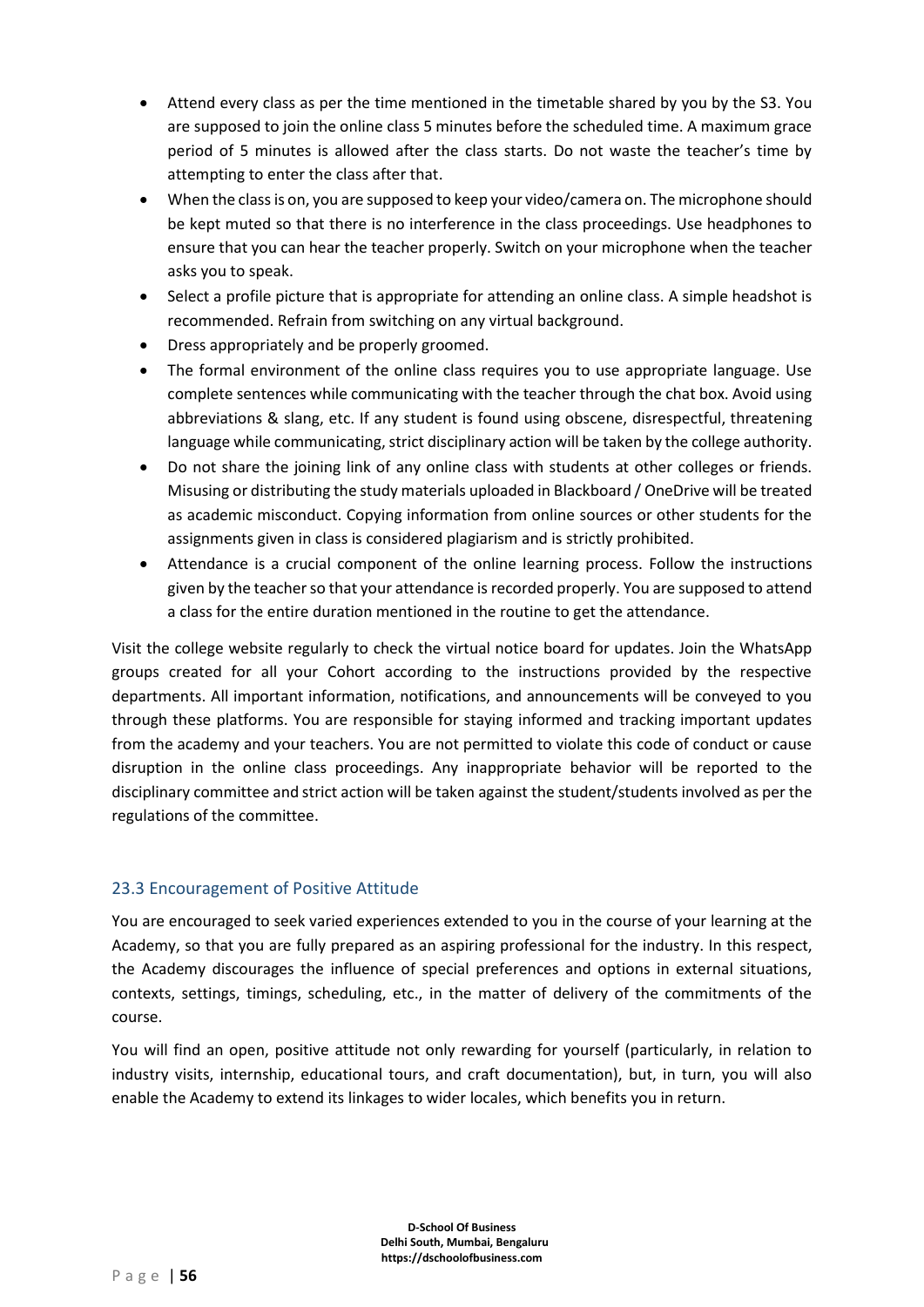#### 23.4 Responsibility for personal belongings

Students are required to take care of their belonging, e.g., mobile phones, Laptops, Cameras, and Handbags etc. The Academy will not be responsible in any manner for the loss of such items within its premises or outside.

#### 23.5 Discipline

Disciplinary rules for the orderly conduct of students have been made to ensure that nothing distracts the students and the faculty from the primary aim: learning. These rules provide a guide to our expectations of student behavior that will necessitate disciplinary action.

#### 23.6 Misconduct

The following are examples of misconduct that are liable to attract disciplinary action:

- Assault or threatening behavior.
- Malicious and willful damage to Academy's property or the property of any student, visitor or member of staff or stealing of the same.
- Any action likely to cause injury to any person in the Academy's premises.
- Conduct or action against the equal opportunity policy of the Academy to include sexual harassment, racism, religious intolerance, denying freedom of speech, etc.
- Abusive or unreasonable behavior likely to cause distress or fear in others.
- Failure to comply with Academy's rules or proper directions given by the staff.
- Ragging (viz., teasing, forcing to do an act of unwillingness, rudeness, mental/physical abuse, etc.) in any form is strictly prohibited. Strict disciplinary action as per latest Govt. Notification / Hon'ble Supreme Court ruling shall be initiated.
- Plagiarism and use of unfair means.
- Failing to maintain proper decorum and sanctity of the academic institution.
- Any public misbehavior that puts the Academy in bad light.
- Misbehavior / damage to property while in campus / off campus / field visits / international exchange / summer program etc.
- Continuous non-submission of assessments / submissions as per deadlines issued.
- Smoking and consumption or in possession of alcohol / psychotropic substances / any other intoxicants / drugs etc. is strictly prohibited in and around all Academy's campuses & all Hostel Campuses. Random checks may be carried out by the Hostel Warden or any other official without advance intimation.
- Students are not allowed to bring friends & relatives in the Academy / Academy's premises. To allow friends and relatives inside the premises, prior permission needs to be sought from the Campus Manager duly signed by the Department Lead. Non-adherence will be considered gross misconduct and strict disciplinary action will be taken against defaulters.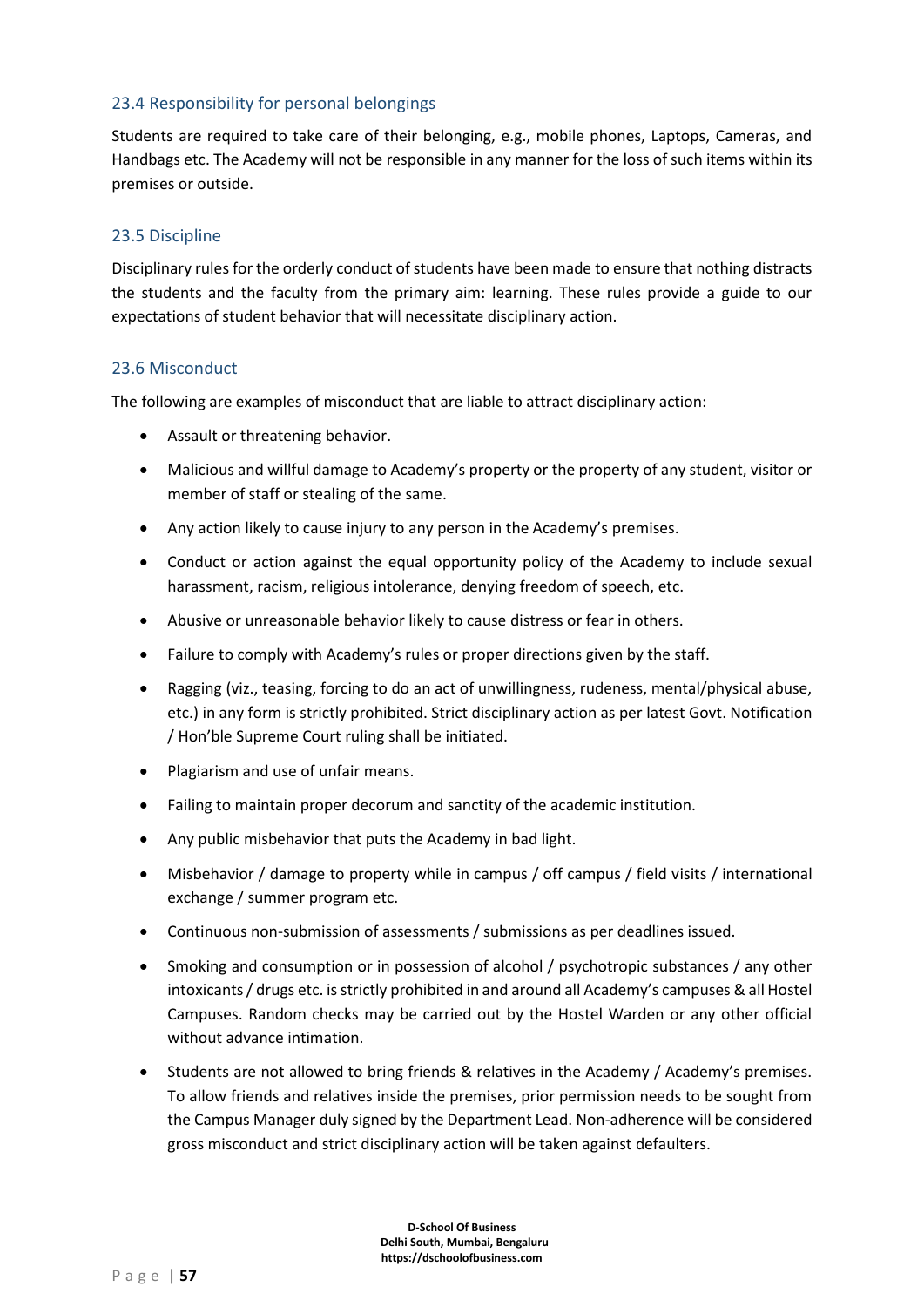- Inappropriate behavior / PDA (public display of affection) within the vicinity of the academy including the premises of the academy.
- Using of somebody's ID card to mark a false attendance on behalf of the student.

*The above is only an indicative list.*

### 23.7 Disciplinary Action

In case informal disciplinary action fails to have effect or in cases of serious misconduct, the Academy may be compelled to take disciplinary action in any of the following ways:

- Terminate the student / struck off the rolls.
- Suspend the student for a specific period or specific time/ activity.
- Fine the student a sum not exceeding Rs. 1,000/- for each breach of discipline.
- Require the student to pay the cost of any damage to property.
- Require the student to pay the replacement cost of an article/equipment assigned to him and is reported stolen or missing.
- Recover from a group of students the cost of any damage to property or the cost of replacement of stolen or missing property, when the concerned group does not co-operate to disclose the name of the offending student(s) from among themselves.

# 24 Prohibited and Restricted Conduct

# 24.1 Drug, Alcohol or Other Intoxication Related Policy

D-School Of Business has a zero-tolerance policy towards drugs and alcohol consumption and completely forbids the use and/or supply of illegal substances. We have a duty to inform and educate all students concerning the consequences of the use of illegal substances and alcohol abuse. We acknowledge the importance of our guidance role concerning the welfare of students and will always endeavor to encourage those in need of help to come forward.

We will provide help to identify sources of appropriate personal support and increase understanding of related health and social issues.

**A student will be liable to instant dismissal if they are found in possession of drugs, or are supplying drugs, in the college premises or are in any way assisting, by act or omission, a misuse of drugs.** 

#### 24.2 Ragging

#### **D-SCHOOL OF BUSINESS HAS ZERO TOLERANCE TOWARDS ANY FORM OF RAGGING**

Ragging is prohibited under Indian Law. The UGC ACT, 1956 and Indian Penal Code prohibits ragging in all its forms and at all times. The objective of this Policy is to prohibit, prevent and eliminate the scourge of ragging on the Academy campus.

D-School Of Business follows a policy of Zero Tolerance on "Ragging" in any form and is committed towards the cause and maintains an anti-ragging campus. In case of any unlikely event of ragging in the campus or in the hostel, the Academy will act as per the guidelines given by the Honorable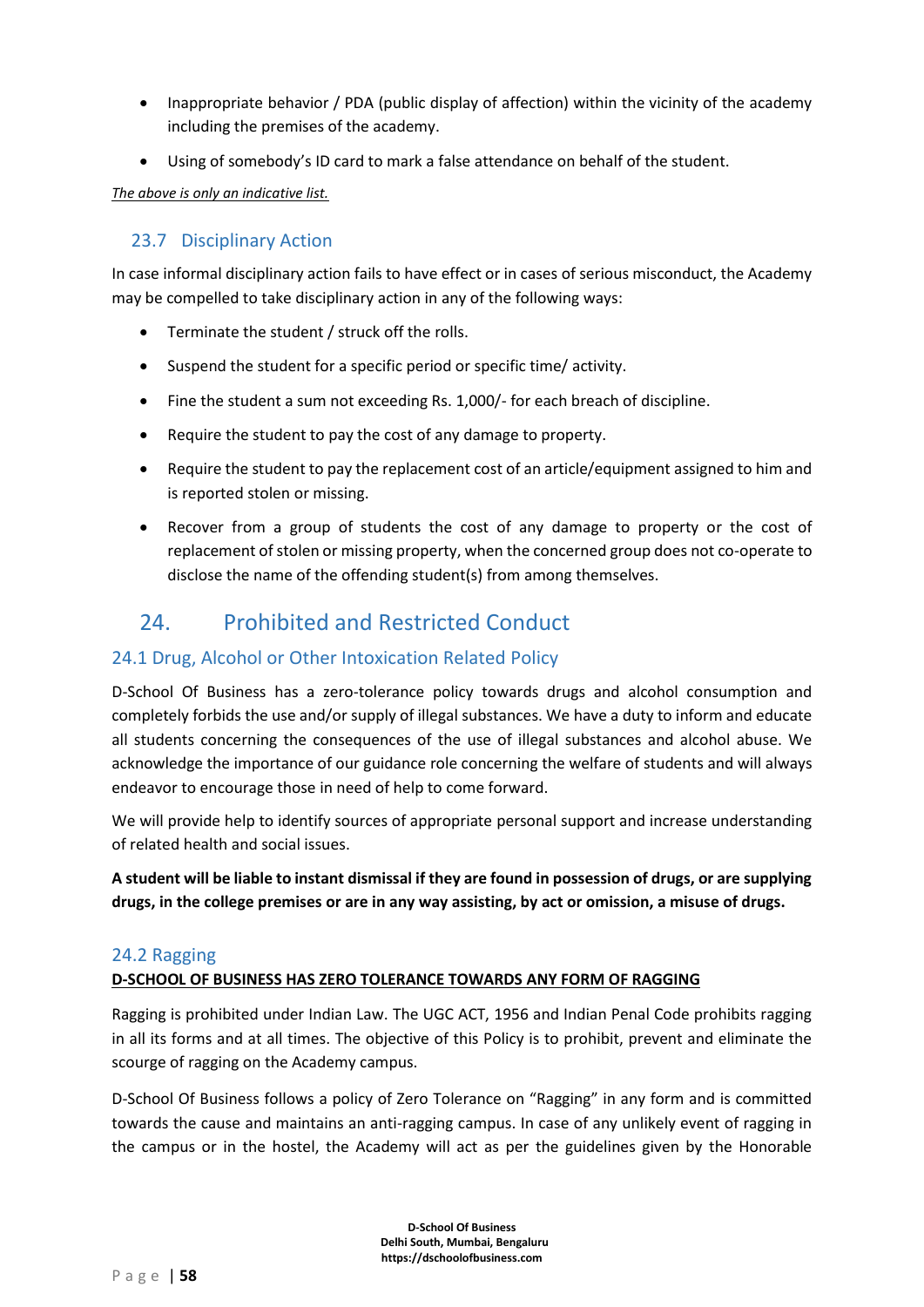Supreme Court. Students are advised to intimate the S3 immediately if an unfortunate event of a ragging takes place.

Ragging includes one or more of the following acts, but not limited to, with or without an intent to derive a sadistic pleasure or showing off power, authority, or superiority over fresher or any other student.

- Asking to do any act which has the effect of causing a sense of shame, torment, or embarrassment so as to adversely affect the physical health, mental health or self- confidence of an individual.
- Indulging in rowdy or in disciplined activities which causes or is likely to cause annoyance, hardship, physical or psychological harm to raise fear or apprehension.
- Any act of financial extortion or forceful expenditure burden.
- Any act of physical abuse including all variants of it.
- Exploiting the services of a fresher or any other student for completing the academic tasks assigned to an individual or a group of students.
- Any act or abuse by spoken words, e-mails, social media, public insults.

#### **PROCESS OF REPORTING COMPLAINT**

An aggrieved person or any other person may report the complaint to any of the following directly or over the phone or in written form or through e-mail.

- Anti-Ragging Committee Members
- Campus Manager
- Campus **S3**
- Department Leads

#### **PENAL CONSEQUENCES**

D-School Of Business is committed to providing Ragging free academic environment to every student. Any violation of Anti – Ragging Policy will lead to any one or combination of the following:

- Suspension from attending classes, debarring from appearing in tests and forbidding other academic & co curricular activities.
- Individual or Collective punishment or any form of financial penalty.
- Cancellation of admission.
- Suspension and Expulsion from the Academy.
- Lodging of FIR with the Police.

#### **ANTI RAGGING COMMITTEE**

The Anti – Ragging Committee will largely be constituted of the following nominated members of the Management / Faculty:

- 1. Regional Director
- 2. Campus Manager
- 3. Central Registrar's Office
- 4. Dean / Department Lead
- 5. Campus **S3**
- 6. Class Representative (Student in attendance)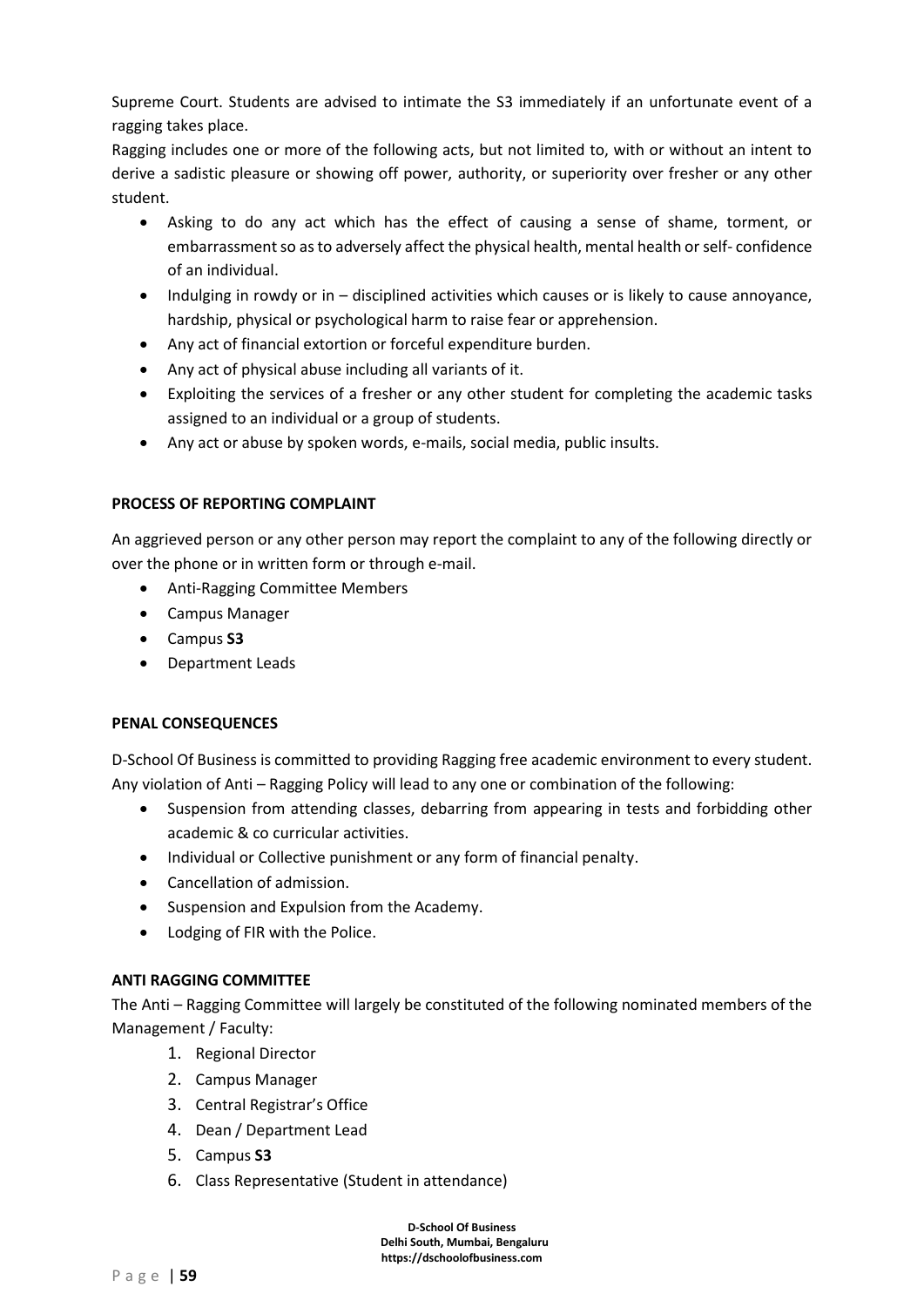# 24.3 Sexual Harassment

The Supreme Court of India states that Sexual Harassment "is a violation of the fundamental right to equality and the right to life and liberty. "D-School Of Business is committed to creating a healthy environment that enables study without fear of prejudice, gender bias and Sexual Harassment (as defined herein below). D-School Of Business also believes that all women working / studying at D-School Of Business have the right to be treated with dignity and respect. Sexual Harassment (as defined herein below) is a grave offence, punishable by law and a serious note of the same will be taken by the D-School Of Business Management. D-School Of Business Policy

- Promotes a healthy and congenial work environment.
- Emphasizes Zero- tolerance for sexual harassment or gender discrimination.
- Prescribes resolution and redressal in case of Sexual harassment complaints.

#### **ACTS OF SEXUAL HARASSMENT**

This shall include but not be limited to:

- Unwelcome sexual advances, requests for sexual favours and other visual, verbal, or physical conduct of a sexual nature such as physical contact, any obscene gesture, songs, jokes, loaded comments, slander, lurid stares, stalking exhibition of pornography which affront the dignity of the aggrieved person.
- Unwelcome sexual advances when it is implicitly or explicitly suggested that submission to or rejection of the conduct will be a factor in academic or employment decisions or evaluations or permission to participate in a university activity.
- Interferences with work or creating an intimidating or offensive or humiliating or hostile work or living environment on the basis of a person's gender identity / sexual orientation.

#### 24.3.1 Redressal of Complaints

- Any individual who feels that he or she has been subjected to act of sexual harassment / assault should report the incident immediately. A committee - Internal Committee - has been constituted by the Management of D-School Of Business to consider and redress complaints of Sexual Harassment.
- A student can report a formal complaint of sexual harassment/assault to the **Deputy Director S3** or any member of **S3** team. All formal complaints of sexual harassment/assault will be investigated. The **S3** receiving the initial formal complaint will complete an Incident Report Form which will be forwarded to the Internal Committee for investigation. The person initiating the formal complaint will receive a response from the IC within 10 working days of the initial complaint. This written response would include an explanation of the investigation process and a reasonable time frame for the resolution of the complaint.

#### **PENAL CONSEQUENCES**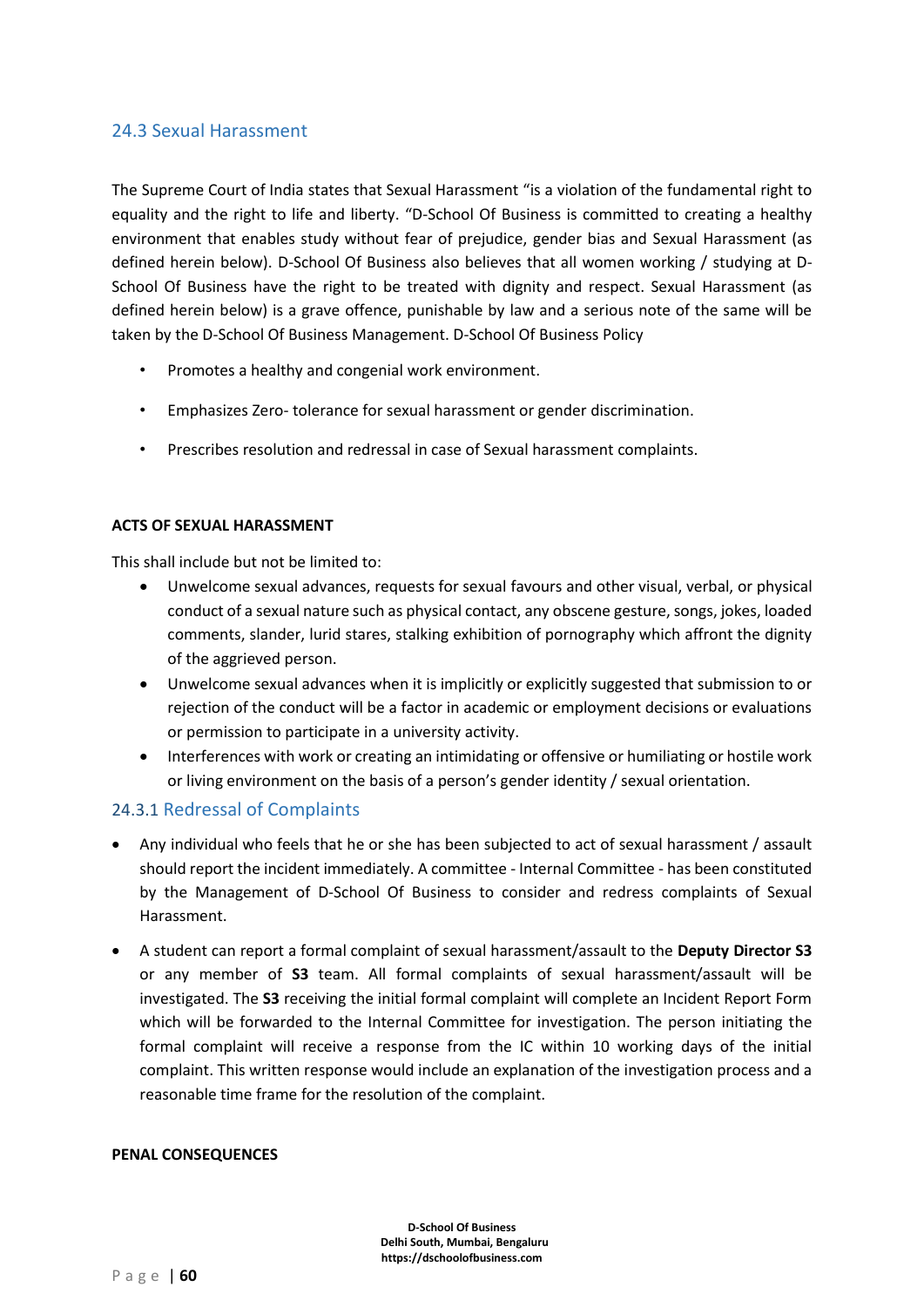The Complaints received will be dealt with promptly by the designated Committee on Sensitization of Gender, Prevention and Redressed of Sexual Harassment.

• Anyone violating this policy is subject to disciplinary actions. Special action taken in a particular case will depend on the nature and gravity of the conduct reported and established by the Committee.

### 24.4 Discrimination and Harassment

#### 24.4.1 Equal Opportunity

The Academy is not only an equal opportunity institution but believes in positive affirmative action. There will never be any discrimination based on gender, race, caste, religion, disability, national or ethnic origin, age, class, marital status, or family responsibility. Rudeness, insolence, intolerance, abusive or aggressive behavior towards other students or members of staff will not be tolerated. In such circumstance we will implement the strictest penalties which may include dismissal. This policy applies in respect to admission, content of courses, assessment, awards, and student welfare.

#### 24.4.2 Anti-harassment policy

D-School Of Business is committed to providing a caring, friendly, and safe environment for all students so that they can learn in a relaxed and secure atmosphere. It is the right of every member of our student and staff community to study or work without fear of harassment or victimization.

Harassment of any kind is unacceptable at the Academy. If it does occur, the l student should be able report immediately to Campus Manager/ **S3** / Faculty and be assured that incident will be dealt with promptly and effectively. Anyone who knows that harassment is happening is expected to immediately report the same.

# 24.5 Safe Campus Policy

The possession, maintenance, or use of firearms, weapons, or explosives of any nature or description (fireworks, any other device of explosive nature, bows and arrows, crossbows, sling shots, guns, ammunition, and knives other than those typically used in artwork), or any other weapon, is prohibited on campus. Violators will be subject to disciplinary action.

We are committed to a safe and secure campus. Crime prevention, risk identification, and problem solving are the responsibilities of every member of our campus community. Members of the community must assume responsibility for their own personal safety and the security of personal and campus property by taking simple, common-sense precautions, removing the potential for "crimes of opportunity."

It is important to report any suspicious activity / person if found on campus. Please feel free to report to the faculty / **S3** or campus authorities. If students are a victim of, observe, or have knowledge of a crime or other emergency, they must immediately inform the Security.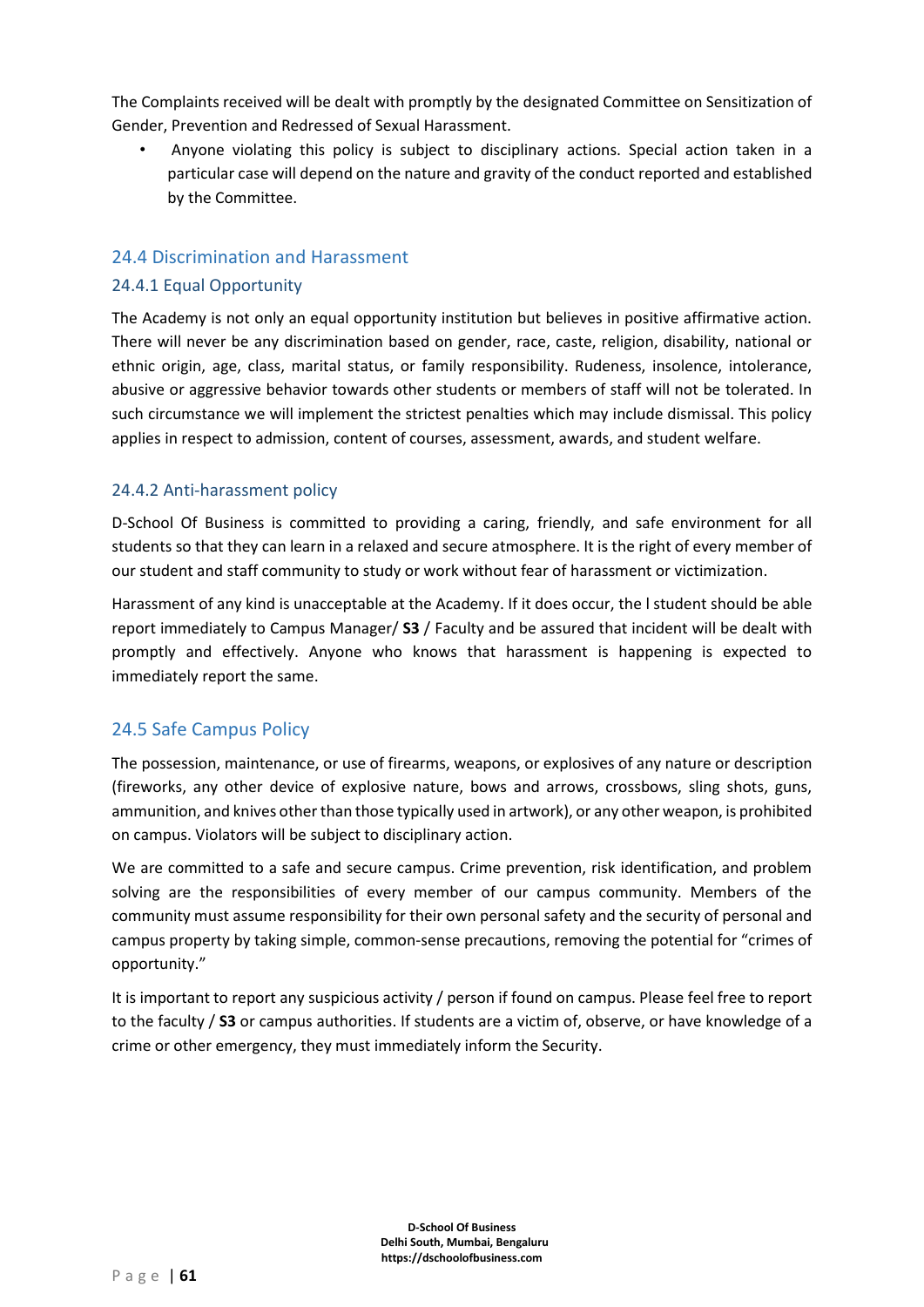# 25. General Rules & Regulations

# 25.1 Intellectual Property

Any Intellectual Property / Copyright / Design of any material / works produced by students in the form of assignments / submissions / projects or products of learning process under supervision / direction / guidance / mentoring by course tutors / team/ module / Department Leads as part of the prescribed curriculum will be solely and exclusively owned by Creative Arts Education Society for perpetuity.

Intellectual Property generated or used by students during their period of enrolment with D-School Of Business shall at all-time vest with D-School Of Business, unless the Intellectual Property is surrendered by Creative Arts Education Society.

Policy on Intellectual property will be applicable to students who enroll in any program of study at D-School Of Business, the associated IPR thereto shall be owned by the Creative Arts Education Society.

# 25.2 Social Media Usage

D-School Of Business encourages you to share your opinions and comment freely on the Academy's Social Media platforms.

#### 25.2.1 D-School Of Business's Social Media Platforms

D-School Of Business uses the following social media to support the Academy's mission, vision, goals, programs, and sanctioned efforts, including news, information, content, and directives:

- Facebook https://www.facebook.com/DSchoolOfBusinessOfficial
- Linkedin https://www.linkedin.com/company/d-school-of-business/
- Twitter https://twitter.com/DSOBofficial
- Instagram https://www.instagram.com/accounts/login/?next=/d schoolofbusiness/

#### 25.2.2 Disclaimers & Posting Guidelines

The use of social media by students is in their personal capacity, and not in any way that might harm D-School Of Business, its employees, students, associates etc. Students are personally responsible for uploading / posting / sharing of content and information on social media platforms.

However, your posts will be deleted if they are considered to be: –

- advertisements, spam, derogatory, discriminating, or vulgar.
- illegal, racist, bigoted, or demeaning to a particular group of individuals or in general.
- embarrassing to an individual or construed as placing an individual in a bad or false light.
- causing someone to believe that his/her name, image, likeness, or other identifying aspect of his/her identity is being used for commercial purposes without permission.

Failure to follow these guidelines is a violation of the Academy's policy and subject to discipline and/or removal of the user / member.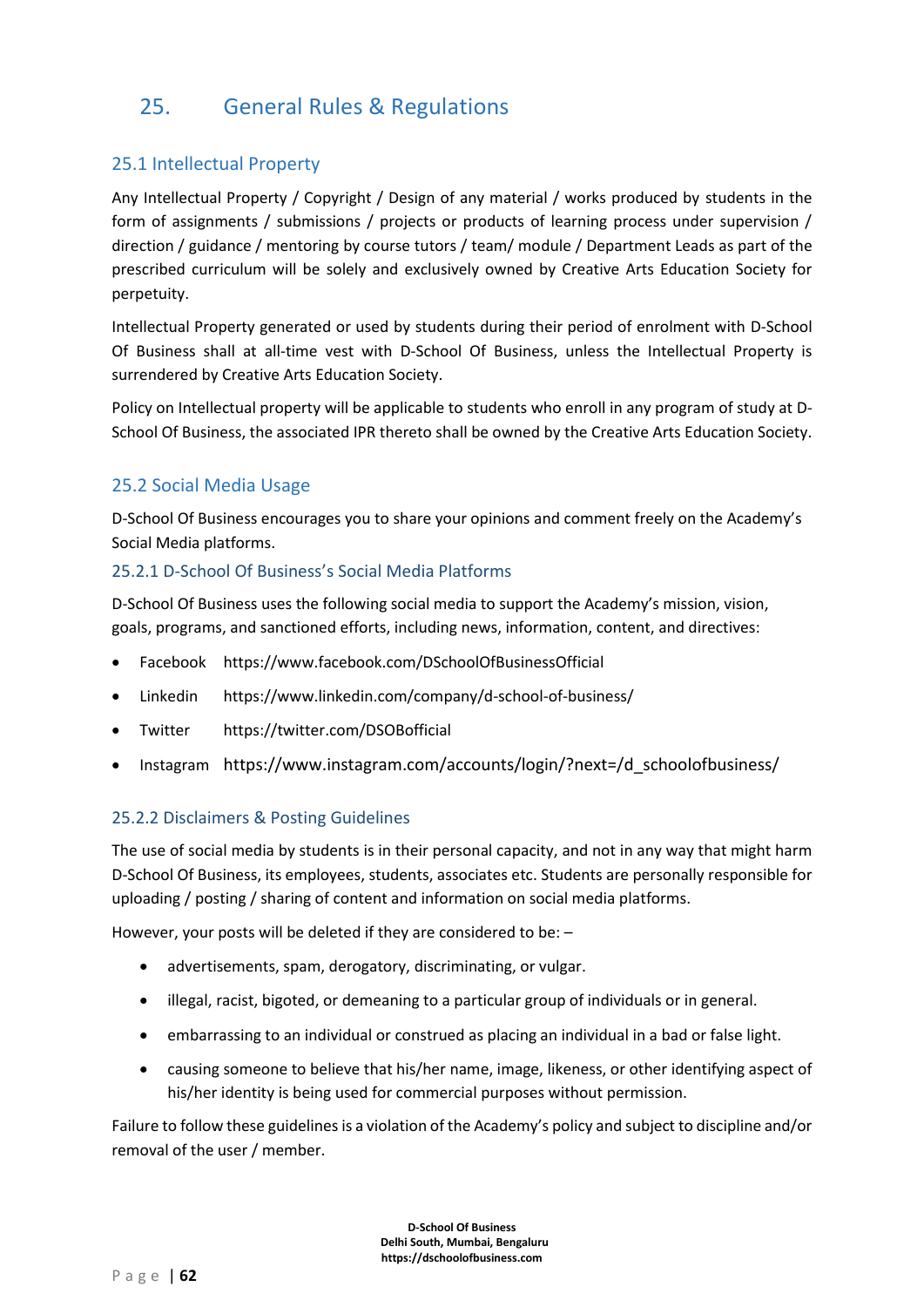# 25.3 Indemnity Clause

At the time of admission, every student is required to sign and submit an Indemnity Bond on a Non-Judicial stamp paper, notarized as pe[r Annexure 1,](#page-67-0) counter-signed by parent/guardian to absolve the Academy for any responsibility in the case of death or grievous injury caused under any circumstances and at any time in the premises of the Academy or outside it in India or abroad in the act of fulfilling the curriculum of the Academy under official direction of the faculty of the Academy.

# 25.4 Undertaking by Newly Enrolled Students

All students are required to **sign an Undertaking** of having read and understood and abide by the student guidelines and policies regarding Refund, Discipline, minimum attendance rules, Assessment, Progression, Awards etc. as per [Annexure 2](#page-68-0) and hand over to their respective **S3** within first 2 weeks of joining the course.

# 25.5 Animals on Campus

The Academy prohibits any animals on campus property, with the exception of approved service animals. In order to receive approval to bring a service animal on campus property, please contact the Campus Manager / Student Support Services.

# 25.6 Appropriate Attire

Appropriate student attire is extremely important in helping to maintain a campus climate which fosters academic excellence. Your attire should be comfortable and not disruptive or distracting to the learning environment. Any attire deemed as inappropriate and/or disruptive will result in a meeting with the Campus Manager**.** Student will then be asked to leave campus and only return when dressed in appropriate attire. Masks that cover your face are not allowed to be worn on campus unless an event specifically advertises this attire. Campus Administration reserves the right to stipulate appropriate attire.

# 25.7 Children on Campus

From time to time, children accompany parents to campus. If you have an appointment with staff when you are not attending class, you may bring your children as long as you are supervising them at all times. Please be mindful, however, that children are not permitted in the classrooms or labs at any time and are not permitted to use the library or computer resources.

# 25.8 Clearance Certificate

At the time of leaving the Academy, you will be required to obtain "clearance" from various sections of the Academy to acknowledge that you have no dues/obligations, etc. pending. In case there is any pending, clearance will be withheld until such time as you have discharged pending dues/obligations. Refund of Security deposit/caution money is subject to the clearance certificate as approved by all concerned sections, and where necessary, after due deductions of unmet /pending obligations (if any).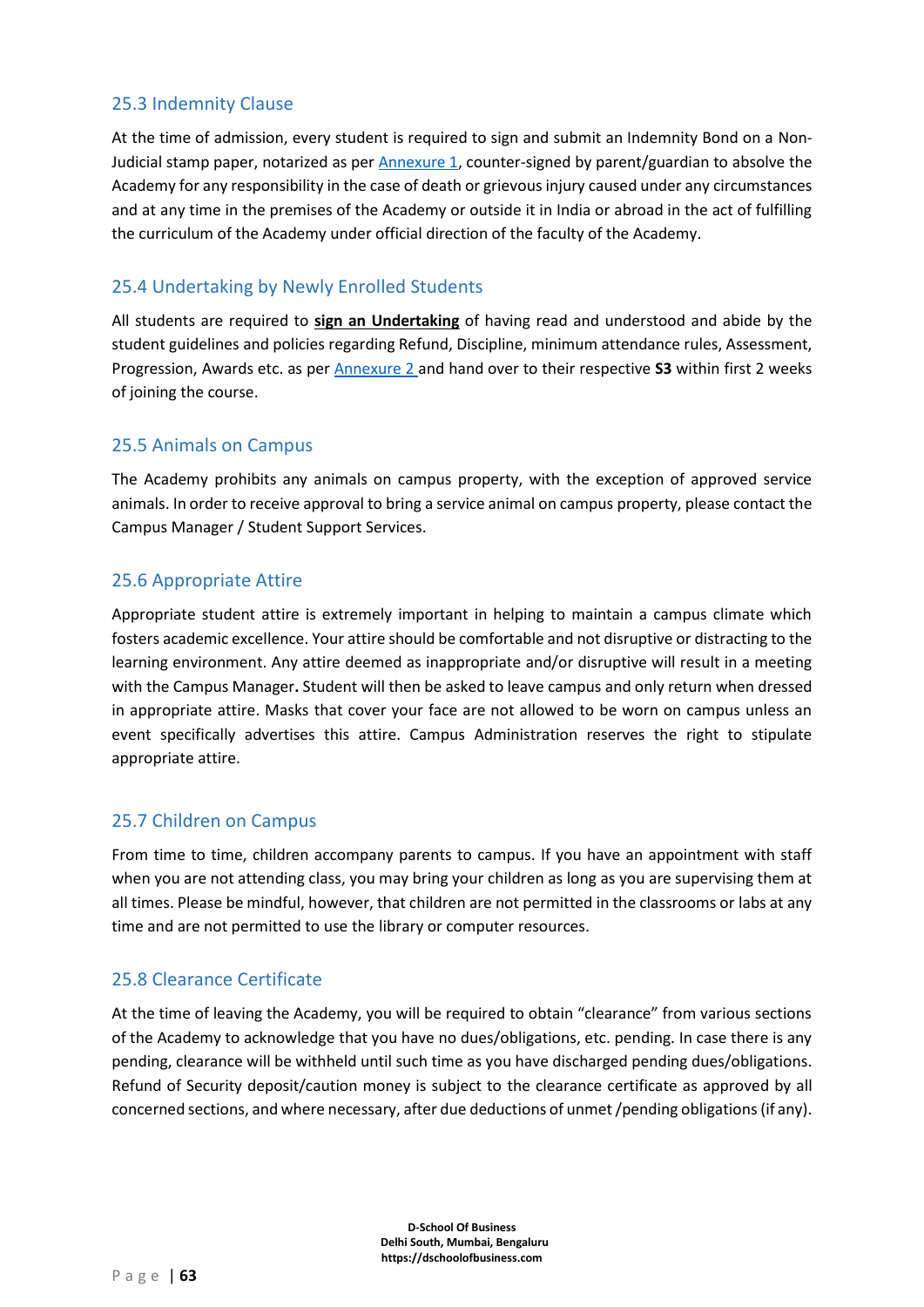# 25.9 Withdrawal of Admission

A newly enrolled student is permitted to withdraw his/her enrolment; in the event of such cancellation, refund of fees paid/deposited will be as per the refund policy given below:

Following documents are required to be submitted for refund of Fees:

- Duly filled Withdrawal Form (Form-A).
- Original fee receipt.
- Copy of Admission Offer Letter.
- Undertaking on Rs. 100/- Non-Judicial stamp, notarized paper [\(Annexure-4\)](#page-72-0) at the time of receiving the refund cheque.

# 25.10 Security Deposit & Refund Policy

All students are required to maintain a Security Deposit of a specified amount at the time of admission. The Security Deposit is retained by the Academy up to the exit of a student on conferment of Award. In the case of students whose enrolment has been cancelled or they have left the Academy prior to completion of studies, the Security Deposit will be refunded only at the time of the student's exit from the Academy.

Following documents are required for refund of Security Deposit:

- Duly filled online Security Refund Form (when the student is leaving during the course of study.
- ID Card (original)
- Cancelled cheque in the name of the student.

Please Note:

- Student is required to fill up the online form after completion which will be shared by the Central Registrar's Office after the Convocation/Exit
- In all cases, only the balance amount in the Security Deposit, after recoveries of liabilities (if any), will be refunded only after the Convocation/Exit (whichever is earlier).
- The processing of Security refund requests will be done after the convocation at the end of the Program.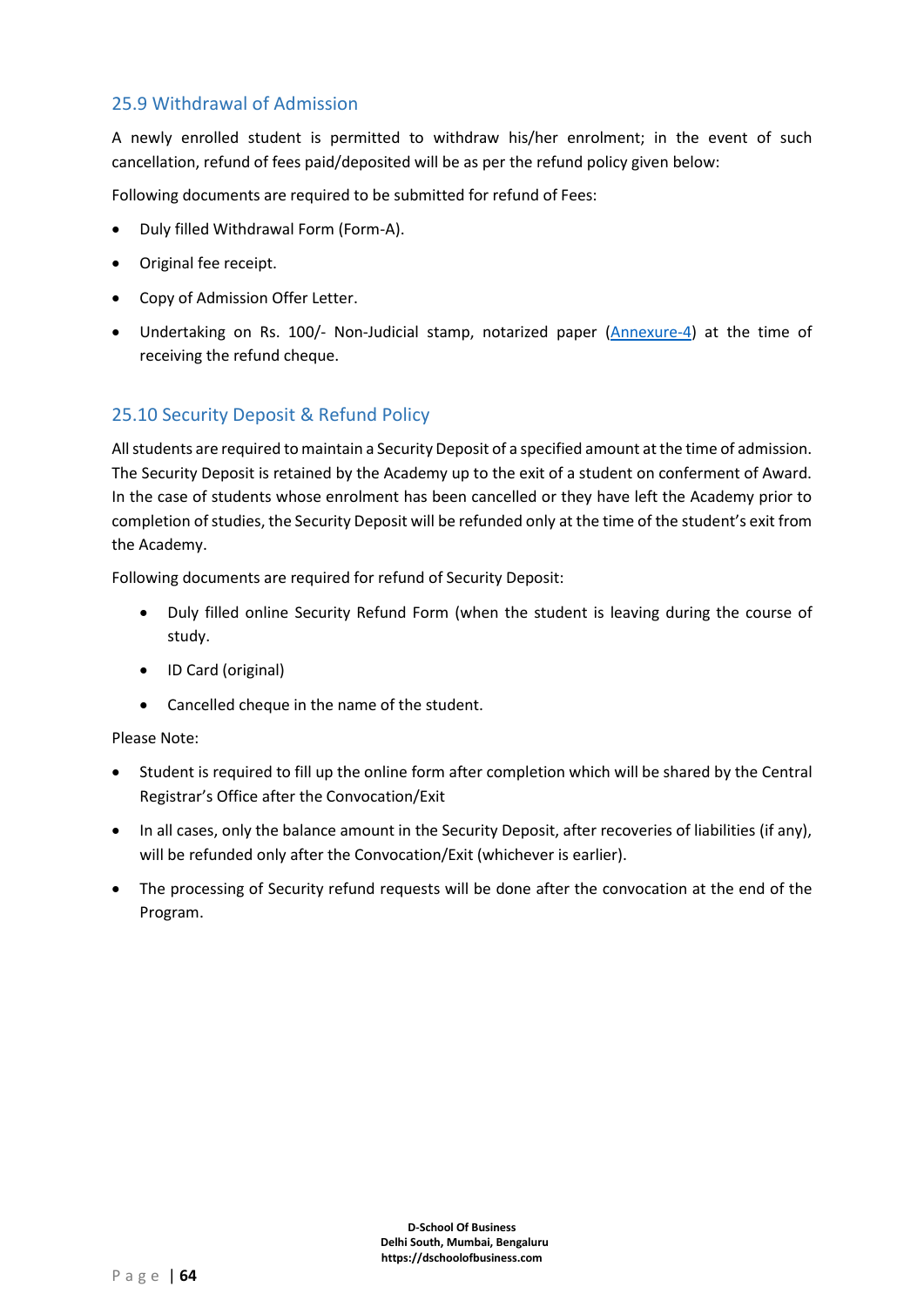#### **D School of Business**

#### **REFUND OF FEES TO STUDENTS: GENERAL CATEGORY**

| S.no.          | <b>Description</b>                             | <b>Deductions</b>              | <b>Refund Permissible</b>   |
|----------------|------------------------------------------------|--------------------------------|-----------------------------|
| $\mathbf{1}$ . | Students admitted to a Program but informs     | INR 50,000                     | After deductions as stated, |
|                | D School of Business in writing about          |                                | the balance amountshall be  |
|                | withdrawal / not joining the Program before    |                                | refunded.                   |
|                | the                                            |                                |                             |
|                | commencement of Program.                       |                                |                             |
| 2.             | Students joined the Program, attended classes  | • Registration & Admission Fee | • Examination Fee           |
|                | up to 10 calendardays and informed D School    | (100 %)                        | • Learning Resources Fee    |
|                | of Business in writing about withdrawal / not  | • Learning Resources Fee (50%) | (50%)                       |
|                | continuing the Program.                        | • Tuition Fee (50%)            | • Tuition Fee (50%)         |
|                | <b>OR</b>                                      |                                | • Security deposit          |
|                | Students did not attend any classes but        |                                | · Alumni membership fee     |
|                | informed PA in writing about withdrawal / not  |                                |                             |
|                | continuing within 10 calendar days.            |                                |                             |
| 3.             | Students joined D School of Business, attended | • Registration & Admission Fee | • Examination Fee           |
|                | classes for more than 10 calendar days but up  | (100 %)                        | • Learning Resources (25%)  |
|                | to 30 calendar days and informed Pearl         | • Learning Resources (75%)     | • Tuition Fee (25%)         |
|                | Academy in writing about withdrawal / not      | • Tuition Fee (75%)            | • Security deposit          |
|                | continuing the Program.                        |                                | · Alumni membership fee     |
|                | <b>OR</b>                                      |                                |                             |
|                | Students not attended classes and informed D   |                                |                             |
|                | School of Business in writing about            |                                |                             |
|                | withdrawal / not continuing the Program        |                                |                             |
|                | between 11 and 30 calendar days from the       |                                |                             |
|                | start of the session.                          |                                |                             |
| 4.             | Students joined the Program, attended classes  | • Registration & Admission Fee | • Examination Fee           |
|                | for more than 30 calendar days and informed D  | (100 %)                        | • Security deposit          |
|                | School of Business in writing about withdrawal | • Learning Resources (100%)    | · Alumni membership         |
|                | / not continuing the Program.                  | • Tuition Fee (100%)           |                             |
|                | <b>OR</b>                                      |                                |                             |
|                | Students not attended classes and informed D   |                                |                             |
|                | School of Business in writing about withdrawal |                                |                             |
|                | / not continuing the Program after 30          |                                |                             |
|                | calendar days.                                 |                                |                             |

#### **Subject to submission of Undertaking**

- \* Application for withdrawal/cancellation of admission shall be entertained via the online Admission portal (https://bit.ly/DSOBStudentLogin) only.
- \* Applicable GST will be deducted on the refund amount/deductions.
- \* The processing of refund requests will take a minimum of 3 weeks.
- \* In case of withdrawal under scholarship or discount or subsidy category, scholarship or discount or subsidy granted shall get withdrawn & refund shall be granted as per thenormal fee structure.
- \* In case of sufficient number of students not opting of any specific specialization at your applied campus, D School of Business reserves the rights to discontinue the specialization at any of its campus. In this case where D School of Business has discontinued the course, student can either change the course/campus as per the availability of specialization/seat in the campus or can apply for full refund of the fee paid.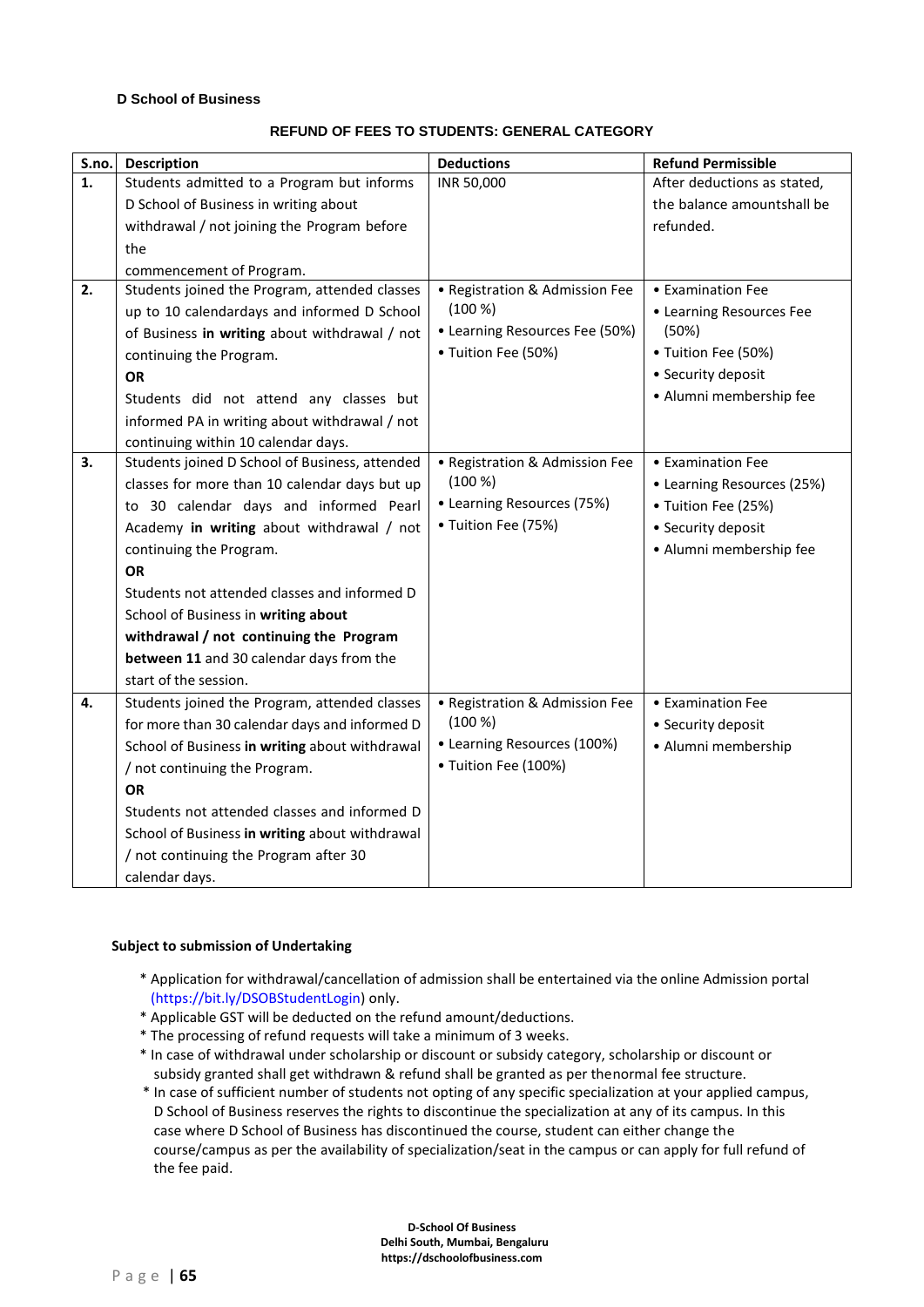#### **Guidelines on Refund of fees to Students**

For Existing Students (onwards Semester 2):  $SL$ **Deductions** Refund permissible **Description**  $No$  $\overline{1}$ Tuition Fee (100%) Registration 8  $\bullet$ Students admitted to a admission fee Examination Fee (100%) programme but inform PA in received in  $1st$  $\bullet$ Learning Resources Fee writing about withdrawal semester (100%)  $(100%)$ from the Programme before Security Deposit (100%) Alumni fee received in the commencement of the 1st semester (100%) semester Validation Fee (100%) (as applicable)  $\overline{2}$ . Registration Tuition Fee (50%)  $\overline{\mathbf{g}}$ Students informing the **Examination Fee (100%) Admission** Fees Academy within 30 days of (100%) [paid during Learning Resources Fee the commencement of the admission]  $(50%)$ semester. Security Deposit (100%) Alumni fee received in 1st semester (100%) **Tuition Fees (50%)** Learning **Resources** Fee (50%) Alumni Fee (100%) Validation Fee (100%)  $\overline{\mathbf{a}}$ **Registration**  $\boldsymbol{\mathsf{R}}$ Security Deposit (100%)  $\bullet$ **Students informing the** Fees Admission Academy after 30 days of  $(100%)$ commencement of the course Tuition Fees (100%) but before the end of the Learning **Resources** semester which was not Fee (100%) attended / partially attended **Examination** Fee  $(100%$ Validation Fee (100%) Alumni Fee (100%)

Subject to submission of Undertaking (Annexure-VI).

Only written applications will be entertained.

Applicable Service tax will be deducted on the refund amount / deductions.

The processing of refund request will take minimum 3 weeks.

# 26. Student Participation and Feedback

We believe in open and frank interaction between students and faculty members. The Academy conducts various feedback surveys periodically to assess and understand the needs of our students and to improve our system and services. The information on such feedback surveys will be shared with you through the Department Lead from time to time. Participation in such surveys is mandatory. You can freely discuss your views and problems with your Department Lead, Faculty members and **S3**.

At the beginning of each academic year, we will ask for volunteers from each program to act as course student representatives. The role involves acting as a link between the students and the school. Student course representatives attend meetings with Department Lead, **S3** and Academic Governance to raise and discuss issues related to academic matters and the student experience. These are called Course Committee Meetings (CCMs), held twice in every semester.

At the end of 12th week of each semester, all students will be required to complete online feedback, to give their opinion regarding teaching quality (TQ)/ mentoring quality (MQ) of all tutors of courses taught during a semester. This feedback is useful for the faculty, as well as for students; therefore,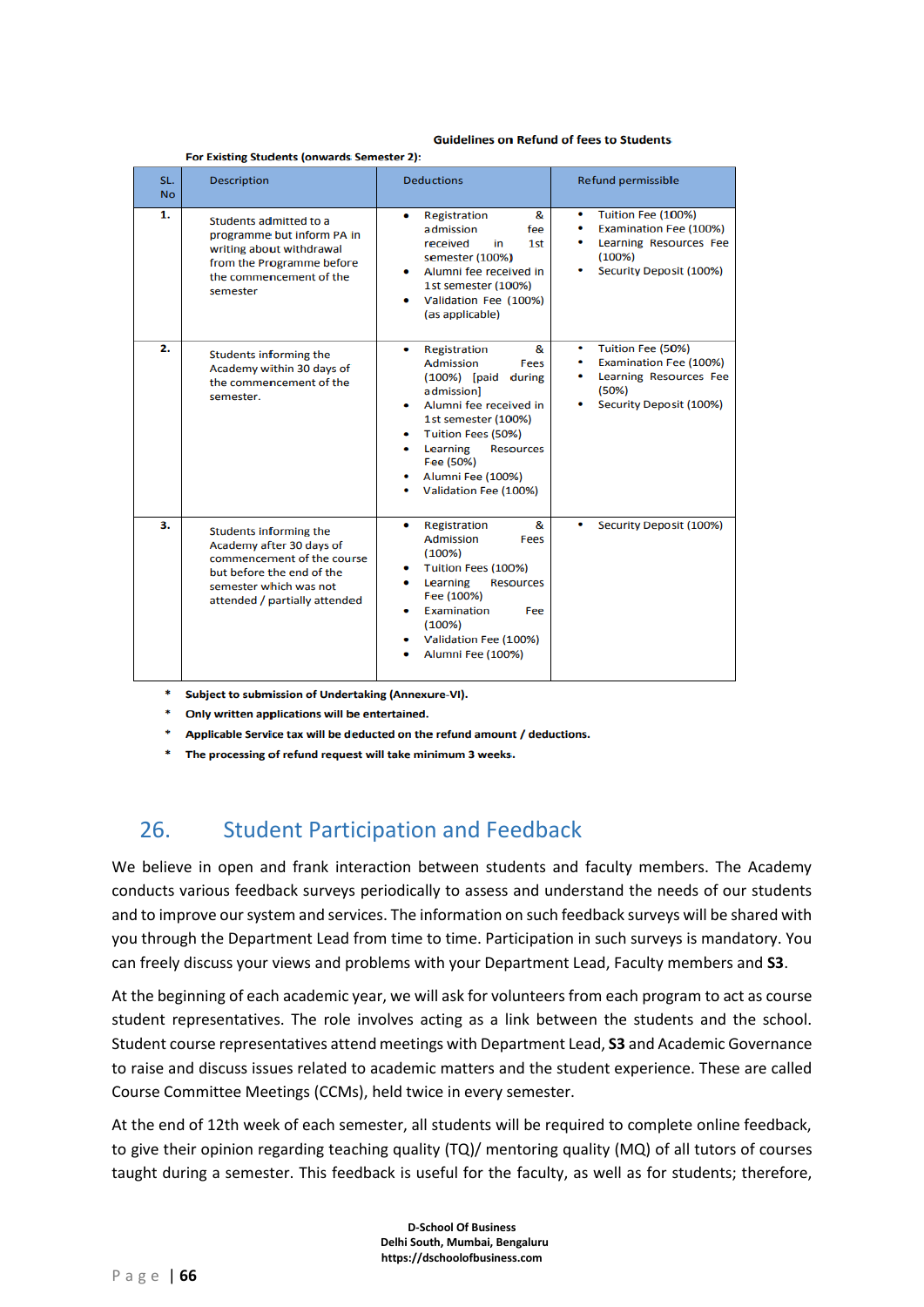students are expected to be frank and honest in their views. At the same time, it is expected that such feedback is impersonal, and relates only to the relevant courses in terms of its content and delivery. It is mandatory for all students to participate in the formal feedback.

# 27. Note to Parents / Guardians

It is recommended that parents should also go through this handbook and understand various rules and regulations contained herein.

It is our continuous endeavor to update you about your ward's performance. We use various means of communications to update you with regard to same. We send e-mails / SMS / Tele calls (on contact no. & e-mail id given to us at the time of admission) to give you information about various study trips, invites for events like Portfolio, Academic performance, Attendance, or other relevant information.

You are requested to kindly inform the Academy in case of any changes in your address, contact no. & e-mail Id to receive uninterrupted communication.

You may also get in touch with the S3 / Department Lead to know the performance and attendance, etc. of your ward.

Please Note

- Generally, our classes are scheduled from 08:30 AM to 06:00 PM
- Administrative office works from 09:00 AM to 05:00 PM

**Meetings at the Academy will be by prior appointment only.**

# 28. Disclaimer

Contractual Liability: D-School Of Business undertakes to provide the teaching, examination & other services given in the program specification & the handbook. It does not, however, guarantee their provision & the standard force majeure clause hold in circumstances beyond the control of the Academy.

Any disputes arising out of the contents of this Student Handbook will be subject to Delhi Courts' jurisdiction only.

The Academy reserves the right to amend, change or cancel courses including date of commencement, no. of seats, location, the program, program content, nomenclature, fee structure, policies & procedures, or any other matter reported or contained in this Student Handbook with no liability attached to the Academy.

In this Handbook, generally, the masculine shall include the feminine and singular shall include the plural.

The matter herein applies to all the students enrolled in any courses of D-School Of Business from the AY 2021, irrespective of the batch/cohort of enrolment.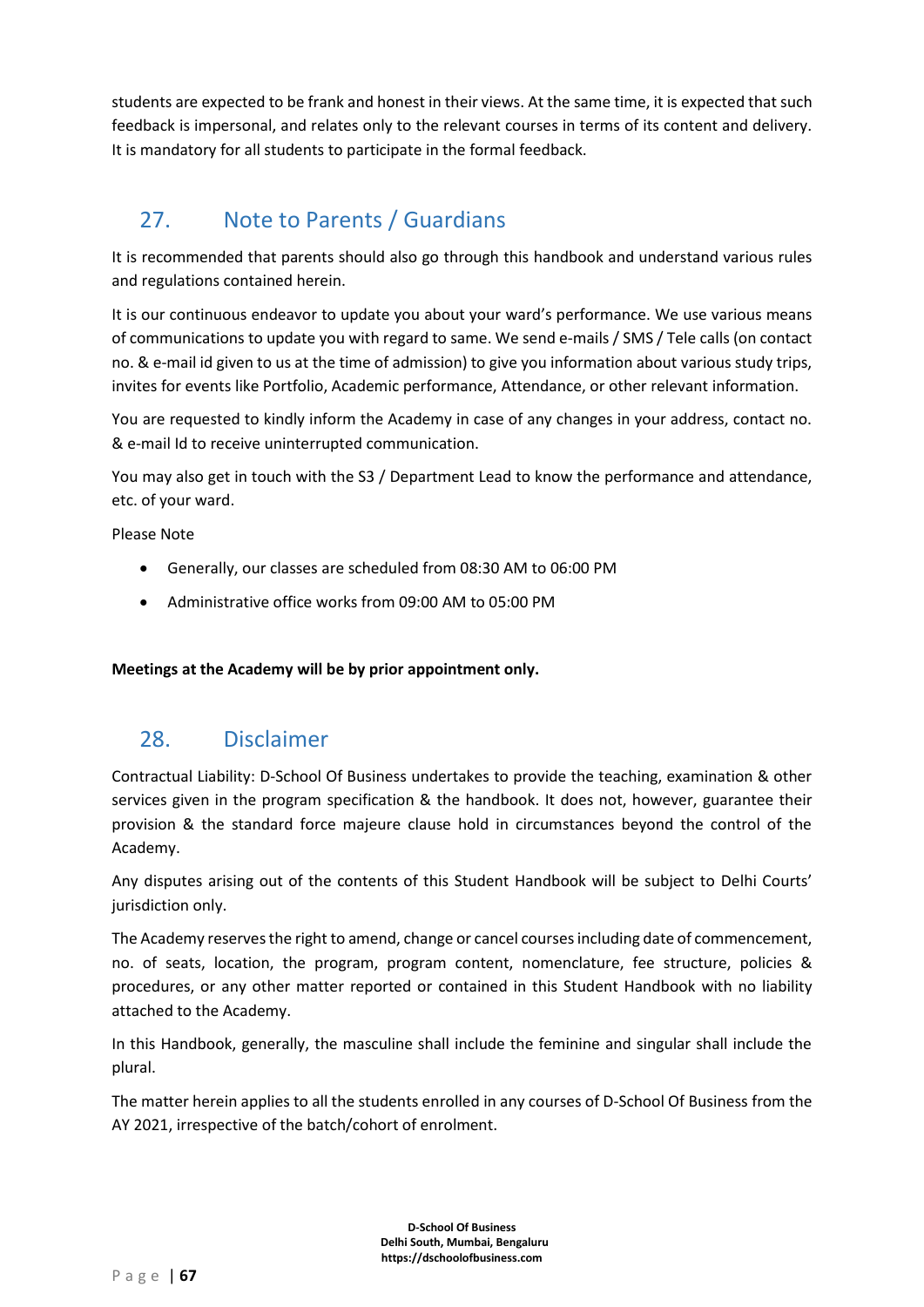# 29. List of Annexures

# <span id="page-67-0"></span>Annexure 1 – Indemnity Bond

#### D-SCHOOL OF BUSINESS INDEMNITY BOND

(To be executed on a Rs. 10/- stamp paper duly attested / notarised)

In consideration of ............................................ student of whom I am legal / natural guardian who has been admitted to D-School Of Business (all centres). I undertake and agree that neither I nor my executors or administrators or any other legal representatives will make any claim against the D-School Of Business or any employee of the D-School Of Business or against any person in the service of D-School Of Business in respect of any loss or injury to property or person including injury resulting in the death which the said student ................................... may suffer while the aid student is or in consequence or the said students being so or whilst he/she is within the premises of D-School Of Business campus (all centres) or for any excursion / field visit / study trip or outside in India or abroad for fulfilling the curriculum of the Academy under direction of the Academy's faculty and I understand and agree that no compensation will be paid by the D-School Of Business or any administrators or employees in service of D-School Of Business.

I further agree, so as to bind myself, my heirs, my executors & administrator to indemnify you and any employee or person of the D-School Of Business of them arising out or any act or default on the part of the said student during or in connection with any academic activity within the premises of D-School Of Business (all centres) or any such journey undertaken towards excursion / field visit / study trip or outside in India or abroad.

It is further declared that stamp duty payable on this undertaking shall be borne by me.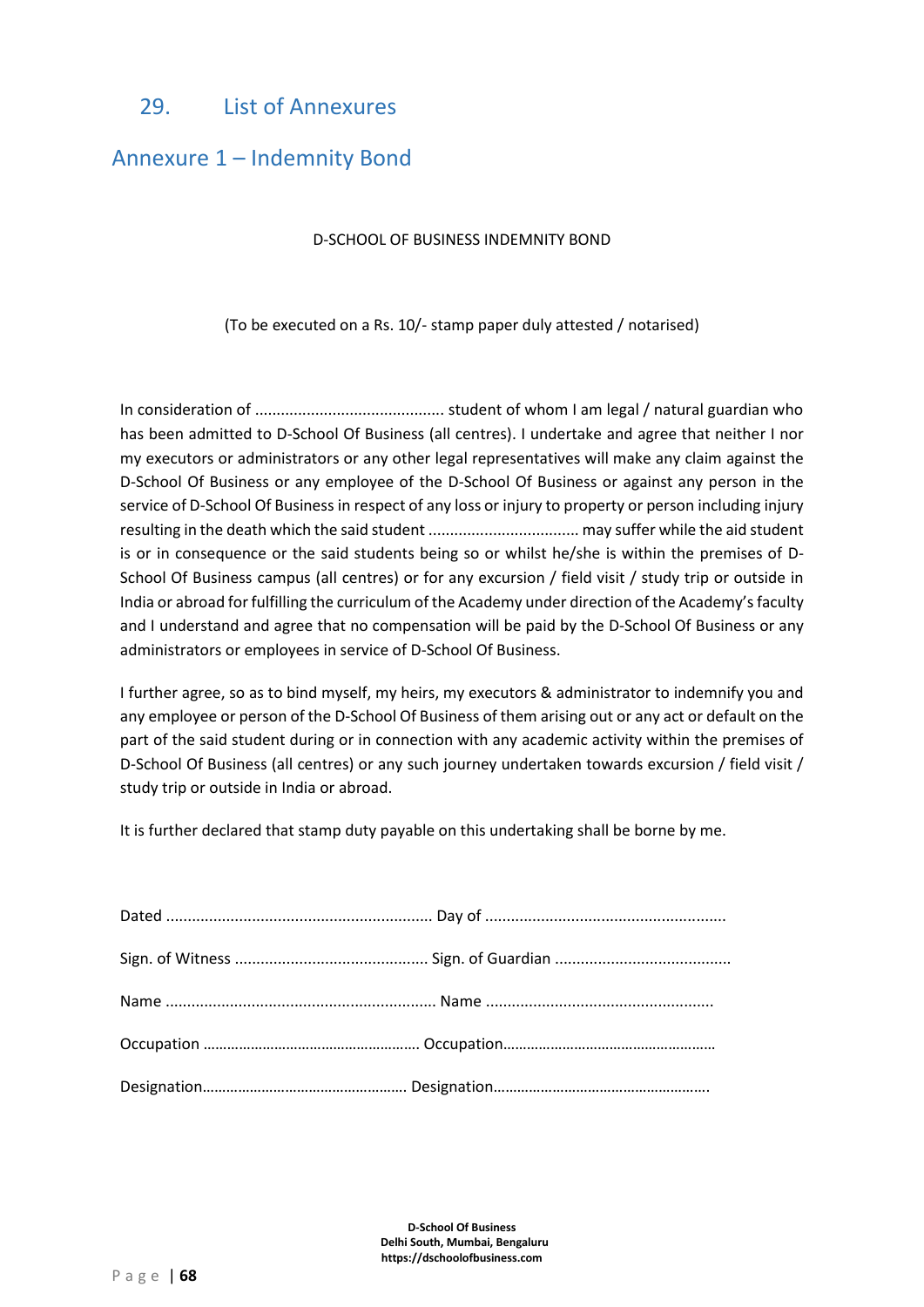### **Undertaking**

<span id="page-68-0"></span>(To be executed on a Rs. 100/- stamp paper duly attested / notarised)

We have also gone through the Students Handbook pertaining to Academy's policy on minimum attendance requirements, continuous absence without prior permission / de-registration, plagiarism & cheating, Progression Policy, misconduct / disciplinary actions / non-payment of fee etc

- 1. I hereby confirm that I will fulfil the minimum attendance requirement of 75% in each module in every semester.
- 2. We hereby accept and acknowledge the same and in case of any such eventuality, we undertake to accept the decision taken by the Academy as per the rules & policies written & read over by us.
- 3. We have also gone through the Guidelines on Refund of Fee as given in the Students Handbook/Website/Prospectus/Application kit pertaining to Academy's policy.
- 4. The signed undertaking is given by us without any threat, pressure, or coercion, by any other means. The undertaking is given after going through all the details regarding rules / policies of the Academy mentioned in the Prospectus, Admission form and Students Handbook as also available on the website of the Academy.

| Signature of Applicant | Signature of Parent / Guardian |
|------------------------|--------------------------------|
| Contact:               | Contact:                       |
| Date:                  | Date:                          |

\*It is mandatory to submit this undertaking duly filled and signed along with the fee.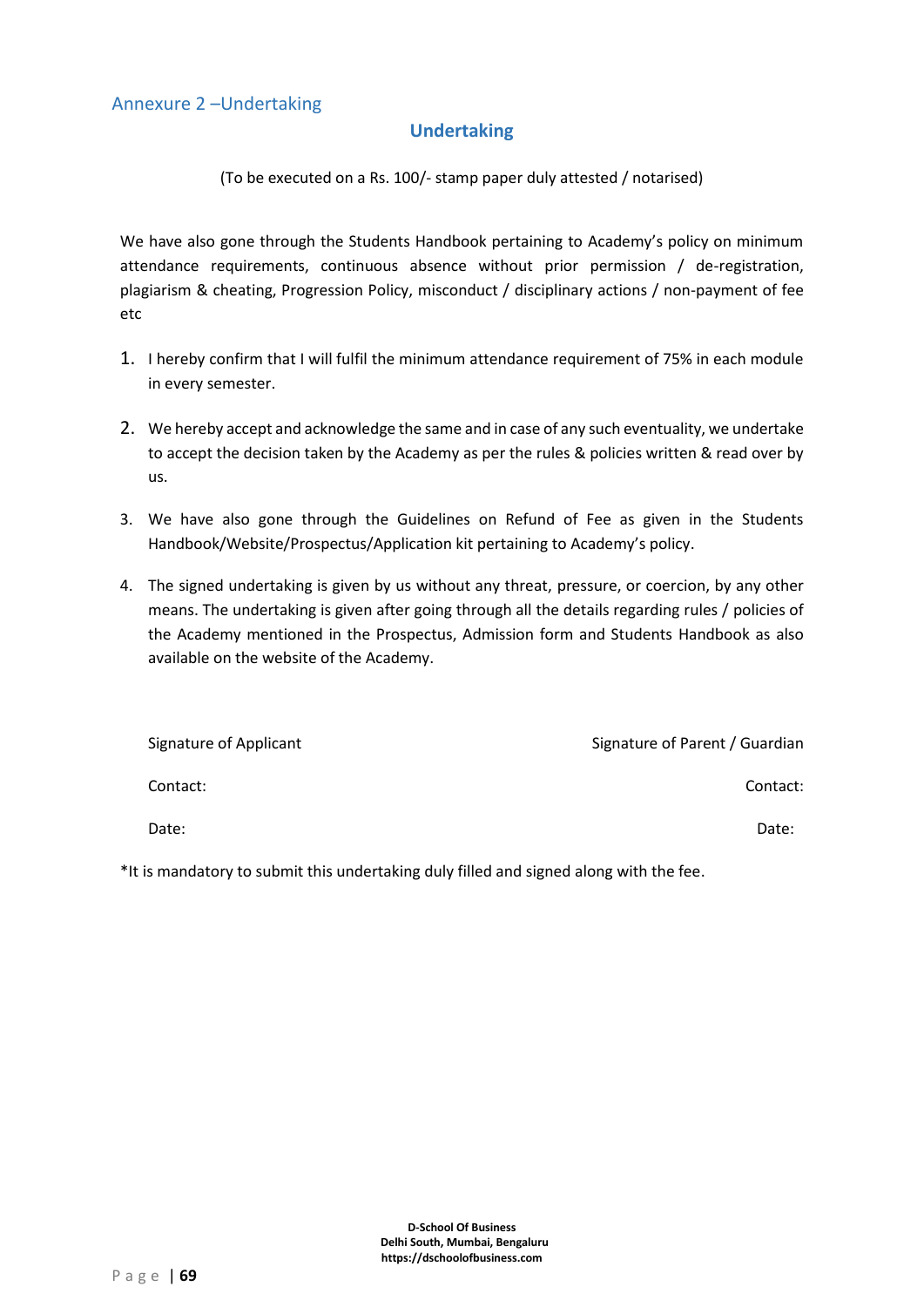### Annexure 3 – Undertaking for Student Trip

#### TO BE PRINTED & NOTARIZED ON A Rs. 100/- NON-JUDICIAL STAMP PAPER]

#### UNDERTAKING (for local travel)

| Ι, |              |  |                         | Son |                           | Daughter                 | of  |
|----|--------------|--|-------------------------|-----|---------------------------|--------------------------|-----|
|    |              |  | bearing enrolment no.   |     |                           |                          | IS. |
|    | a student of |  |                         |     |                           | (course name), of cohort |     |
|    |              |  | at D-School Of Business |     | (campus). I am a resident |                          |     |
| 0f |              |  |                         |     |                           |                          |     |

I hereby acknowledge that I have read and understood the DSOB's Student Trip Policy completely and I hereby accept, and undertake to comply with all the terms & conditions of DSOB's Student Trip Policy including complying with all instructions / guidelines / directions of authorized member(s) of the Academy, as maybe applicable, as under:

- 1. I hereby give my consent for my participation in the (name of the trip & location) from  $\qquad \qquad$  to  $\qquad \qquad$  (dates) ("Travel").
- 2. I hereby undertake to conduct myself in accordance with the terms and conditions of the DSOB's Student Trip Policy and in accordance with the rules & regulations of visiting institution/ city/ organisation to which I am travelling.
- 3. I agree, understand, and acknowledge that participation in this activity is voluntary and discretionary, and my participation in this activity requiring local / domestic travel may involve risks relating to or arising from local / domestic Travel.
- 4. I hereby agree to unconditionally indemnify D-School Of Business, its officers, trustees, employees, agents, and representative from any and all liability, damage or claim of any nature arising out of or related to this Travel, the transportation, or in any independent activity undertaken by me as an adjunct thereto.
- 5. I hereby agree to unconditionally indemnify D-School Of Business and its directors, officers, employees, faculty members, staff member or agents or any other person from and against any and all losses, claims, damages, liabilities and fees, expenses and disbursements including the fees, expenses and disbursements of counsel incurred or proposed to be incurred by D-School Of Business, directly or indirectly, arising out of or which may arise out of, any act or default on my part during the Travel irrespective of whether such act has been performed by me in my individual capacity or as student of the D-School Of Business.
- 6. I hereby agree to bear all medical expenses deemed necessary in the event of any emergency, injury or mishap suffered by me or anyone else as a result of any act on my part. I hereby agree to bear all costs, fines and expenses incurred due to damage any injury or damage to any person or property of others which I may cause, or for any financial liability or obligation which I may personally incur, while participating in the said Travel.
- 7. I agree, understand, acknowledge, and undertake that the indemnity undertaken herein executed by me is unlimited, unconditional, and irrevocable.
- 8. I understand and acknowledge that the Academy reserves the right to make cancellations, changes, or substitutions in cases of emergency or changed conditions, or in the interest of any Activity with which I may be traveling or collaborating.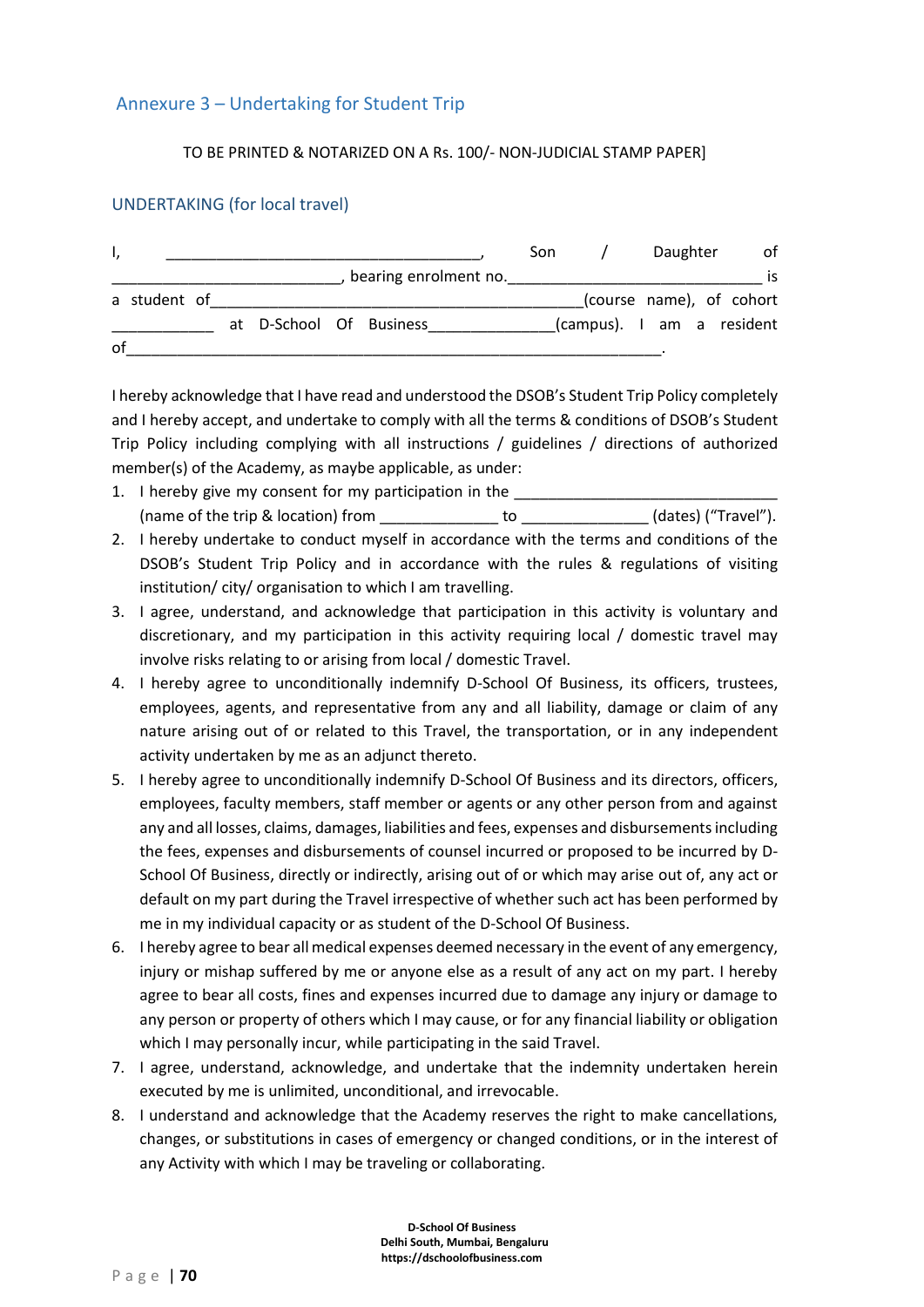- 9. I understand and agree to abide by all rules/regulations/do's & don'ts of the place of stay / hostel / hotel arranged by the host institution/university including payment of security deposit (if any) and will maintain the cleanliness, observe silence hours, and respect the privacy of others.
- 10. I undertake and agree that the information provided by me in any and all documents or forms to be submitted by me for the purposes of Travel and for my participation in this activity is true, correct complete and accurate and I have not concealed any information, including any medical illness or allergy, which needs to be disclosed to the Academy or any government department, and the Academy shall not be liable in case any of the information provided by me are found to be incomplete, inaccurate, concealed or misleading.
- 11. Conduct: I agree to conduct myself in a safe and prudent manner while participating in any activity or travel conducted by or under the auspices of the D-School Of Business. I understand that all student participants are subject to D-School Of Business's regulations, travel guidelines, and relevant central, state, laws, and that in the event of violation of these or other behaviour which is deemed by the D-School Of Business to be detrimental to participant or others, the host institution may immediately dismiss me from the program and require me to return. I also agree not to deviate from the proposed trip itinerary without the expressed permission of the Academy faculty/**S3**. I understand that while participating in any such activity or travel, I am subject to the Academy's Student Conduct Code as per the current Student Handbook. I further agree to indemnify, defend, and hold harmless D-School Of Business from any breach of these representations.
- 12. I fully understand and agree that I must adhere to local/state laws while in the host institution / country. I understand that I have to maintain appropriate standards of conduct/respect local customs and practices at all times. Your behaviour and conduct will be monitored and if there is a violation of local/state laws or any Policy of D-School Of Business you shall be liable for strict disciplinary action, up to and including expulsion.

#### **Other Conditions of Participation**

- 13. Submission of Required Forms: I hereby undertake to submit all required forms duly filled in along with the required attachments by the deadline.
- 14. Travel and Accommodation: I acknowledge and agree to accept all responsibility for loss or additional expenses due to delays or other changes in the means of transportation, other services, or sickness, weather, strikes or other unforeseen causes.
- 15. I acknowledge and understand that the Academy assumes no liability whatsoever for any loss, damage, destruction, theft or the like to my luggage or personal belongings and I certify that I have retained adequate insurance or sufficient funds to replace such belongings.
- 16. I am solely responsible for securing any necessary immunizations prior to departure.
- 17. I understand and agree that the D-School Of Businessin no way represents or acts as an agent for transportation carriers, hotels, and other suppliers of services.

I/We have carefully read this undertaking form before signing it.

| Student's Signature         | Date |
|-----------------------------|------|
| Parent/Guardian's Signature | Date |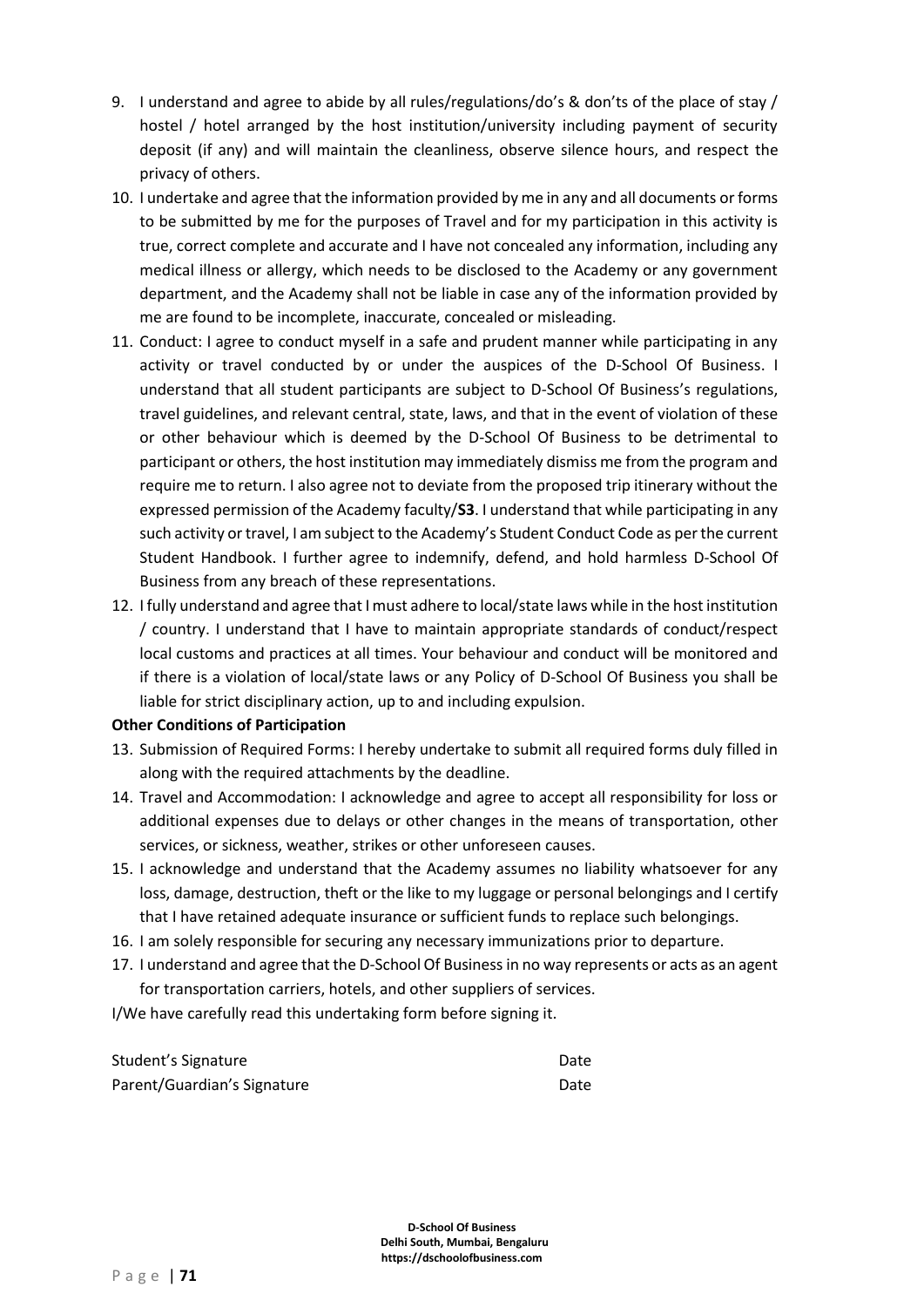### <span id="page-71-0"></span>Undertaking for International Travel

(To be executed on a Rs. 10/- stamp paper duly attested / notarised)

I, \_\_\_\_\_\_\_\_\_\_\_\_\_\_\_\_\_\_\_\_\_\_\_\_\_\_\_\_\_\_\_\_, Son / Daughter of \_\_\_\_\_\_\_\_\_\_\_\_\_\_\_\_\_\_\_\_\_\_\_\_\_\_\_\_\_\_\_\_\_\_, resident of the contract of the contract of the contract of the contract of the contract of the contract of the contract of the contract of the contract of the contract of the contract of the contract of the contract of the contrac and understood the DSOB's Student International Travel Policy completely and I hereby accept, and undertake to comply with all the terms & conditions of DSOB's Student International Travel Policy including complying with all instructions / guidelines / directions of authorized member(s) of the Academy, as maybe applicable, as under:

1. I hereby give my consent for my participation in the \_\_\_\_\_\_\_\_\_\_\_\_\_\_\_\_\_\_\_\_\_\_\_\_\_ (name of the trip & country) from to to the trip & country of the trip & country of the trip and the trip and the tri

2. I hereby undertake to conduct myself in accordance with the terms and conditions of the DSOB's Student International Travel Policy and in accordance with the laws of country to which I am travelling.

3. I agree, understand, and acknowledge that participation in this activity is voluntary and discretionary, and my participation in this activity requiring international travel may involve risks r elating to or arising from International Travel.

4. I hereby agree to unconditionally indemnify the D-School Of Business, its officers, trustees, employees, agents, and representative from any and all liability, damage or claim of any nature arising out of or related to this International Travel, the transportation, or in any independent activity undertaken by me as an adjunct thereto.

5. I hereby agree to unconditionally indemnify the D-School Of Business and its directors, officers, employees, faculty members, staff member or agents or any other person from and against any and all losses, claims, damages, liabilities and fees, expenses and disbursements including the fees, expenses and disbursements of counsel incurred or proposed to be incurred by D-School Of Business, directly or indirectly, arising out of or which may arise out of, any act or default on my part during the international trip irrespective of whether such act has been performed by me in my individual capacity or as student of the D-School Of Business.

6. I hereby agree to bear all medical expenses deemed necessary in the event of any emergency, injury or mishap suffered by me or anyone else as a result of any act on my part. I hereby agree to bear all costs, fines and expenses incurred due to damage any injury or damage to any person or property of others which I may cause, or for any financial liability or obligation which I may personally incur, while participating in the said International Travel.

7. I agree, understand, and acknowledge that the indemnity undertaken herein executed by me is unlimited, unconditional, and irrevocable.

8. I understand and acknowledge that the Academy reserves the right to make cancellations, changes, or substitutions in cases of emergency or changed conditions, or in the interest of any Sponsored Activity with which I may be traveling or collaborating.

9. I understand and agree to be subject to the laws of the host institution / country to which I am travelling or required to visit or stay during this activity.

10. I understand and agree to abide by all rules/regulations/do's & don'ts of the place of stay / hostel / hotel arranged by the host institution/university including payment of security deposit (if any) and will maintain the cleanliness, observe silence hours, and respect the privacy of others,

11. I agree to be responsible for securing accidental (travel / transit) and medical insurance required for this activity.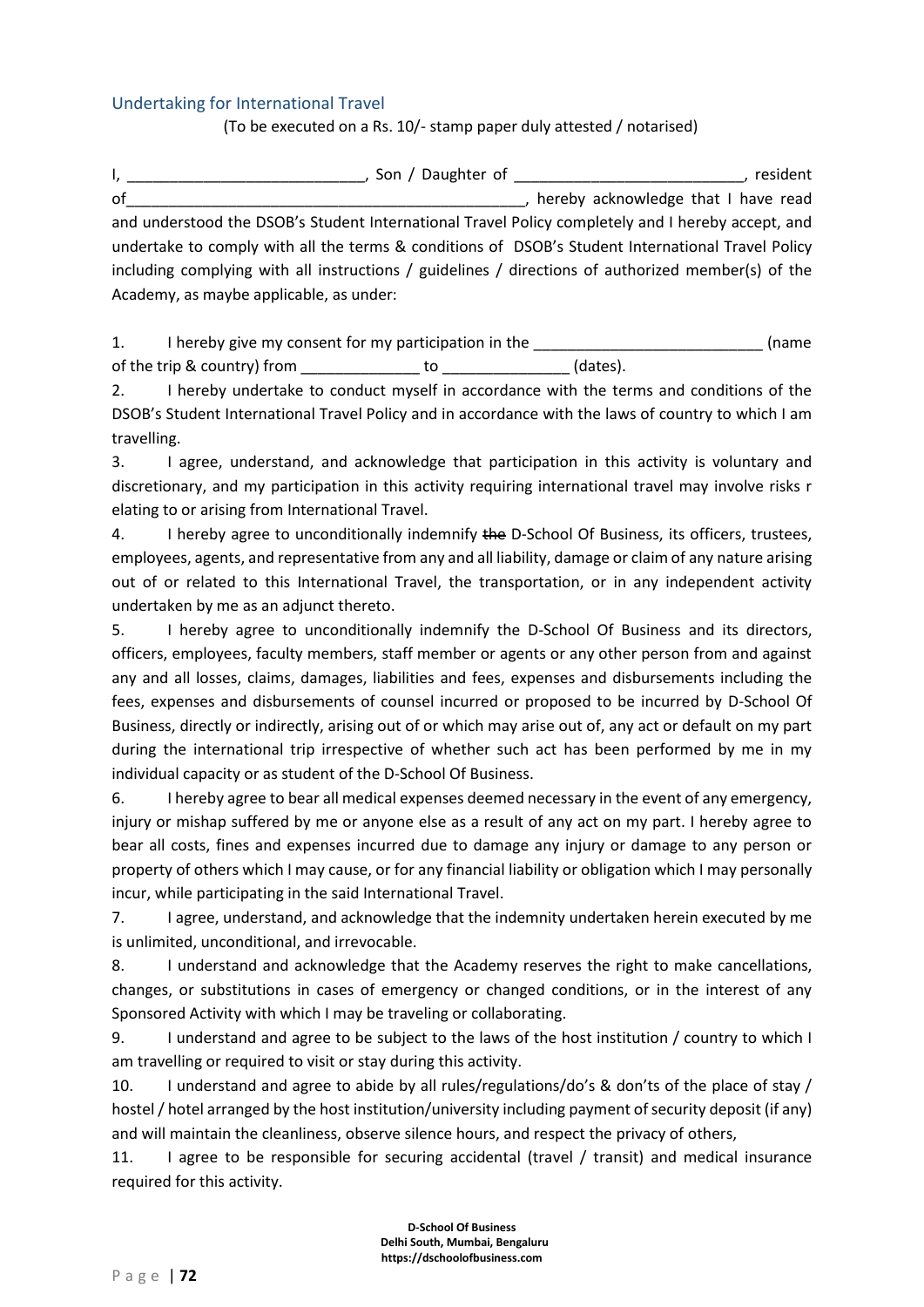12. I undertake and agree that the information provided by me in any and all documents or forms to be submitted by me for the purposes of International Travel and for my participation in this activity is true, correct complete and accurate and I have not concealed any information, including any medical illness or allergy, which needs to be disclosed to the Academy or any government department, and the Academy shall not be liable in case any of the information provided by me are found to be incomplete, inaccurate, concealed or misleading.

13. Conduct: I agree to conduct myself in a safe and prudent manner while participating in any activity or travel conducted by or under the auspices of the D-School Of Business. I understand that all student participants are subject to D-School Of Business's regulations, travel guidelines, and relevant central, state, and international laws and that in the event of violation of these or other behaviour which is deemed by the D-School Of Business to be detrimental to participant or others, the host institution may immediately dismiss me from the program and require me to return to India. I also agree not to deviate from the proposed trip itinerary without the expressed permission of the Academy faculty/**S3**. I understand that while participating in any such activity or travel, I am subject to the Academy's Student Conduct Code as per the current Student Handbook. I further agree to indemnify, defend, and hold harmless D-School Of Business from any breach of these representations.

14. I fully understand that I must adhere to local/state laws while in the host institution / country. I understand that I have to maintain appropriate standards of conduct/respect local customs and practices at all times.

15. Other Conditions of Participation

a. Submission of Required Forms: I hereby undertake to submit all required forms duly filled in along with the required attachments by the deadline.

b. Travel and Accommodation: I acknowledge and agree to accept all responsibility for loss or additional expenses due to delays or other changes in the means of transportation, other services, or sickness, weather, strikes or other unforeseen causes.

c. I acknowledge and understand that the Academy assumes no liability whatsoever for any loss, damage, destruction, theft or the like to my luggage or personal belongings and I certify that I have retained adequate insurance or sufficient funds to replace such belongings.

d. I am solely responsible for securing any necessary immunizations prior to departure.

e. I understand and acknowledge that all services and accommodations are subject to the laws of the country in which they are provided, and I hereby agree to abide by them.

f. I understand and agree that the D-School Of Business in no way represents or acts as an agent for transportation carriers, hotels, and other suppliers of services.

I/We have carefully read this undertaking form before signing it.

| Student's Signature         | Date |
|-----------------------------|------|
| Parent/Guardian's Signature | Date |

Annexure 4 - Undertaking for refund of Fee.

#### REFUND OF FEE WILL BE AS PER REFUND POLICY OF THE ACADEMY

(To be executed on a Rs. 10/- stamp paper duly attested / notarised)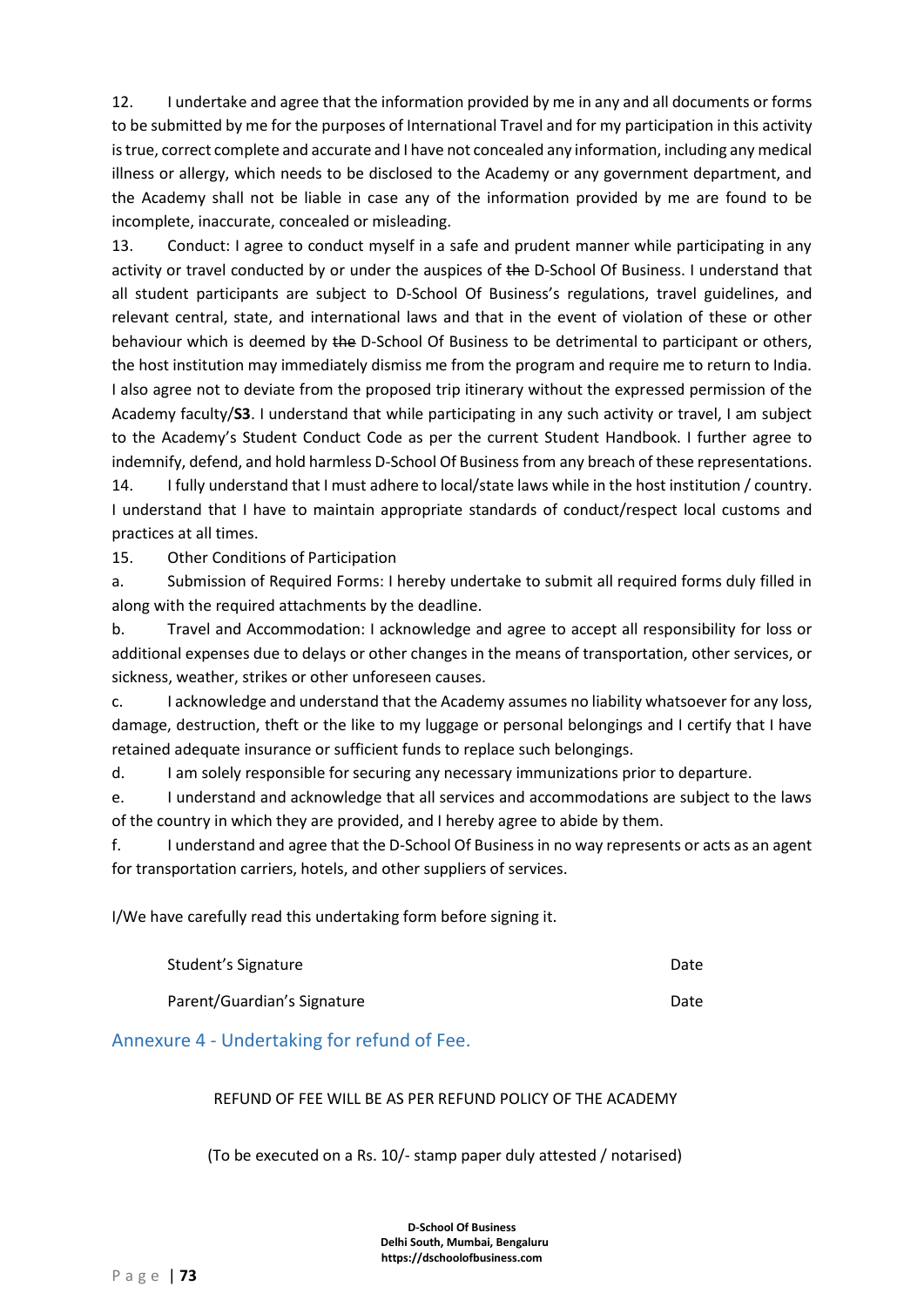I/We have gone through the Refund Policy again today though the same were also brought tour notice at the time of Admission along with the admission form.

We have made the request for refund of fees due to our wards admission in some other course / Institute and the said request has been acceded by the Academy fairly and has agreed to refund the fee as per their policy which has been accepted voluntarily without any threat, pressure, or coercion after going through its content thoroughly.

Today we have been given the cheque no................................ dated........................drawn on………………. .................... against our total fee deposited of Rs……………………………

The deductions made by the Academy as per the refund policy is acceptable and after receiving a cheque of Rs. ...................... against our total deposit of admission fee, our entire claim has been settled and nothing remain to be paid to us by the Academy against the admission fee paid by us.

...............................

.............................

Signature of Parents Signature of Ward

Date: ..................................

Place: ..................................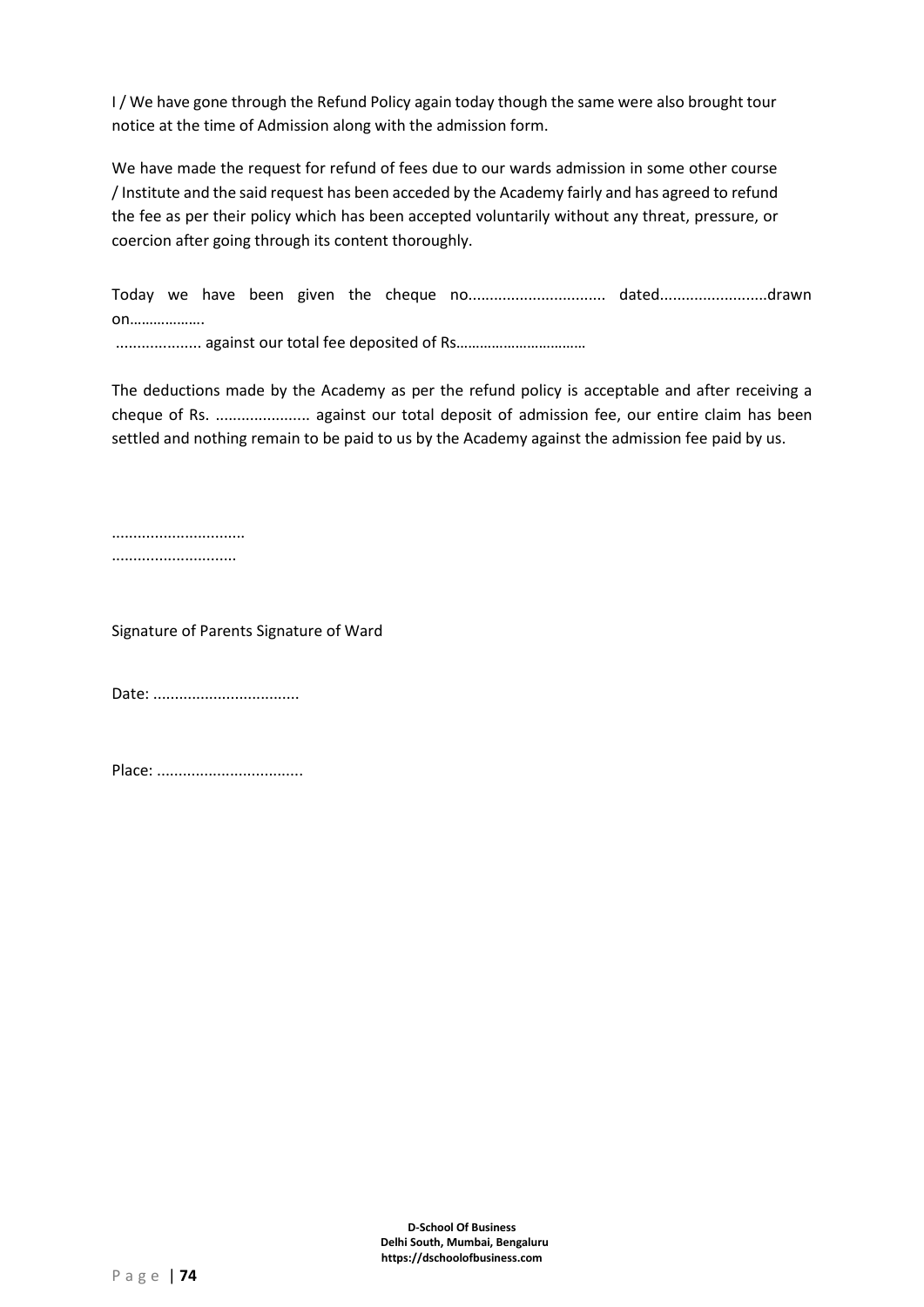# Annexure 5 - Application for Appeal

NAME:

ROLL NO:

# PROGRAMME OF STUDY YEAR:

## 1. Indicate by a tick on which grounds you wish your appeal to be considered.

| Extraordinary circumstances* (use NEC form) |  |
|---------------------------------------------|--|
| Reconsideration of marks                    |  |
| <b>Academic Dishonesty</b>                  |  |
| Attendance debarment                        |  |

## 2. In the section below please summarize the key points of your appeal.

| O |  |
|---|--|

(Continue on an additional sheet if relevant)

- 3. Provide a supporting statement and evidence on separate sheets of A4 paper clearly numbered, preferably typed, or written in BLACK INK. You may also indicate briefly what outcome you are seeking if your appeal is upheld, remembering that it is not general D-School Of Business policy to adjust marks or classifications in such circumstances.
- 4. In the below section please indicate what supporting evidence you have submitted with your appeal application, including copies of documents submitted at an earlier stage in the appeals process. (Continue on an additional sheet if relevant)

5. Confidentiality: I agree to this information being made available in confidence to the Department and to those involved in D-School Of Business's appeal process.

SIGNATURE:

DATE: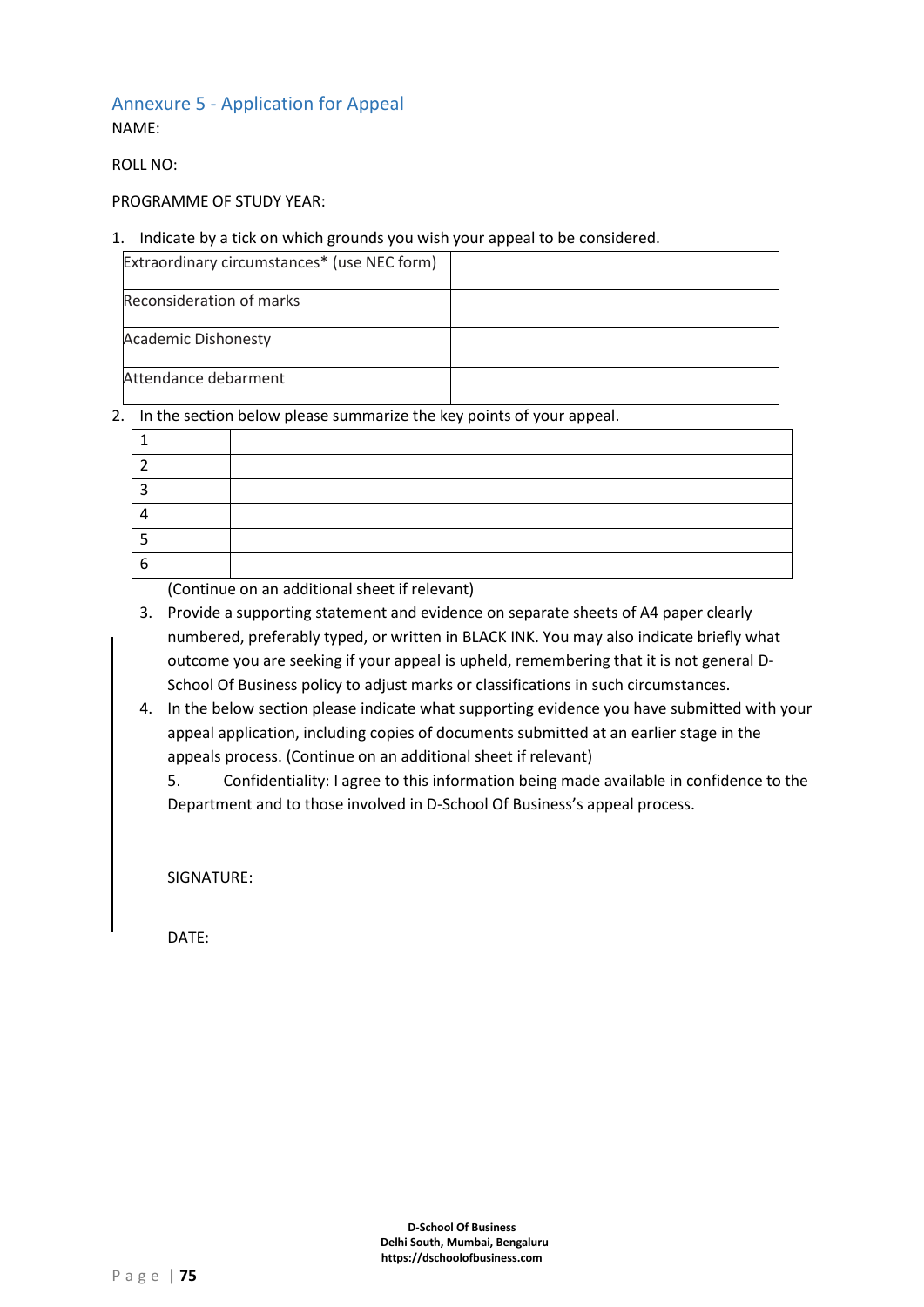# Annexure 6- Exceptional Circumstances Report Form

| NOTIFICATION OF EXCEPTIONAL CIRCUMSTANCES REPORT FORM                  |                                                                                              |             |            |                                                                                |                                                                                                    |  |  |  |
|------------------------------------------------------------------------|----------------------------------------------------------------------------------------------|-------------|------------|--------------------------------------------------------------------------------|----------------------------------------------------------------------------------------------------|--|--|--|
|                                                                        | Name:                                                                                        |             |            |                                                                                |                                                                                                    |  |  |  |
|                                                                        | Roll No:                                                                                     |             |            |                                                                                |                                                                                                    |  |  |  |
| Course: Cohort:                                                        |                                                                                              |             |            |                                                                                |                                                                                                    |  |  |  |
| 1.                                                                     | Indicate on what basis you are reporting exceptional circumstances:                          |             |            |                                                                                |                                                                                                    |  |  |  |
| a)                                                                     | Illness which prevented you from attending an assessment or affected your ability to perform |             |            |                                                                                |                                                                                                    |  |  |  |
|                                                                        | in an assessment.                                                                            |             |            |                                                                                |                                                                                                    |  |  |  |
| b)                                                                     |                                                                                              |             |            | Illness which prevented you from completing an assessment (coursework) on time |                                                                                                    |  |  |  |
| c)                                                                     | Unforeseen major travel disruption which caused you to be late/miss an assessment.           |             |            |                                                                                |                                                                                                    |  |  |  |
| d)                                                                     | Legal matters                                                                                |             |            |                                                                                |                                                                                                    |  |  |  |
| e)                                                                     | Personal/domestic problems which occurred in the period leading up to an examination/        |             |            |                                                                                |                                                                                                    |  |  |  |
|                                                                        | assessment deadline.                                                                         |             |            |                                                                                |                                                                                                    |  |  |  |
| f)                                                                     | Bereavement                                                                                  |             |            |                                                                                |                                                                                                    |  |  |  |
|                                                                        |                                                                                              |             |            |                                                                                |                                                                                                    |  |  |  |
| 2.                                                                     | Indicate in the section below the Modules/assessments that you believe have been affected    |             |            |                                                                                |                                                                                                    |  |  |  |
|                                                                        | - continue another sheet if necessary.                                                       |             |            |                                                                                |                                                                                                    |  |  |  |
|                                                                        |                                                                                              |             |            |                                                                                |                                                                                                    |  |  |  |
|                                                                        | <b>Module Title</b>                                                                          | Assessment  | of<br>Date | Was<br>the                                                                     | submitted<br>or                                                                                    |  |  |  |
|                                                                        |                                                                                              | <b>Type</b> | Assessment | assessment & Title                                                             | attempted                                                                                          |  |  |  |
|                                                                        |                                                                                              |             |            |                                                                                |                                                                                                    |  |  |  |
|                                                                        |                                                                                              |             |            |                                                                                |                                                                                                    |  |  |  |
|                                                                        |                                                                                              |             |            |                                                                                |                                                                                                    |  |  |  |
|                                                                        |                                                                                              |             |            | To:                                                                            |                                                                                                    |  |  |  |
| 3.                                                                     | Period(s) affected: From:                                                                    |             |            |                                                                                |                                                                                                    |  |  |  |
|                                                                        |                                                                                              |             |            | Evidence submitted with application (please tick where relevant)               |                                                                                                    |  |  |  |
| 4.                                                                     |                                                                                              |             |            |                                                                                |                                                                                                    |  |  |  |
|                                                                        | <b>Medical Certificate</b>                                                                   |             |            |                                                                                |                                                                                                    |  |  |  |
|                                                                        |                                                                                              |             |            |                                                                                |                                                                                                    |  |  |  |
|                                                                        | <b>Hospital appointment Card</b>                                                             |             |            |                                                                                |                                                                                                    |  |  |  |
|                                                                        |                                                                                              |             |            |                                                                                |                                                                                                    |  |  |  |
| Prescription                                                           |                                                                                              |             |            |                                                                                |                                                                                                    |  |  |  |
|                                                                        |                                                                                              |             |            |                                                                                |                                                                                                    |  |  |  |
|                                                                        |                                                                                              |             |            |                                                                                |                                                                                                    |  |  |  |
|                                                                        | Letter/documents from court/solicitor                                                        |             |            |                                                                                |                                                                                                    |  |  |  |
|                                                                        | Death Certificate                                                                            |             |            |                                                                                |                                                                                                    |  |  |  |
|                                                                        |                                                                                              |             |            |                                                                                |                                                                                                    |  |  |  |
| Other (please specify)                                                 |                                                                                              |             |            |                                                                                |                                                                                                    |  |  |  |
| <b>Statement of Circumstances to be considered by Examiners:</b><br>5. |                                                                                              |             |            |                                                                                |                                                                                                    |  |  |  |
|                                                                        |                                                                                              |             |            |                                                                                | This must include details of the assessment(s) you claim was affected, the module(s) to which this |  |  |  |
|                                                                        |                                                                                              |             |            |                                                                                |                                                                                                    |  |  |  |
|                                                                        | relates and the dates of all relevant events.                                                |             |            |                                                                                |                                                                                                    |  |  |  |